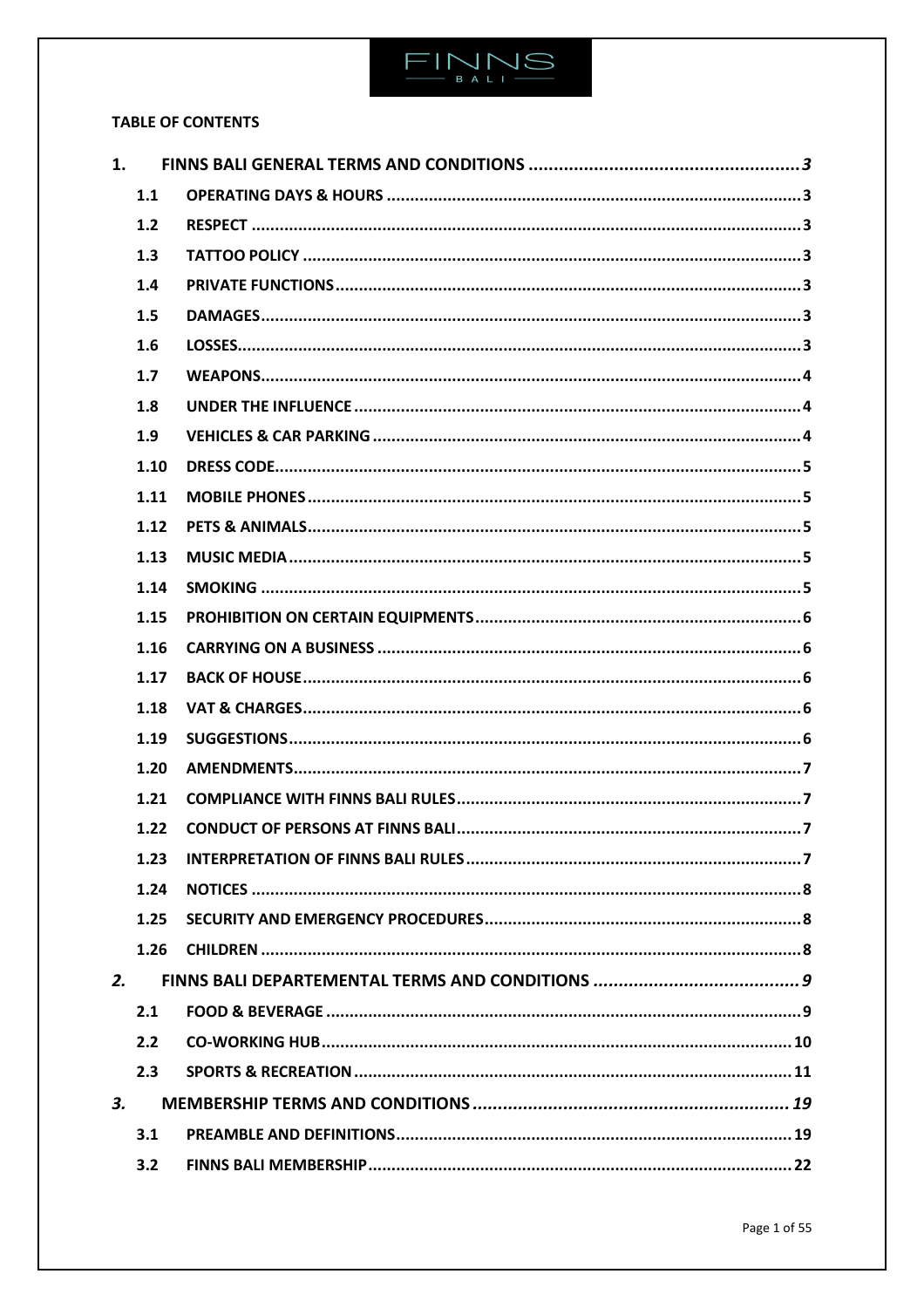# $\begin{array}{c}\n\text{FIN} \setminus \text{NS} \\
\text{IN} \setminus \text{NS} \end{array}$

| 3.3  |  |
|------|--|
| 3.4  |  |
| 3.5  |  |
| 3.6  |  |
| 3.7  |  |
| 3.8  |  |
| 3.9  |  |
| 3.10 |  |
| 3.11 |  |
| 3.12 |  |
|      |  |
| 4.1  |  |
| 4.2  |  |
| 4.3  |  |
| 4.4  |  |
|      |  |
| 4.5  |  |
| 4.6  |  |
| 4.7  |  |
|      |  |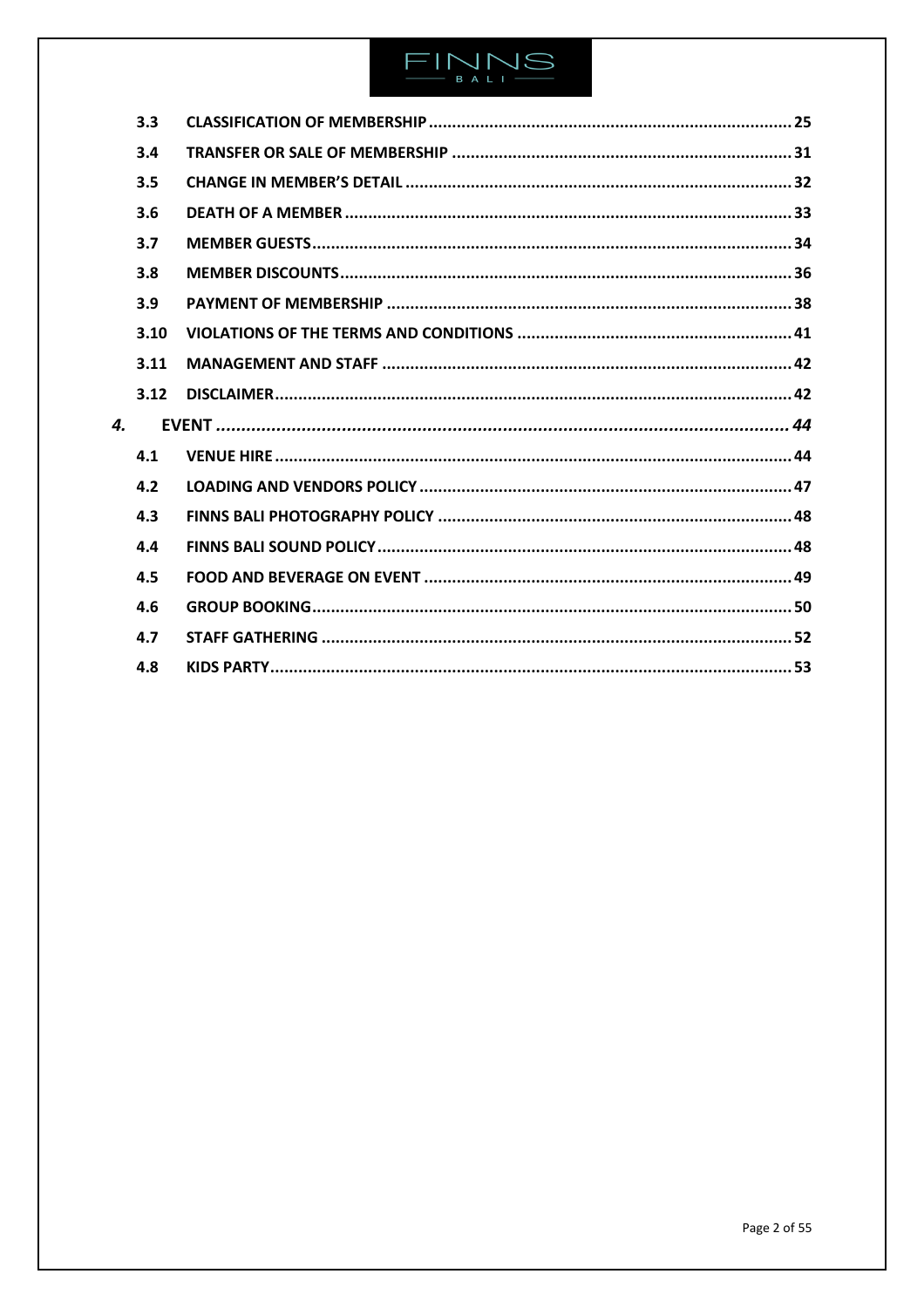

# <span id="page-2-0"></span>1. FINNS BALI GENERAL TERMS AND CONDITIONS

- <span id="page-2-1"></span>1.1 OPERATING DAYS & HOURS
	- 1.1.1 Finns Bali opening hours varies between facilities. Please refer to Finns Bali websites for hours of operation
	- 1.1.2 Finns Bali Management have the right to change the operations days and hours as it deems to fit without prior notice
	- 1.1.3 Finns Bali will not open on Nyepi (Silence Day) in accordance with Balinese Custom

# <span id="page-2-2"></span>1.2 RESPECT

1.2.1 All members and guests agree to treat all Finns Bali staff with the utmost decency and respect. All members and guests understands that their membership maybe terminated or suspended at any substantiated report of disrespect towards Finns Bali staff or customers

# <span id="page-2-3"></span>1.3 TATTOO POLICY

- 1.3.1 Finns Bali do not allow facial or head tattoos into the Finns Bali facilities
- 1.3.2 Finns Bali has the right to deny access to any persons with tattoos that appear inside the red dotted line



# <span id="page-2-4"></span>1.4 PRIVATE FUNCTIONS

- 1.4.1 Concerning a private function, Finns Bali have a right to close certain areas accordingly
- 1.4.2 Booking inquiries should be made in writing to the Event team via email at [events@finnsrecclub.com](mailto:events@finnsrecclub.com)
- 1.4.3 Finns Bali members entitle discount on the Finns Bali venue hire accordance to the Membership Terms and Conditions

# <span id="page-2-5"></span>1.5 DAMAGES

1.5.1 Members, visitors and guests are liable for any repairs or replacement of any Finns Bali Facilities which is damaged by them, whether accidental or intentional

# <span id="page-2-6"></span>1.6 LOSSES

- 1.6.1 Finns Bali is not responsible and will not be held responsible for any loss of personal belongings of Members, visitors and guests
- 1.6.2 Lost and Found matters should be directed to Reception and will be recorded on the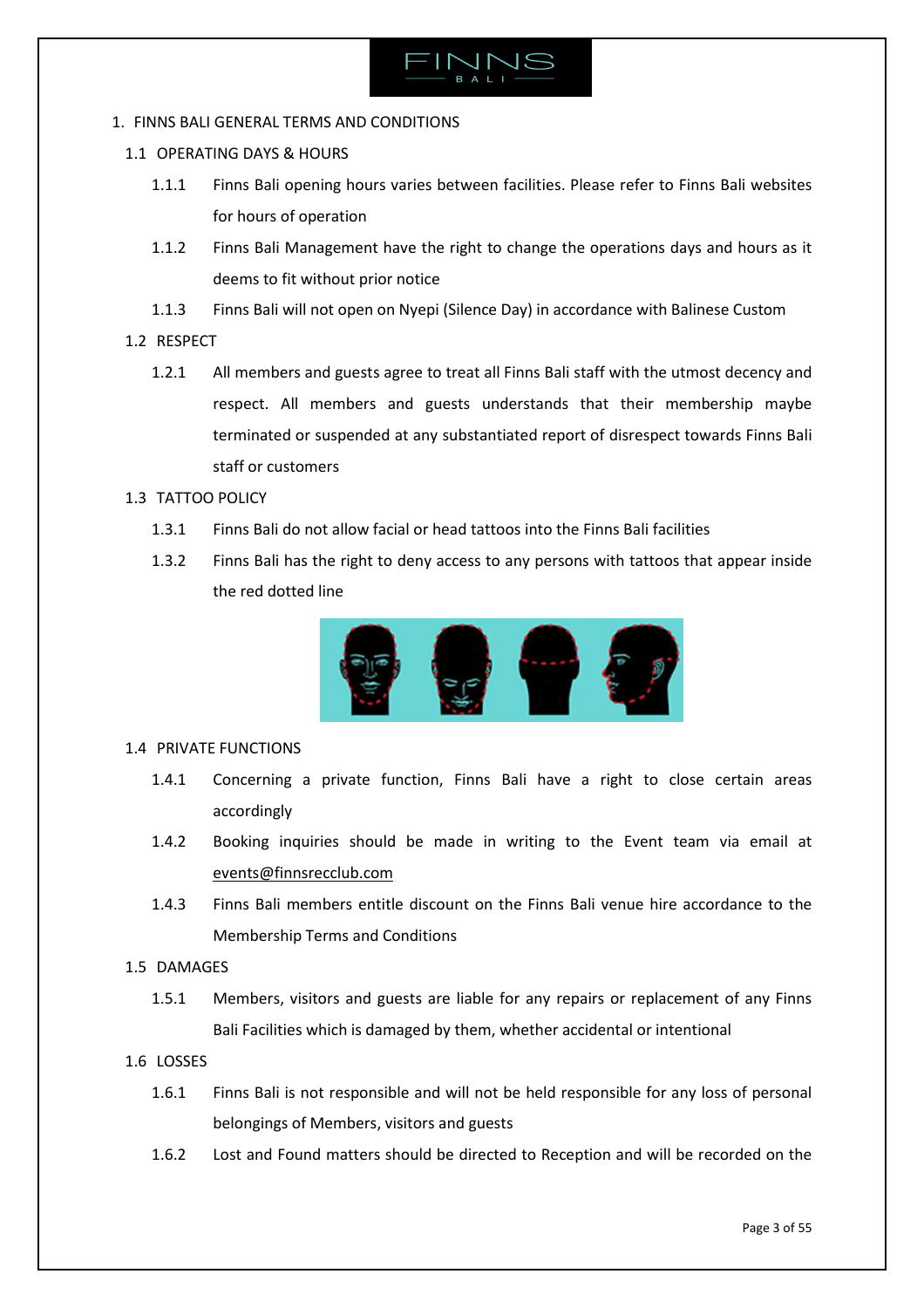

Lost and Found report by Finns Bali employee

1.6.3 Finns Bali's items that are rented by members, visitors and guests such as towels, locker's key and any others that are lost, the replacement cost will be borne by the members or by the owners of the membership, visitors and guests

# <span id="page-3-0"></span>1.7 WEAPONS

- 1.7.1 Finns Bali strictly prohibits firearms or weapons of any kind brought into the Finns Bali facilities
- <span id="page-3-1"></span>1.8 UNDER THE INFLUENCE
	- 1.8.1 Members, visitors and guests who are under strong influence of alcohol or prohibited drugs will not be permitted to enter Finns Bali or use any facilities

# <span id="page-3-2"></span>1.9 VEHICLES & CAR PARKING

- 1.9.1 The operator will allocate car parking space as required. The number of car parking spaces is limited and priority will be given to Finns Bali Members
- 1.9.2 Finns Bali accepts no responsibility for cars parked in the car parks
- 1.9.3 The car parks will remain open during operating hours of the Finns Bali or as otherwise determined by Management
- 1.9.4 The maximum speed limit on Finns Bali Venue is 5kph and members, visitors and guests are required to observe this limit and all other directions and signage of Finns Bali
- 1.9.5 Vehicles entering the Finns Bali facilities are not permitted to park or drive in a manner which; obstructs fire or emergency access; obstructs pedestrian ways; or disturbs the ground or landscaping of the Finns Bali facilities
- 1.9.6 Members, visitors and guests who fail to adhere to the vehicle and parking provisions of these Terms and Conditions may have their parking privileges withdrawn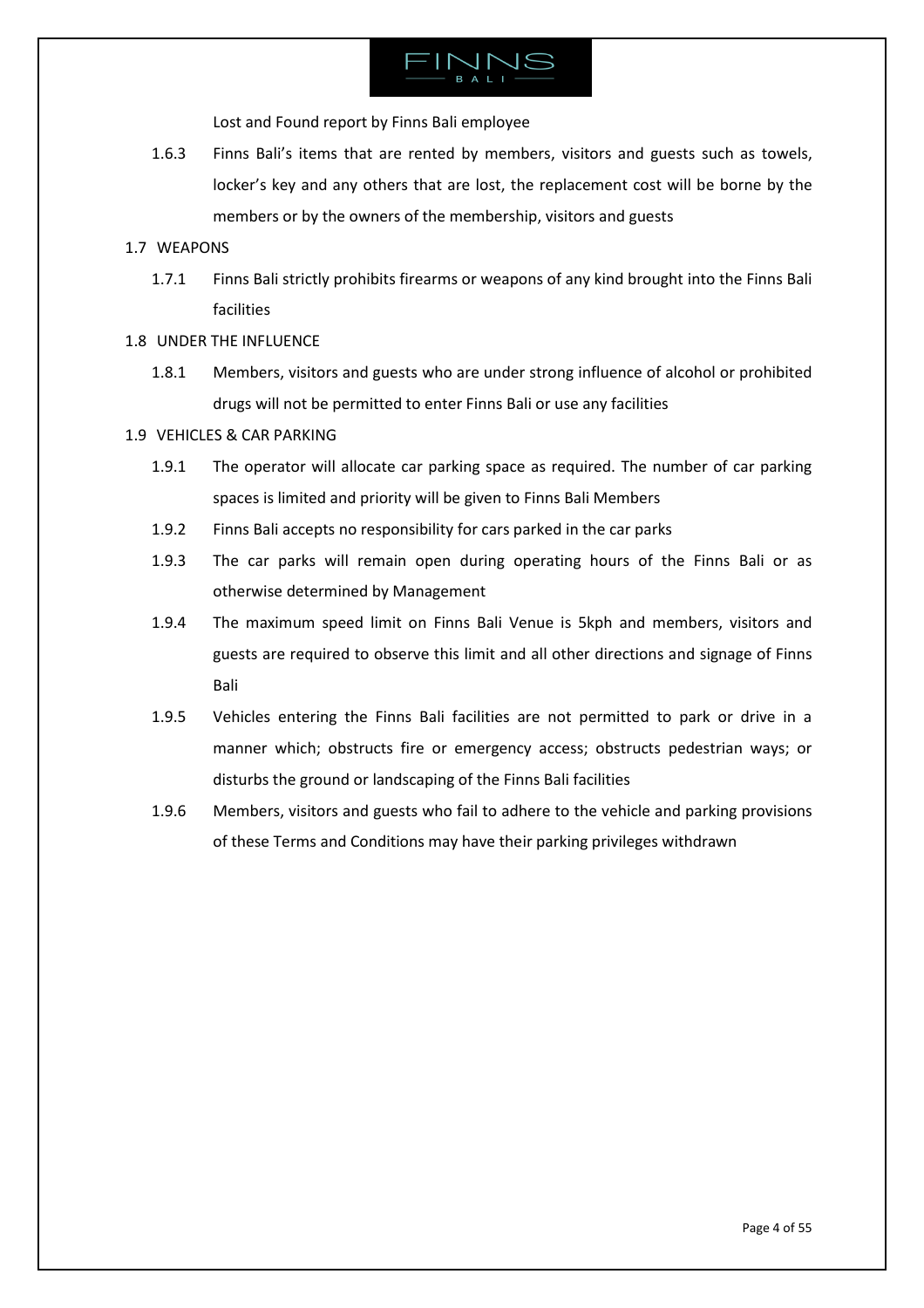

### 1.10 DRESS CODE

- <span id="page-4-0"></span>1.10.1 Each area of Finns Bali observes a specific dress code which is defined further in the document
- <span id="page-4-1"></span>1.10.2 For clarifications all visitors shall refer to Finns Bali Management

# 1.11 MOBILE PHONES

- 1.11.1 Mobile phones are not prohibited in toilets and locker/change rooms
- 1.11.2 Members, visitors and members' guests are highly advised to not use their phones in the following areas:
	- 1.11.2.1 Fitness Centre and Locker Rooms
	- 1.11.2.2 Tennis Centre
	- 1.11.2.3 Multi-Function Hall
	- 1.11.2.4 Business Centre
	- 1.11.2.5 Finns Bali Spa Area
- 1.11.3 Members, visitors and members' guests who are causing a disturbance to other Members, visitors and members' guests will be requested to make and receive calls in the open or private areas
- <span id="page-4-2"></span>1.12 PETS & ANIMALS
	- 1.12.1 Under no circumstances are pets or animals of any kind to be brought into the Finns Bali Facilities
- <span id="page-4-3"></span>1.13 MUSIC MEDIA
	- 1.13.1 The playing of music of any kind is not permitted within the Finns Bali Facilities unless played through earphones/plugs or authorize by the Manager as part of an organized function

# 1.14 SMOKING

- <span id="page-4-4"></span>1.14.1 Smoking is not permitted in the following areas:
	- 1.14.1.1 Finns Beach Club and Finns VIP Beach Club Entrance Foyer and Reception
	- 1.14.1.2 Finns Recreation Club Lobby and Reception
	- 1.14.1.3 Fitness Centre
	- 1.14.1.4 Tennis Centre
	- 1.14.1.5 Indoor area of Strike Ten Pin Bowling (smoking is permitted on the Balcony)
	- 1.14.1.6 Bounce Trampoline Centre
	- 1.14.1.7 Multi-Function Hall
	- 1.14.1.8 Indoor area of Bistro c.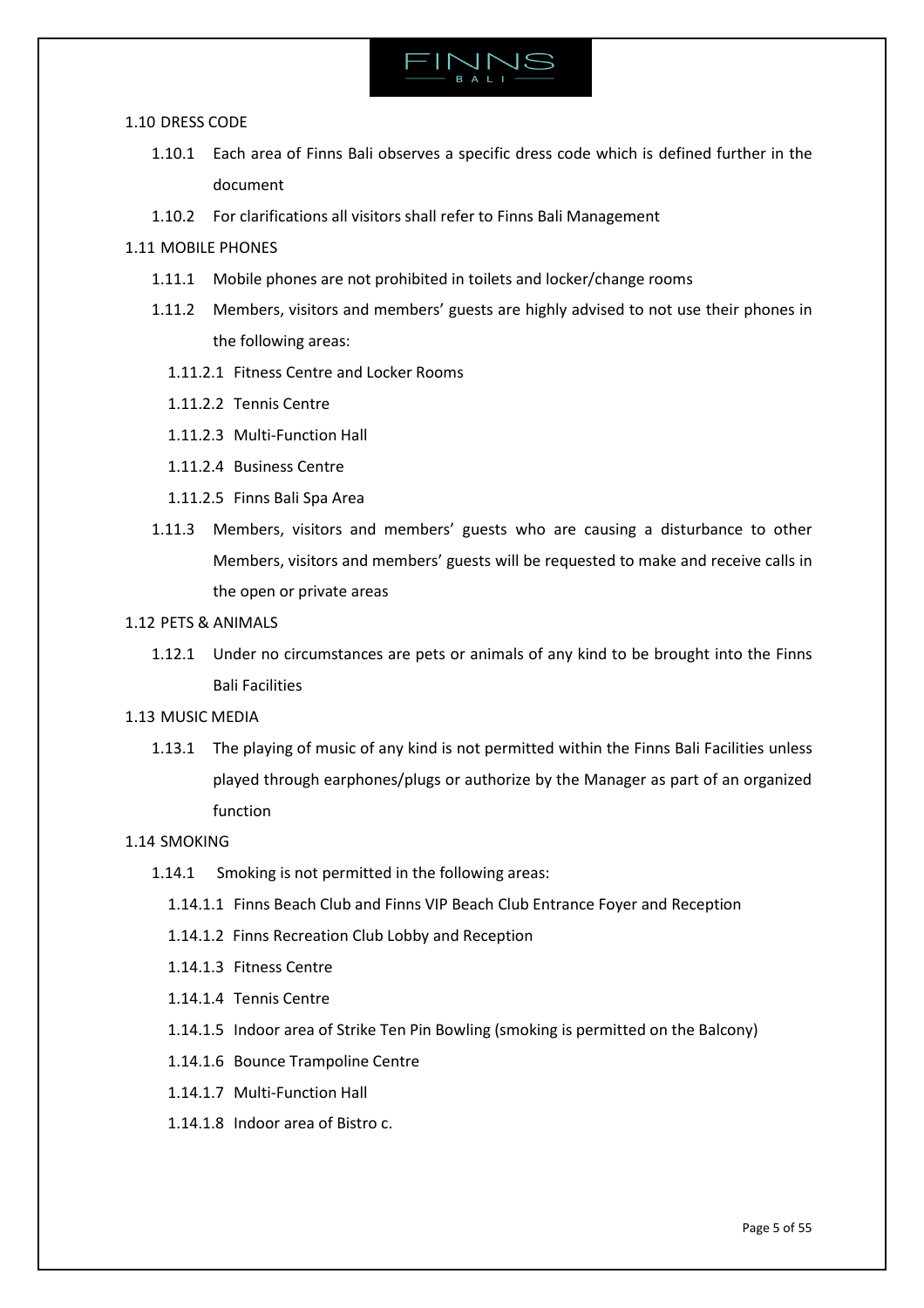

- 1.14.1.9 The undercover area of Bistro c. (smoking is permitted under the shades in the lounge chairs in Bistro c.)
- 1.14.1.10Indoor AC area of Sports Bar (smoking is permitted in front of the Sports Bar on the high tables)
- 1.14.1.11VIP Meeting Room
- 1.14.1.12Locker Rooms
- 1.14.1.13Within 5m of sports activities on the Sports Field
- 1.14.1.14Splash Water Park & Swimming Pool (except the smoking area)
- 1.14.1.15Cubby House Kids Club
- 1.14.2 Finns Bali reserves the right to extend the areas where smoking is not permitted as it sees fit

# <span id="page-5-0"></span>1.15 PROHIBITION ON CERTAIN EQUIPMENTS

- 1.15.1 The following items may not be used on the Finns Bali Facilities: golf clubs, rollerblades, roller skates, "wheelies", skateboards, scooters, remote-controlled toys, including drones and any other item that might deemed unfit or dangerous by management
- <span id="page-5-1"></span>1.16 CARRYING ON A BUSINESS
	- 1.16.1 Professional trainers, coaches and teachers may not practice their trade nor may any form of tuition activity be carried out by Members/Visitors/Members' Guests for monetary or barter reward at Finns Bali except with the prior written permission of Management
- <span id="page-5-2"></span>1.17 BACK OF HOUSE
	- 1.17.1 Except with the prior permission of Management, Members/Visitors/Members' Guests may not enter the back of the house areas

# <span id="page-5-3"></span>1.18 VAT & CHARGES

- 1.18.1 All prices and fees payable at Finns Bali are subject to prevailing Indonesian Government regulations
- 1.18.2 A schedule of Finns Bali charges and fees determined by the Management and as detailed in the Finns Bali rules will be posted on Finns Bali websites

# <span id="page-5-4"></span>1.19 SUGGESTIONS

1.19.1 Suggestions made by members, visitors and members' guests should be made in writing, signed, addressed to the Finns Bali Management and handed in at Reception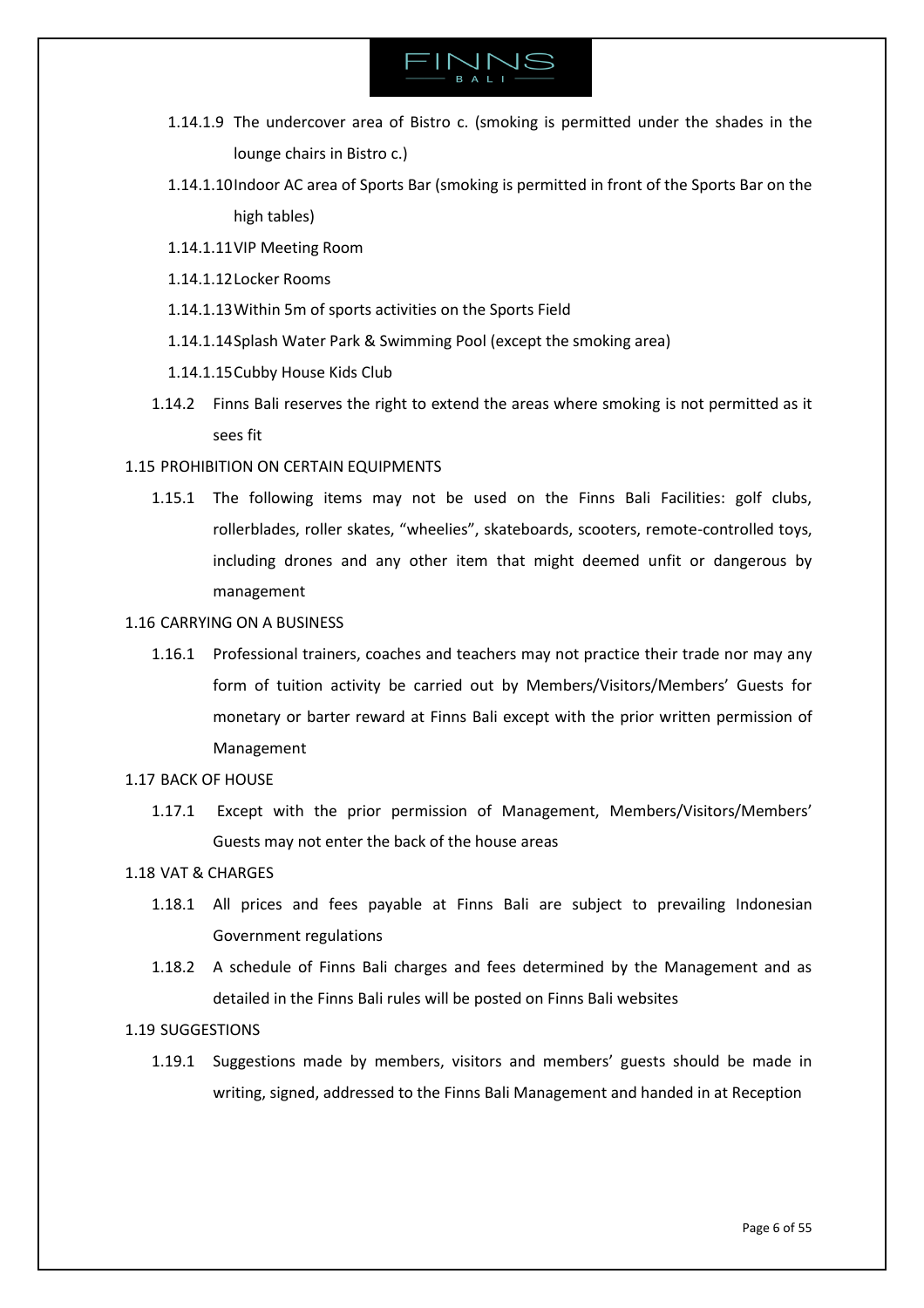

### <span id="page-6-0"></span>1.20 AMENDMENTS

- 1.20.1 Finns Bali rules may be amended or modified from time to time by the Management without prior notice
- <span id="page-6-1"></span>1.21 COMPLIANCE WITH FINNS BALI RULES
	- 1.21.1 Finns Bali reserves the right to deny access to anyone who refuses to comply with the Finns Bali rules
	- 1.21.2 Finns Bali reserves the right to remove and ban any person from Finns Bali facilities at any time if directions are not followed and/or Terms and Conditions in place are not followed
- <span id="page-6-2"></span>1.22 CONDUCT OF PERSONS AT FINNS BALI
	- 1.22.1 Finns Bali expects a reasonable standard of behaviour from all Members/Visitors /Members' Guests who visit the Finns Bali Facilities. Whilst it is not possible or desirable to regulate all aspects of Finns Bali life and every aspects of the Finns Bali Facilities in this regard, the Management has laid down certain guidelines to be used to determine whether the conduct of a Members/Visitors/Members Guests meets the standards required by Finns Bali. The benchmarks for these are reasonableness, consideration and respect for others. Specifically, any of the following acts will be deemed as breaches of the Finns Bali rules:
		- 1.22.1.1 Subjecting another Member or Staff to physical or verbal abuse which shall include use of profanity and the threat of or actual violence and threatening, offensive or harmful conduct
		- 1.22.1.2 Interrupting the operations of Finns Bali by countermanding or questioning instructions issued to Staff by Management
		- 1.22.1.3 Broadcasting and publishing or assisting therein, any statement which could be construed in the opinion of the Management as detrimental to the reputation of Finns Bali, including its Members, Management and Staff
	- 1.22.2 Management has been granted authority by the Operator to remove immediately from the Finns Bali Venues any person breaching the Finns Bali Rules relating to conduct

# <span id="page-6-3"></span>1.23 INTERPRETATION OF FINNS BALI RULES

1.23.1 In the event of any ambiguity in the interpretation of the Finns Bali rules, the Management's opinion on the matter shall be final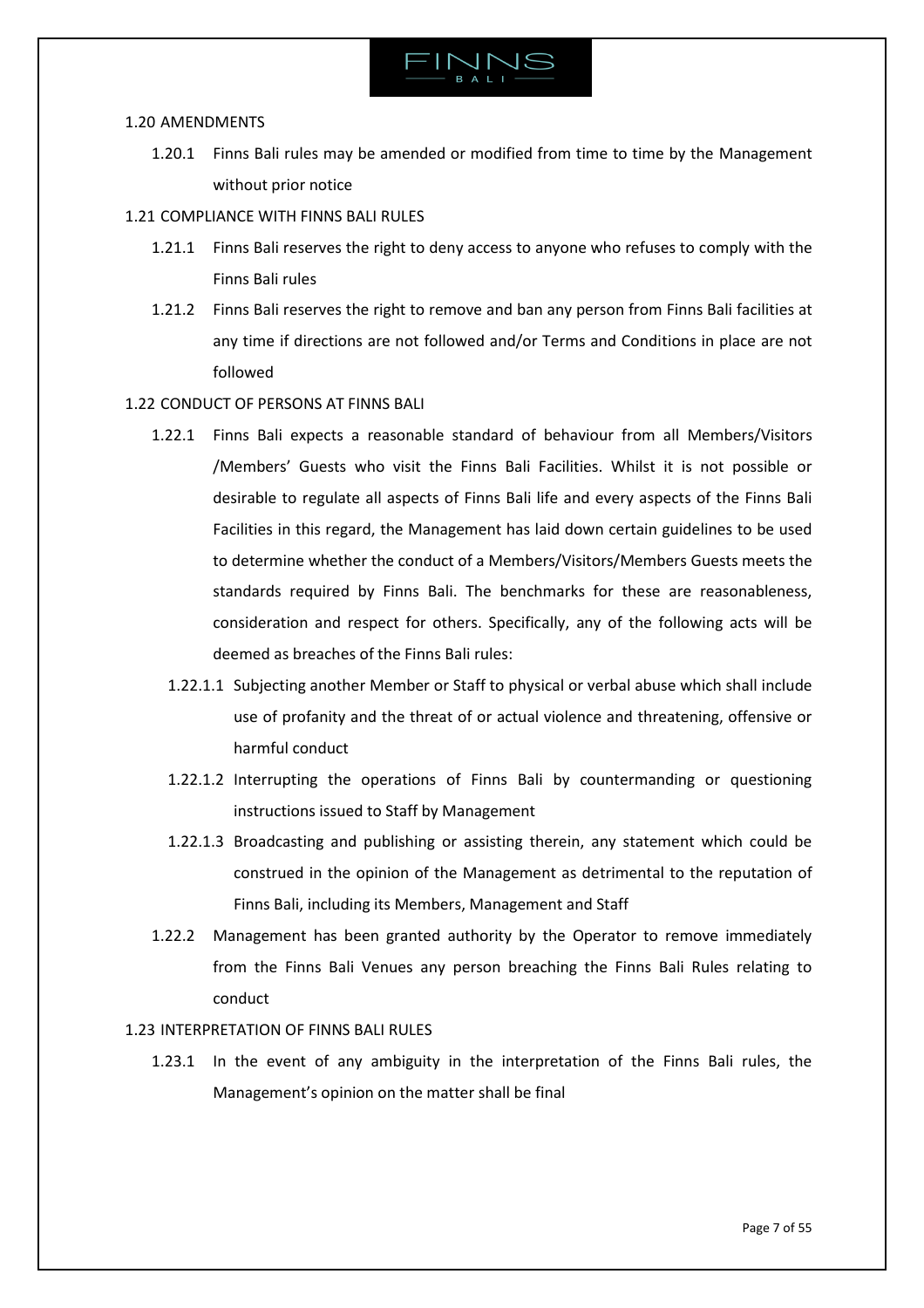

### <span id="page-7-0"></span>1.24 NOTICES

1.24.1 All notices given by Finns Bali under the Finns Bali rules otherwise may be given by: leaving such notice at the Member's registered address at Finns Bali; sending by registered post to such address; or by electronic mail registered with Finns Bali

# <span id="page-7-1"></span>1.25 SECURITY AND EMERGENCY PROCEDURES

- 1.25.1 Finns Bali has signed a contract with International security consultants and Management will introduce security and emergency measures from time to time
- 1.25.2 For the protection of Finns Bali Facilities and Members/Visitors/Members' Guests, all patrons are encouraged to familiarize themselves with all security and emergency measures implemented by Finns Bali and in times of emergency, obey all instructions of Staff who will have been trained to handle such situations

# <span id="page-7-2"></span>1.26 CHILDREN

- 1.26.1 Finns Bali's mission is to cater the need of all Families and hence Members are encouraged to bring their Children to the Finns Bali Facilities. However, in the interests of maintaining an atmosphere within the Finns Bali Facilities congenial also to social and recreational activities for adults, Finns Bali has established certain guidelines for Children within the Finns Bali rules as set out in this section
	- 1.26.1.1 The general guideline is that Children, except when attending the Finns Recreation Club unaccompanied during an organized activity, remain at all time within the responsibility of a parent who is expected to ensure that they act in a reasonable manner without causing undue disturbance to other members, visitors and/or members' guests
- 1.26.2 Children aged 3 to 17 years old shall possessed Child Membership in order to enter Finns Bali Facilities. The Child Membership may be acquired separately. Platinum cards can also be used by children
- 1.26.3 Children under 3 years old are not required to have a Membership and are allowed to enter Finns Bali Facilities Restricted Access Areas & Member Events when accompanied by their parent Member or nanny (under Gold Family Membership).
- 1.26.4 The nanny is not permitted to use Finns Bali as a Member nor entitled for benefits granted to Gold Members. In case of abuse of this privilege Finns Bali has a right to revoke the pass from the family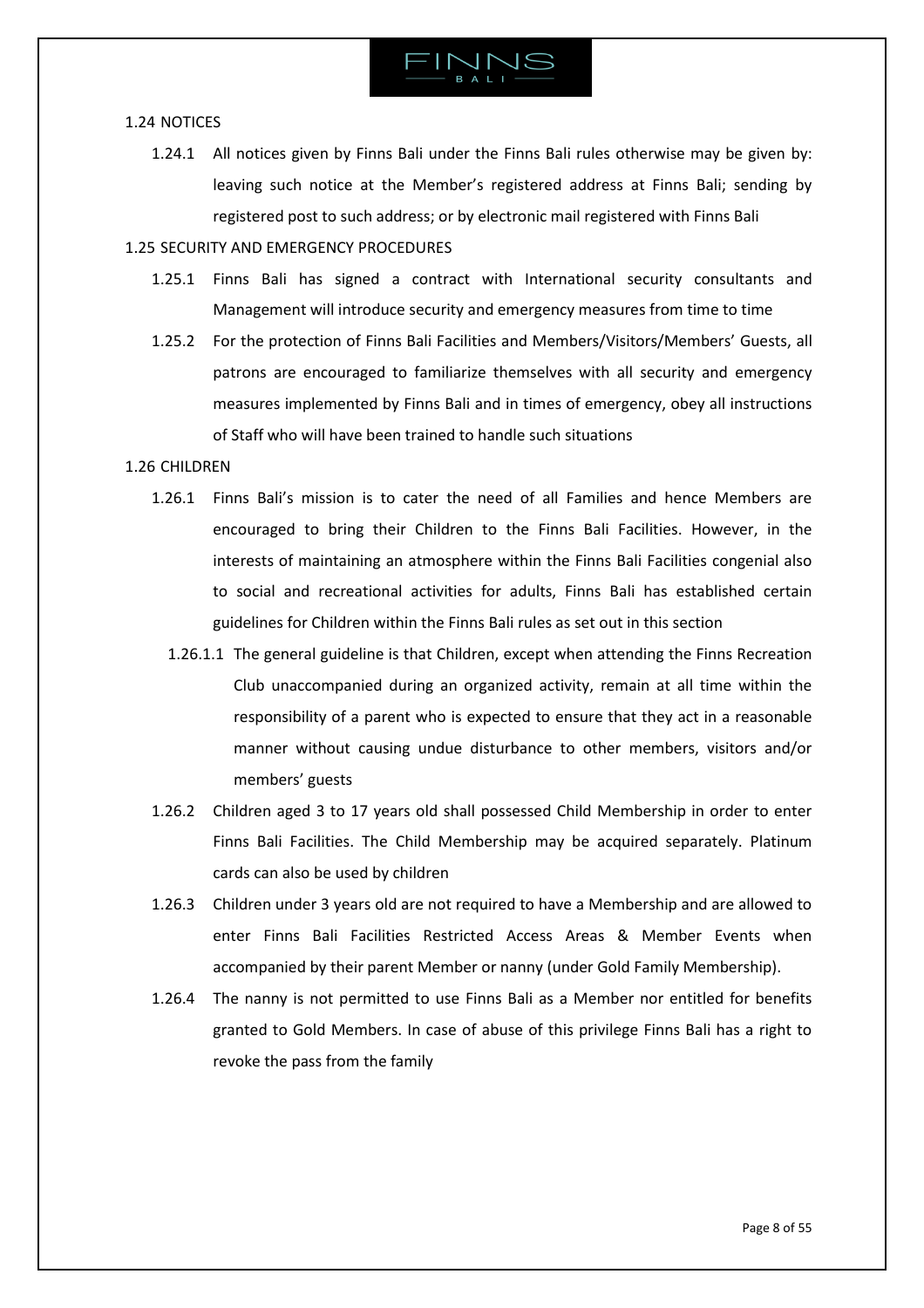

# <span id="page-8-0"></span>2. FINNS BALI DEPARTEMENTAL TERMS AND CONDITIONS

<span id="page-8-1"></span>2.1 FOOD & BEVERAGE

# 2.1.1 GENERAL RULES AND RESERVATIONS

- 2.1.1.1 Members/Visitors/Members' Guests are permitted in Finns Bali Facilities to consume only food and drinks which has provided by Finns Bali, which means no outside food and beverage is allowed with the exception of baby food.
- 2.1.1.2 Finns Bali also prohibits members, visitors and members' guests from bringing in Single use plastic bottles unless it is a reusable drink container.
- 2.1.1.3 Alcoholic beverages will not be served to persons under 18 years of age within Finns Bali Facilities.
- 2.1.1.4 Finns Bali holding time for casual dine-in reservation in the restaurants is 30 minutes.
- 2.1.1.5 Reservations for restaurant in the Finns Recreation Club shall be made in writing via email to [reservations@finnsbali.com](mailto:reservations@finnsbali.com) or the [bistro.c website](https://www.bistrocbali.com/)
- 2.1.1.6 Reservations for restaurant in the Finns Beach Club and Finns VIP Beach Club shall be made in writing via email to [reservations@finnsbeachclub.com](mailto:reservations@finnsbeachclub.com) or to the Front Office desk
- 2.1.1.7 A deposit payment either refundable or non-refundable may be required to secure the booking
- 2.1.1.8 All other outlets are operated on a "first come first served" basis
- 2.1.1.9 Private bookings/closure of outlets for private gatherings, functions or parties in Finns Recreation Club shall be arranged with the Sales & Events Department via email t[o events@finnsrecclub.com](mailto:events@finnsrecclub.com)
- 2.1.1.10 Private bookings/closure of outlets for private gatherings, functions or parties in Finns Beach Club and Finns VIP Beach Club shall be arranged with Sales & Events Department via email to [events@finnsbali.com](mailto:events@finnsbali.com) or [reservations@finnsbeachclub.com](mailto:reservations@finnsbeachclub.com)
- 2.1.1.11 Groups larger than 35pax must take a private area, unless booking Daybeds or Grazing on the Green
- 2.1.1.12 Groups between 13-36pax must take a Group booking with the Events Department, unless booking Daybeds or Grazing on the Green
- 2.1.1.13 Finns Bali members entitle discount on the Food and Beverage in accordance with the Membership Terms and Conditions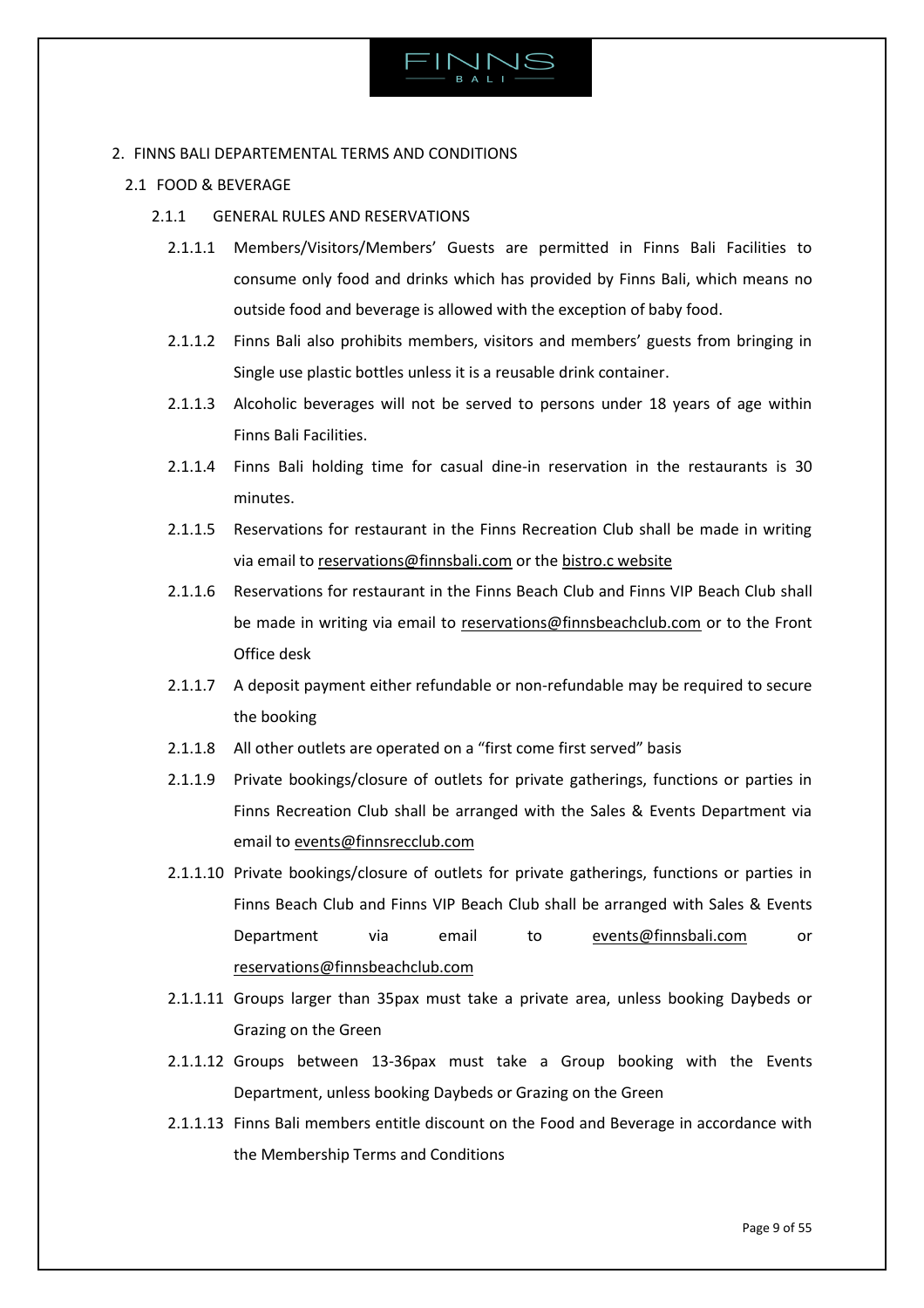

- 2.1.1.14 Related to private bookings, Finns Bali members entitle discount on Venue Hire accordance to the Membership Terms and Conditions
- 2.1.1.15 Finns Bali Gift Vouchers can be used towards Food and Beverage purchase, provided that it is presented upon bill settlement. Gift Vouchers are only valid at the Finns Beach Club and Finns VIP Beach Club only
- 2.1.2 bistro. c RESTAURANT
	- 2.1.2.1 bistro. c is located at the entrance to the Finns Recreation Club and is open for Finns Bali members and public
	- 2.1.2.2 bistro. c accommodates over 140 people indoor and outdoor
- 2.1.3 SPORTS BAR
	- 2.1.3.1 Sports Bar is located on the left from Bistro c. terrace within the Finns Recreation Club and is open for Finns Bali members and public
	- 2.1.3.2 Sports Bar accommodate over 70 people indoor and outdoor
	- 2.1.3.3 The Sports Bar reserves the right to adjust its opening hours according to specific Sporting events that are been broadcasted
- 2.1.4 SPLASH BAR AND POOLSIDE DINING
	- 2.1.4.1 Splash Bar and Dining is located in the Splash Waterpark area within the Finns Recreation Club
	- 2.1.4.2 Splash Bar accommodate 90 and Poolside Dining accommodates 60 people
	- 2.1.4.3 The attire for Splash Bar and Poolside Dining is casual, swimwear or sporty
- 2.1.5 STRIKE BAR
	- 2.1.5.1 Strike Bar is located on the  $2^{nd}$  floor of Finns Recreation Club at the west side as an addition to Strike Ten Pin Bowling open to the public
	- 2.1.5.2 Strike Bar open daily from 10 a.m. to 9 p.m.

# <span id="page-9-0"></span>2.2 CO-WORKING HUB

- 2.2.1 Co-Working Hub available within Finns Recreation Club for Finns Bali members and VIP Lounge for public
- 2.2.2 Children under 17 years are not permitted to be in the Co-Working Hub area or Finns VIP Lounge area.
- 2.2.3 Finns Bali is not responsible or not to be held responsible for any lost belongings such as electronics, books, journals, newspapers.
- 2.2.4 Finns reserves the right to move belongings to the assigned room should it be left unattended for 45 minutes.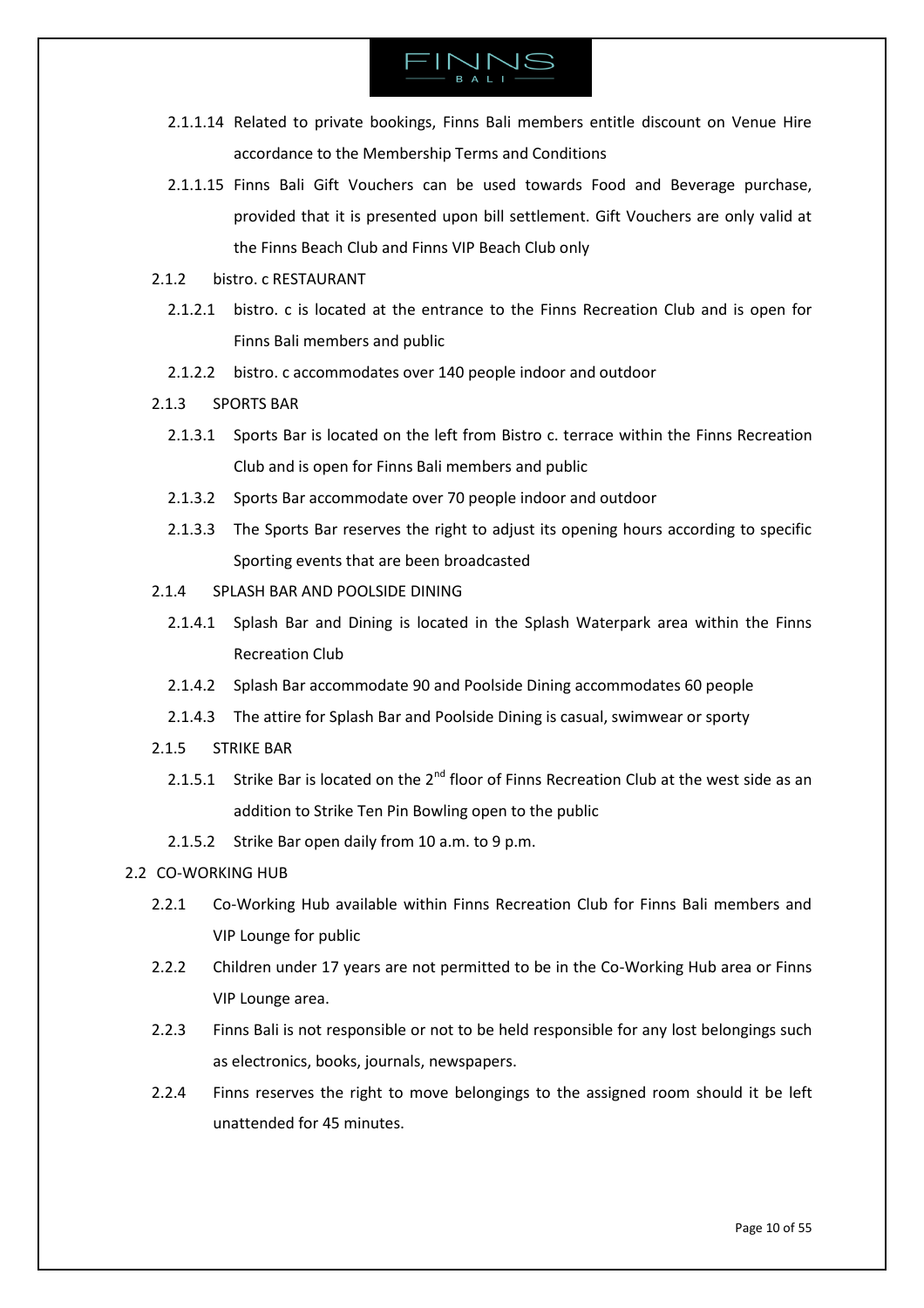

# <span id="page-10-0"></span>2.3 SPORTS & RECREATION

- 2.3.1 FITNESS CENTRE
	- 2.3.1.1 The Fitness Centre shall be for the exclusive use of Finns Bali members, members' guests and Day Pass holders.
	- 2.3.1.2 A dress code shall be observed inside the Fitness Centre. Shoes with rubber soles, t-shirt/singlet and track outfits are recommended. Shirts and closed shoes must be worn at all times.
	- 2.3.1.3 The Fitness Centre's guests and members are to be mindful of others using this area. Consideration of noise and personal hygiene must be observed.
	- 2.3.1.4 [Rules & Regulations](https://www.finnsrecclub.com/facilities/fitness/) for the use of the equipment and facilities will be posted in the Fitness Centre and must be adhered to at all times. If requested to follow rules by Finns Staff or Finns Personal Trainer, members and guests must comply with such request; failure to do so will result in removal from the facilities with no option for refunds.
	- 2.3.1.5 No visitors under 14 years of age are allowed to use the Fitness Centre unless part of an organized Finns activity or under the direct supervision of a Finns Personal Trainer.
	- 2.3.1.6 Children aged between 14 and 18 are permitted to use the Fitness Centre but are required to have a [Consent Form](https://finnsbali.com/download/consent-form-fitness-centre.pdf) signed by their parents or guardians before their first workout.
	- 2.3.1.7 Members are required to present their Membership card before being admitted.
	- 2.3.1.8 All visitors are advised to have a medical examination prior to starting an exercise program. Finns Bali does not provide this service and it is responsibility of visitors.
	- 2.3.1.9 Personal Fitness Training is available at the Fitness Centre by appointment. No external trainers are permitted to give instruction in the Fitness Centre.
	- 2.3.1.10 Persons using the Fitness Centre's equipment and/or facilities do so at their own risk and responsibility.
	- 2.3.1.11 Finns Bali shall not be held responsible for accidents to bathers using the Fitness Centre and to any other persons in the vicinity of the Fitness Centre.
	- 2.3.1.12 Finns Bali shall not be responsible for any injury, death or illness or any loss or damage in the Finns facilities whatsoever/howsoever caused; sustained or incurred out of, or in any way connected with the use whether proper or otherwise, of the Fitness Centre area, whether defective or otherwise.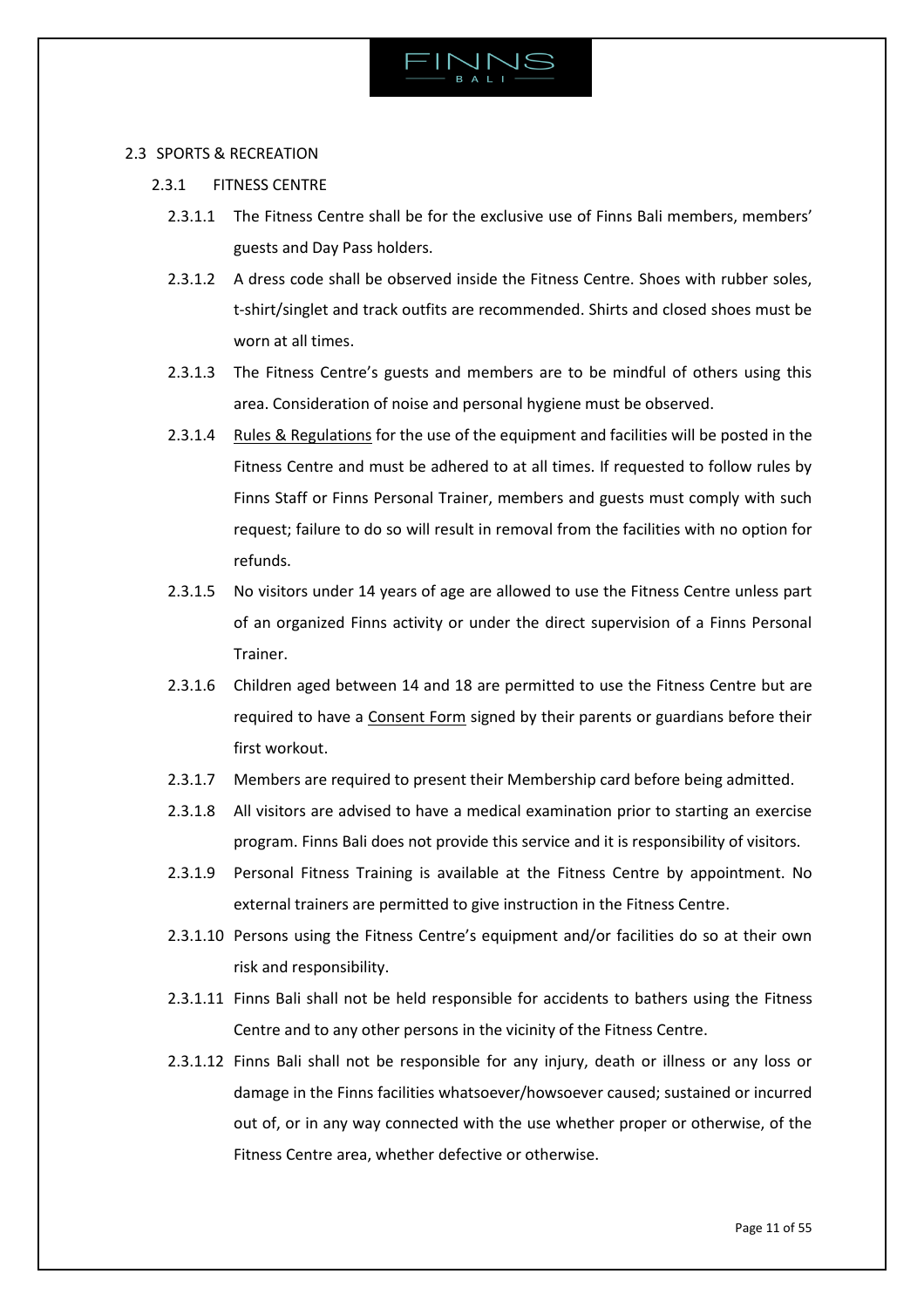### 2.3.2 SWIMMING POOL

- 2.3.2.1 Persons using the swimming pool do so at their own risk and responsibility.
- 2.3.2.2 Except during organized Finns Recreation Club activities and the limited usage by Canggu Community School (CCS), the swimming pool is limited to the exclusive use of Finns Bali members, member guests and Day Pass holders.
- 2.3.2.3 The main access gate to the swimming pool closes at 6:00 PM. After 6:00 PM, access is through the locker change rooms. Swimming Pool closes at 7:00 PM.
- 2.3.2.4 All visitors are requested to use the poolside showers before using the swimming pool.
- 2.3.2.5 Proper bathing attire must be worn at all times. Nudity is not allowed.
- 2.3.2.6 No child is allowed in the pool area or in the pool unless accompanied by an adult (parents, nanny or guardian). Although the facility will have a lifeguard on duty during operational hours, any adult bringing children into the swimming pool shall be responsible for their safety.
- 2.3.2.7 Lifeguard instructions and signed directions must be followed at all times. Finns staff reserves the right to restrain and do what is necessary to any person who does not follow directions causing danger to themselves or others.
- 2.3.2.8 Running and shouting around the pool area is not permitted.
- 2.3.2.9 No person shall be allowed near the pool area during a thunderstorm or lightning.
- 2.3.2.10 Persons with sores, other evidences of skin diseases or wearing bandages of any kind will not be permitted to use the pool.
- 2.3.2.11 No metal articles, large inflatable toys or toys of a hazardous nature will be permitted in the pool area.
- 2.3.2.12 Only experienced swimmers should swim in the deep end of the pool.
- 2.3.2.13 A [Splash Waiver](https://finnsbali.com/download/splash-waiver.pdf) is required to be signed by every participant before using the facilities. For children under 18 years old, the waiver must be signed by their parents or guardians.
- 2.3.2.14 Finns Bali shall not be held responsible for accidents to bathers using the pool and to any other persons in the vicinity of pool area.
- 2.3.2.15 Finns Bali shall not be responsible for any injury, death or illness or any loss or damage in the Finns facility whatsoever/howsoever caused; sustained or incurred out of, or in any way connected with the use whether proper or otherwise, of the Swimming Pool area, whether defective or otherwise.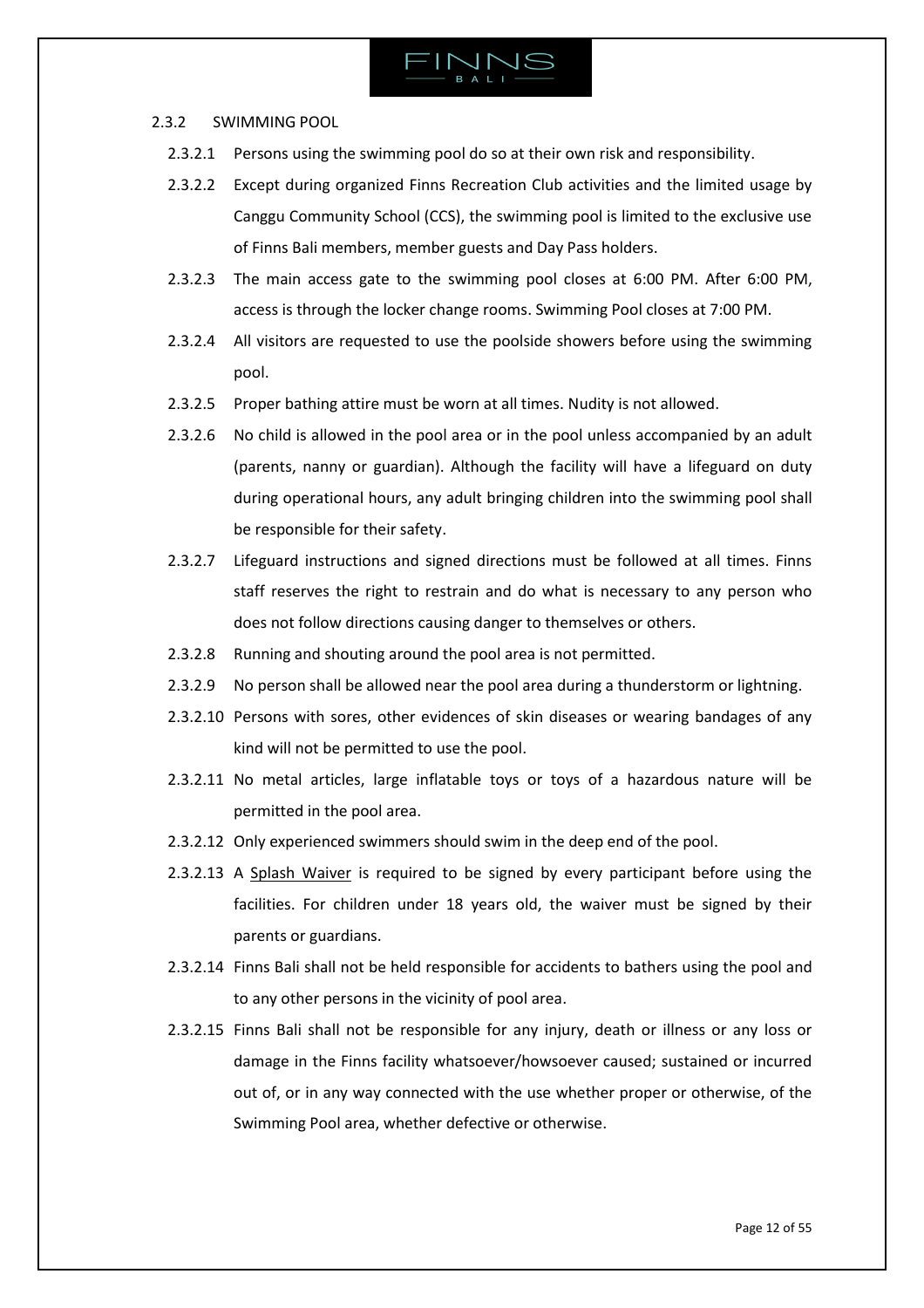

### 2.3.3 SPORTS FIELD

- 2.3.3.1 The Sports Field is for general use and shall be subject to directions from the Finns Recreation Club's grounds staff which shall be given to maintain a healthy playing surface. The decisions of grounds staff in relation to the Sports Field are final and may not be contested by members and visitors.
- 2.3.3.2 The Sports Field is intended primarily for use by members during programmed or organized activities and Management may prohibit free play on the Sports Field as it sees fit.
- 2.3.3.3 Pre-booked use of the Sports Field will always take priority over free play.
- 2.3.3.4 Visitors may also be granted use of the Sports Field for events and activities organized by the Finns Recreation Club and under certain conditions laid out by Management from time to time.
- 2.3.3.5 A member may book the Sports Field subject to general Finns Recreation Club requirements and for the purposes of undertaking bonafide team sport. A charge is levied for pitch use as determined by Management from time to time. Inclement weather may not be cited as a reason for waiver by the Finns Recreation Club of late cancellation or no-show charges relating to bookings of the Playing Field if, in the opinion of Management, the Playing Field is suitable for play at the commencement of the reserved time.
- 2.3.3.6 In the event that, during the course of a reserved period of play, Management is of the opinion that play may not continue because of inclement weather or other reasons beyond the Finns Recreation Club's control, the charge for the Playing Field will be levied to the booking member pro-rata to the nearest quarter hour of the booking already utilized.
- 2.3.3.7 All non-member players on the Sports Field are deemed Visitors.
- 2.3.3.8 Finns Bali shall not be held responsible for accidents to players using the Sports Field and to any other persons in the vicinity of the Sports Field.
- 2.3.3.9 Finns Bali shall not be responsible for any injury, death or illness or any loss or damage in the Finns facility whatsoever/howsoever caused; sustained or incurred out of, or in any way connected with the use whether proper or otherwise, of the Sports Field area, whether defective or otherwise.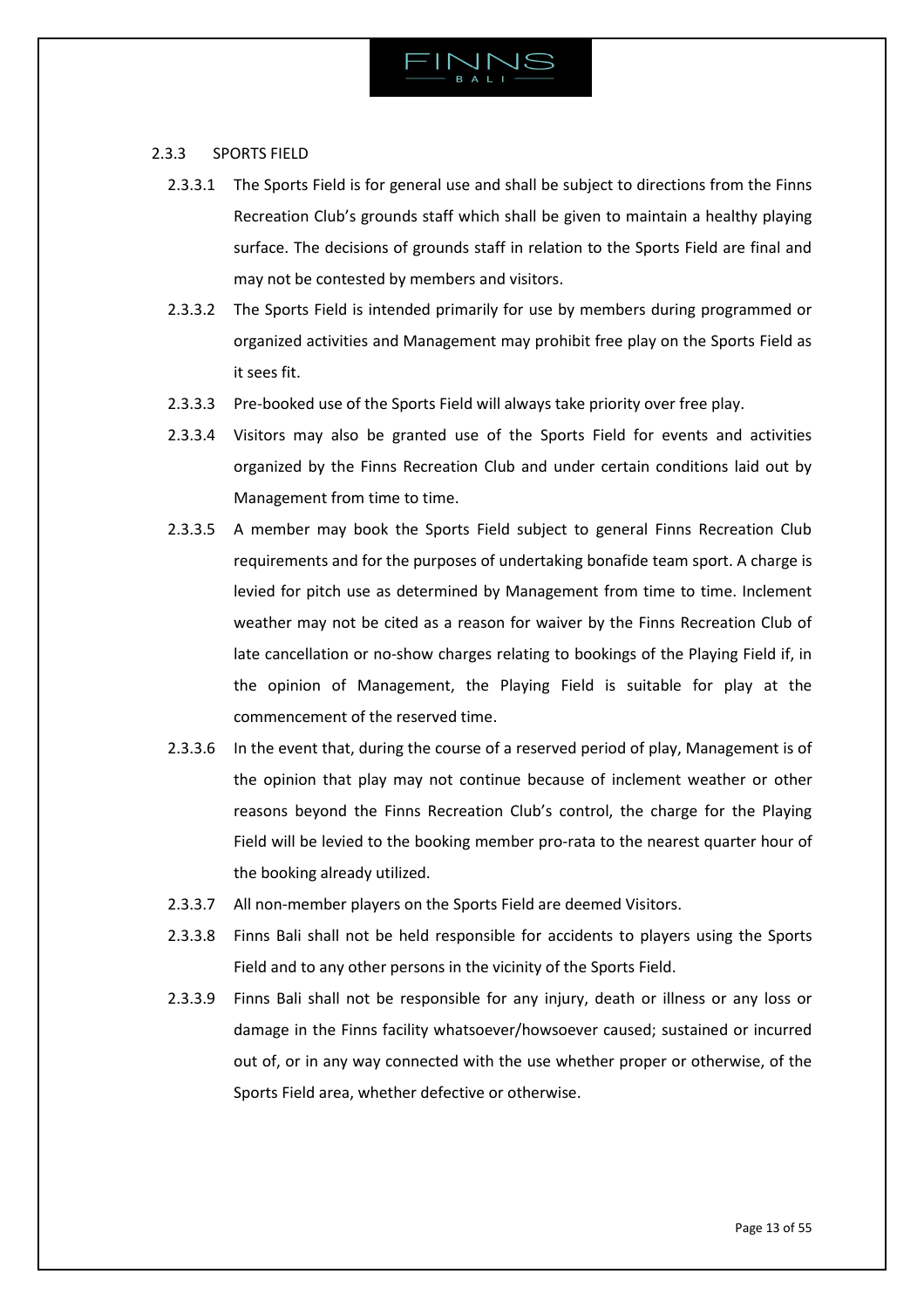

### 2.3.4 MULTI-FUNCTION HALL (MFH)

- 2.3.4.1 The MFH is a multi-purpose hall which is used for indoor multi-sports and functions.
- 2.3.4.2 The MFH is a shared facility with CCS and is available for Members outside of school hours.
- 2.3.4.3 The MFH prioritizes for Junior Sports Academy (JSA) sessions and Social Sports Sessions.
- 2.3.4.4 All users required to wear proper sporting attire at all times.
- 2.3.4.5 Only non-marking rubber soled shoes will be allowed. Players must wear a tshirt/singlet when using the MFH.
- 2.3.4.6 During peak hours, MFH use will be limited to one hour as a courtesy to other Members.
- 2.3.4.7 Reservation for use of the MFH by Finns Bali Members can be made only through Reception and should be at least 24 hours in advance. Reservations not taken up 15 minutes into the reservation will be forfeited.
- 2.3.4.8 MFH bookings for longer or larger events will be managed by the Event Sales department and will carry its own prices and Terms & Conditions
- 2.3.4.9 Finns Bali Members must accompany their guests at all times.
- 2.3.4.10 Availability of the MFH is as per the program issued by the Finns Recreation Club.
- 2.3.4.11 Shouting and/or any display of unsportsmanlike conduct are prohibited.
- 2.3.4.12 Gambling or betting in any form is not allowed.
- 2.3.4.13 Finns Bali reserves the right to deny access to the MFH to anyone who does not adhere to these Terms & Conditions.
- 2.3.4.14 Persons using the MFH do so at their own risk and responsibility.
- 2.3.4.15 Finns Bali shall not be responsible for any injury, death or illness or any loss or damage in the Finns facility whatsoever/howsoever caused; sustained or incurred out of, or in any way connected with the use whether proper or otherwise, of the MFH area, whether defective or otherwise.

# 2.3.5 TENNIS CENTRE

- 2.3.5.1 All players are required to wear proper sporting attire at all times.
- 2.3.5.2 Only non-marking rubber soled shoes will be allowed. Players must wear a tshirt/singlet when using the courts.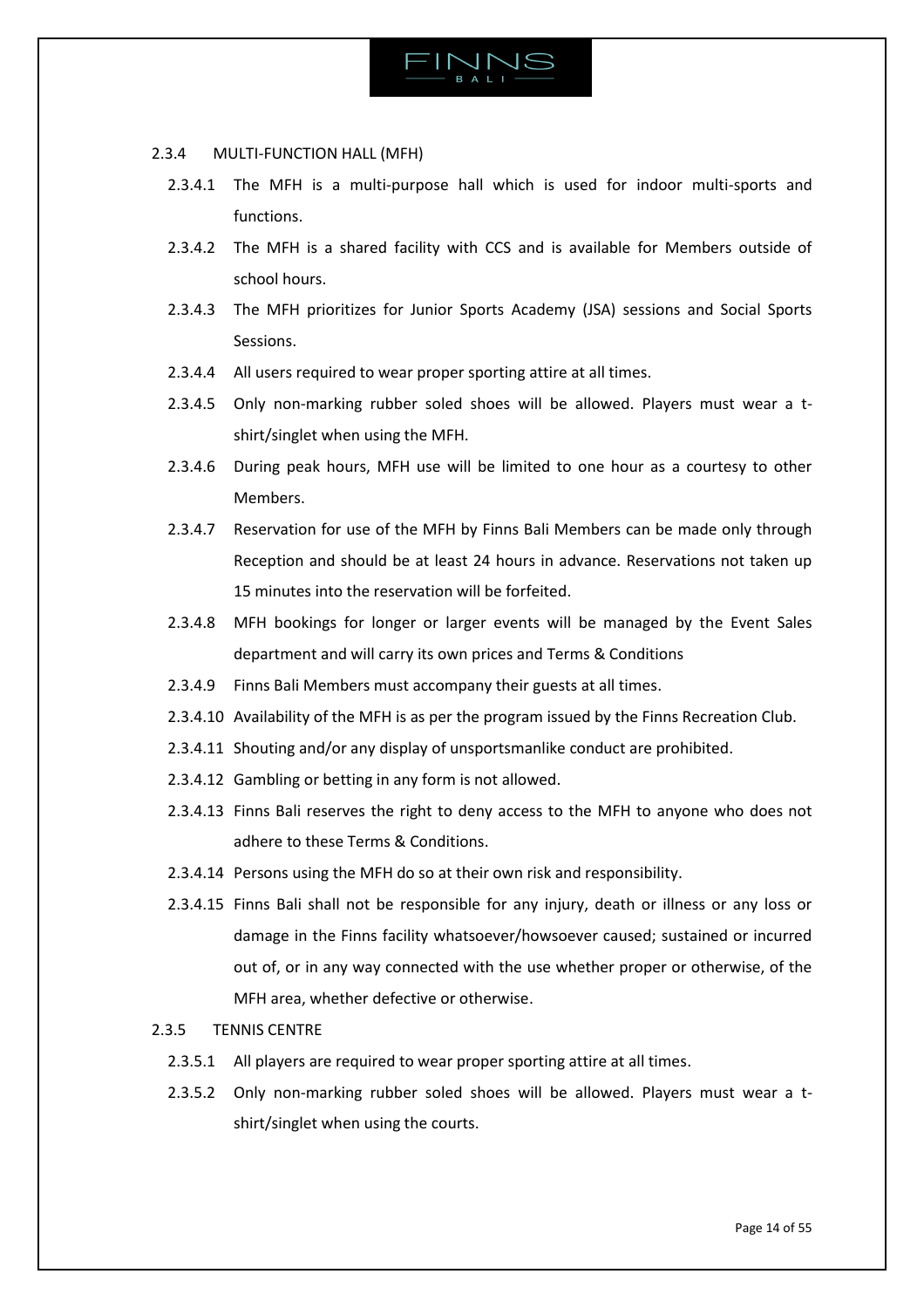- 2.3.5.3 Rules for the [booking](https://www.finnsrecclub.com/tennis/) of courts and the use of the equipment and facilities will be posted in the Tennis Centre area and must be adhered to at all times.
- 2.3.5.4 Only Finns Bali members or Finns Bali Day Pass holders are able to book the courts for free in accordance to the membership benefit list and the Finns Bali Day Pass T&Cs.
- 2.3.5.5 Members who fail to take up a reservation or cancel usage less than twelve hours prior to the reserved time will be charged a usage fee as per the Tennis [Booking](https://www.finnsrecclub.com/wp-content/uploads/2020/01/tennis-booking-policy.pdf) [Policy](https://www.finnsrecclub.com/wp-content/uploads/2020/01/tennis-booking-policy.pdf)
- 2.3.5.6 Availability of the courts is as per the program issued by the Finns Recreation Club.
- 2.3.5.7 Shouting and/or any display of unsportsmanlike conduct are prohibited.
- 2.3.5.8 Gambling or betting in any form is not allowed.
- 2.3.5.9 Finns Bali reserves the right to deny access to the courts to anyone who does not adhere to these Terms & Conditions.
- 2.3.5.10 Persons using the courts do so at their own risk and responsibility.
- 2.3.5.11 Finns Bali shall not be responsible for any injury, death or illness or any loss or damage in the Finns facility whatsoever/howsoever caused; sustained or incurred out of, or in any way connected with the use whether proper or otherwise, of the Tennis Centre area, whether defective or otherwise.
- 2.3.5.12 Freelance coaching is not allowed at tennis under any circumstances.

### 2.3.6 STRIKE BOWLING

- 2.3.6.1 All visitors are required to wear proper casual attire at all times.
- 2.3.6.2 All visitors shall rent shoes at the front desk and wear them with socks. The socks can be brought by the visitors or purchased at the Strike Reception.
- 2.3.6.3 Finns Bali does not apply a minimum age for using the Strike Bowling facility, but all children under 16 years old must be accompanied by their parents.
- 2.3.6.4 Finns Bali shall not be held responsible for accidents to visitors using the facility and to any other persons in the vicinity of the bowling area.
- 2.3.6.5 Finns Bali shall not be responsible for any injury, death or illness or any loss or damage in the Finns facility whatsoever/howsoever caused; sustained or incurred out of, or in any way connected with the use whether proper or otherwise, of the Strike Bowling area, whether defective or otherwise.

### 2.3.7 BOUNCE TRAMPOLINE CENTRE

2.3.7.1 All visitors must be aware of the risk and decide if the benefits of involvement in the Bounce Trampoline Centre are worth the risk of injury.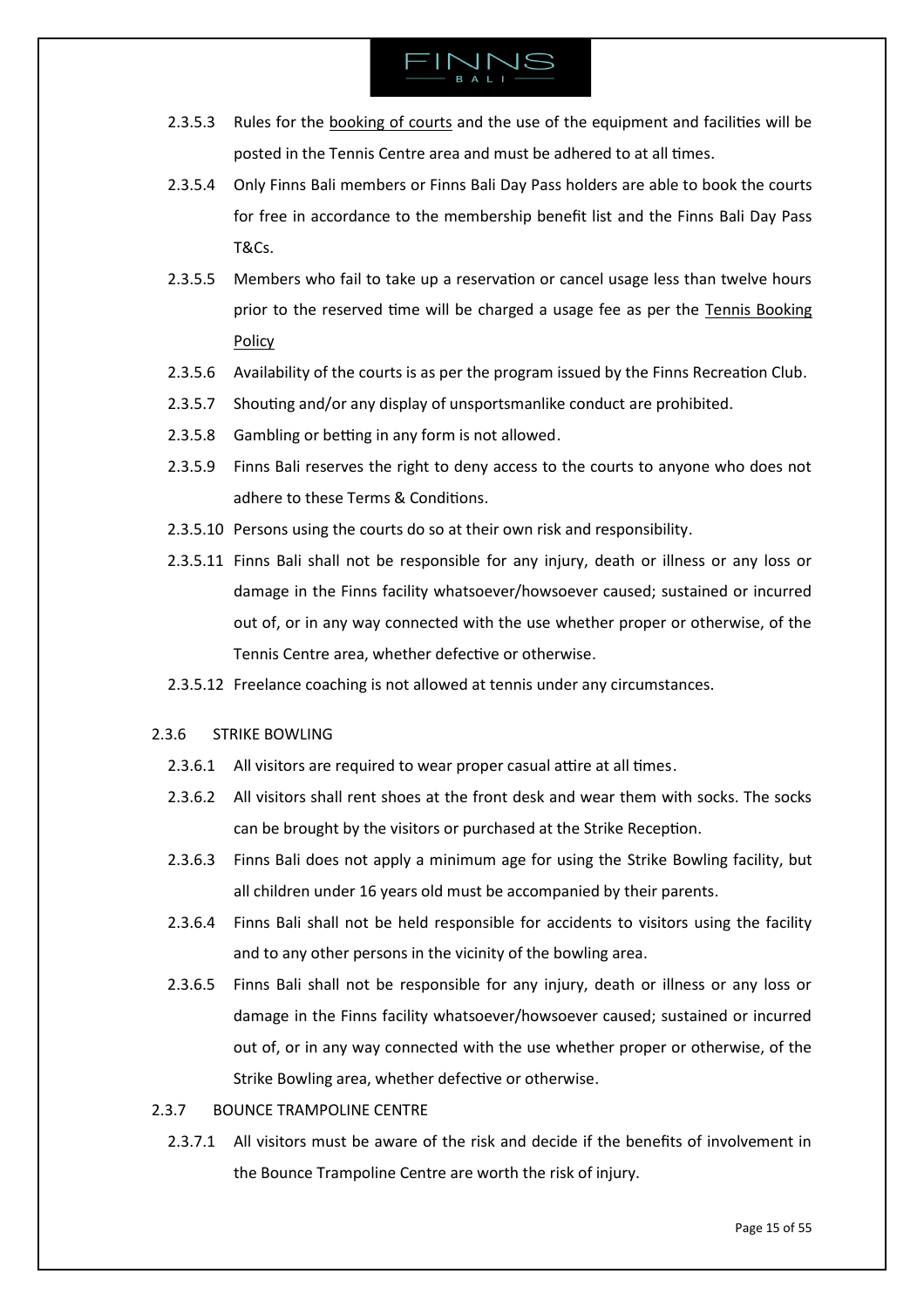- 2.3.7.2 A [Bounce Waiver](https://finnsbali.com/download/bounce-waiver.pdf) is required to be signed by every participant before using the facilities. For children under 18 years old, the waiver must be signed by their parents or guardians. The Bounce Waiver must be signed once per year.
- 2.3.7.3 [Rules & Regulations](https://www.bouncebali.com/rules/) for the use of the facilities and equipment will be posted in the Bounce Trampoline Centre area and must be adhered to at all times.
- 2.3.7.4 All visitors are required to wear proper sporting attire at all times which will be comfortable for a gymnastic exercise.
- 2.3.7.5 No shoes are allowed in the trampolines area. All visitors must take off shoes at the entrance.
- 2.3.7.6 All visitors must wear 'Grip' socks when inside the bounce area. The 'Grip' socks can be brought by the visitors or purchased at the Bounce Reception.
- 2.3.7.7 Children under 3 years old are not charged an entrance fee but must be accompanied by an adult ticket holder.
- 2.3.7.8 Finns Bali shall not be held responsible for accidents to visitors using the facility and to any other persons in the vicinity of the trampolines area
- 2.3.7.9 Finns Bali shall not be responsible for any injury, death or illness or any loss or damage in the Finns facility whatsoever/howsoever caused; sustained or incurred out of, or in any way connected with the use whether proper or otherwise, of the trampoline centre, whether defective or otherwise.
- 2.3.8 JUNIOR SPORTS ACADEMY (JSA)
	- 2.3.8.1 All JSA sessions must be paid for before any session is attended, if payment is not made, students might be turned away from activities.
	- 2.3.8.2 JSA sessions are available for all guests including Non-Members.
	- 2.3.8.3 A [JSA Waiver](https://finnsbali.com/download/jsa-waiver.pdf) is required to be signed by the parents or guardians of every participant, before partaking in any activities
	- 2.3.8.4 Members are required to present their membership card to receive their member discount upon signing up to any JSA activities accordance to the Membership Terms and Conditions
	- 2.3.8.5 Cardholders with inactive, frozen or memberships with dues owing will not be entitled to the discounted rate and must pay non-member price.
	- 2.3.8.6 JSA discounts are only available for the "Primary" Platinum Card owner. Members must register their children under their membership profile.
	- 2.3.8.7 Supplementary Platinum Cards cannot register any children under the profile.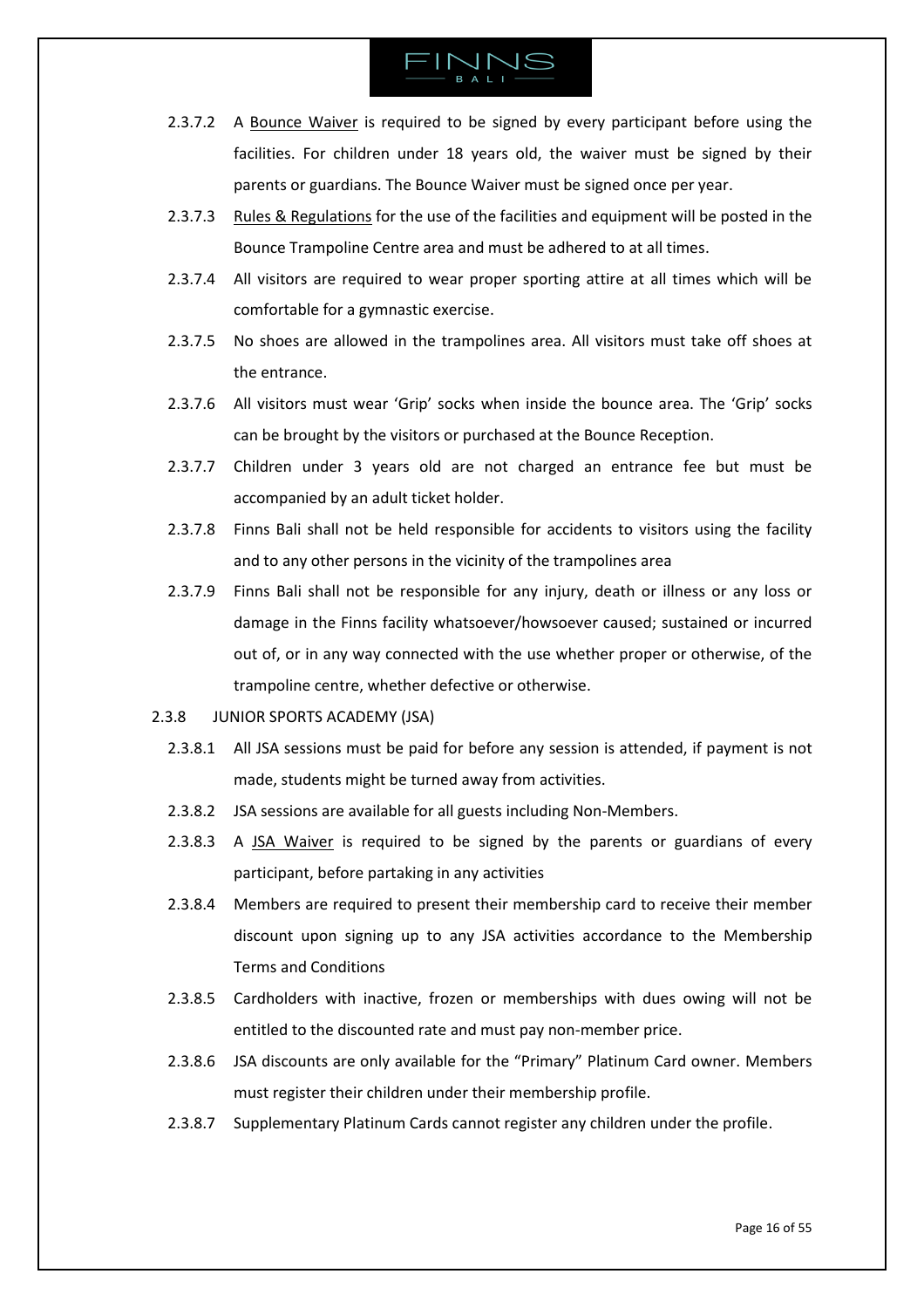

- 2.3.8.8 Children must be registered at the time the member joins or completes a transfer of a second-hand membership.
- 2.3.8.9 Children who are born during the membership period can be added to the membership profile (only required to be added at the age of 3).
- 2.3.8.10 If the member adopts and becomes the legal guardian of a child, they can be added to the 'Primary' card holders profile.
- 2.3.8.11 Children are considered 3 to 13 years old.
- 2.3.8.12 Any JSA sessions that are paid for but not attended cannot be substituted or refunded.
- 2.3.8.13 [Rules & Regulations](https://finnsbali.com/download/jsa-waiver.pdf) for the booking, signing up, missed sessions, make up sessions, refunds and others will be posted in the registration forms which are to be signed by the parents/guardians upon signing up their children for any JSA Term or Holiday Camp.
- 2.3.8.14 JSA Coaches may be substituted at any time, without notice. If a JSA session proceeds with a different coach than normal, there will be no refunds or substitutions.
- 2.3.8.15 Students are required to handle themselves appropriately and follow the coaches' instructions at all times. Un-sportsmanship or other inappropriate behaviours will not be tolerated and, depending on the gravity of the issue, students could face a temporary or permanent ban from JSA and Finns Recreation Club if they incur in such actions.
- 2.3.8.16 Children with medical conditions must present a certificate of approval from a doctor to participate in any JSA activities.
- 2.3.8.17 Finns Bali shall not be held responsible for accidents to visitors using the various JSA facilities and to any other persons in the vicinity of the area.
- 2.3.8.18 Finns Bali shall not be responsible for any injury, death or illness or any loss or damage in the Finns Facilities, whatsoever/howsoever caused; sustained or incurred out of, or in any way connected with the use whether proper or otherwise, of any facilities related to JSA activities, whether defective or otherwise.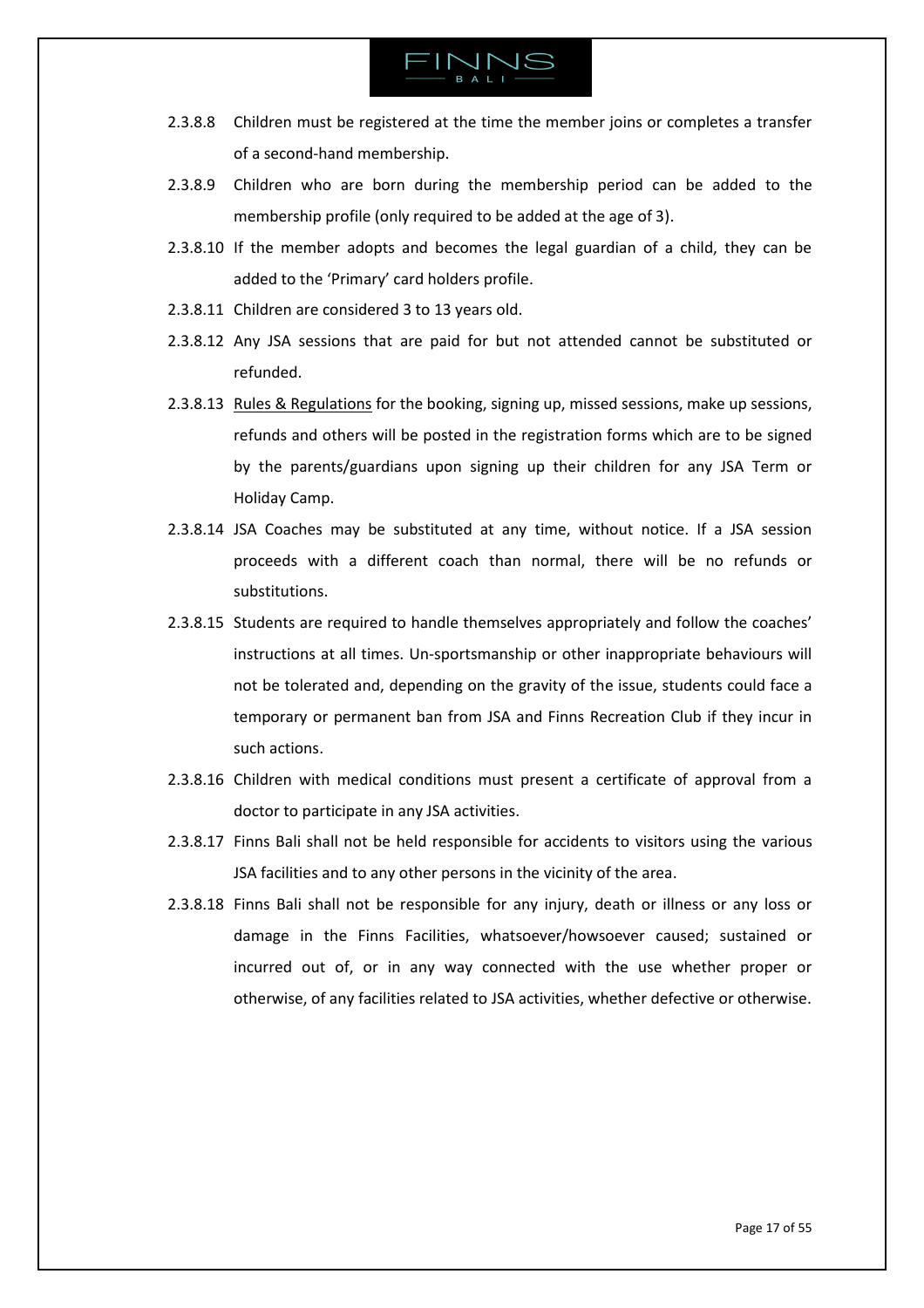

# 2.3.9 CUBBY HOUSE KIDS CLUB

- 2.3.9.1 Cubby House Kids Club is designated for children of the age 2 to 12 years old. Children under 2 years shall be accompanied with their parent(s) or Nanny appointed by the family.
- 2.3.9.2 No shoes may be worn in the Cubby House Kids Club.
- 2.3.9.3 Food and beverage is served in the Cubby House Kids Club. The menu shall be approved by parent(s). In case of medical restrictions parent(s) must inform the Cubby House Kids Club Staff.
- 2.3.9.4 Strictly NO NUTS policy
- 2.3.9.5 No equipment, toys, educational materials from the Cubby House Kids Club may be taken outside.
- 2.3.9.6 No camera is allowed inside the Cubby House Kids Club unless approved by the Finns Bali Management.
- 2.3.9.7 Finns Bali shall not be held responsible for accidents to visitors using the facility and to any other persons in the vicinity of the Cubby House Kids Club area.
- 2.3.9.8 No adult is allowed inside unless accompanying children under 2 years old.
- 2.3.9.9 A [Cubby House Kids Club Waiver Form](https://www.cubbyhousekidsclub.com/terms-and-conditions/waiver-disclosure/) must be signed by the parents upon arrival
- 2.3.9.10 Finns Bali shall not be responsible for any injury, death or illness or any loss or damage in the Finns facility whatsoever/howsoever caused; sustained or incurred out of, or in any way connected with the use whether proper or otherwise, of the Cubby House Kids Club, whether defective or otherwise.
- 2.3.10 BODY TEMPLE AND OCEAN SPA
	- 2.3.10.1 Body Temple Spa renders services upon bookings made via contact details left on the websit[e https://www.bodytemplebali.com/](https://www.bodytemplebali.com/)
	- 2.3.10.2 All visitors are recommended to remain quiet and refrain from using their mobile phones in the spa area in respect to others.
	- 2.3.10.3 All visitors are allowed to consume snacks and beverage served by Body Temple Spa.
	- 2.3.10.4 No equipment from Body Temple Spa may be taken outside.
	- 2.3.10.5 Finns Bali shall not be held responsible for accidents to visitors using the facility and to any other persons in the vicinity of the Body Temple and Ocean Spa area.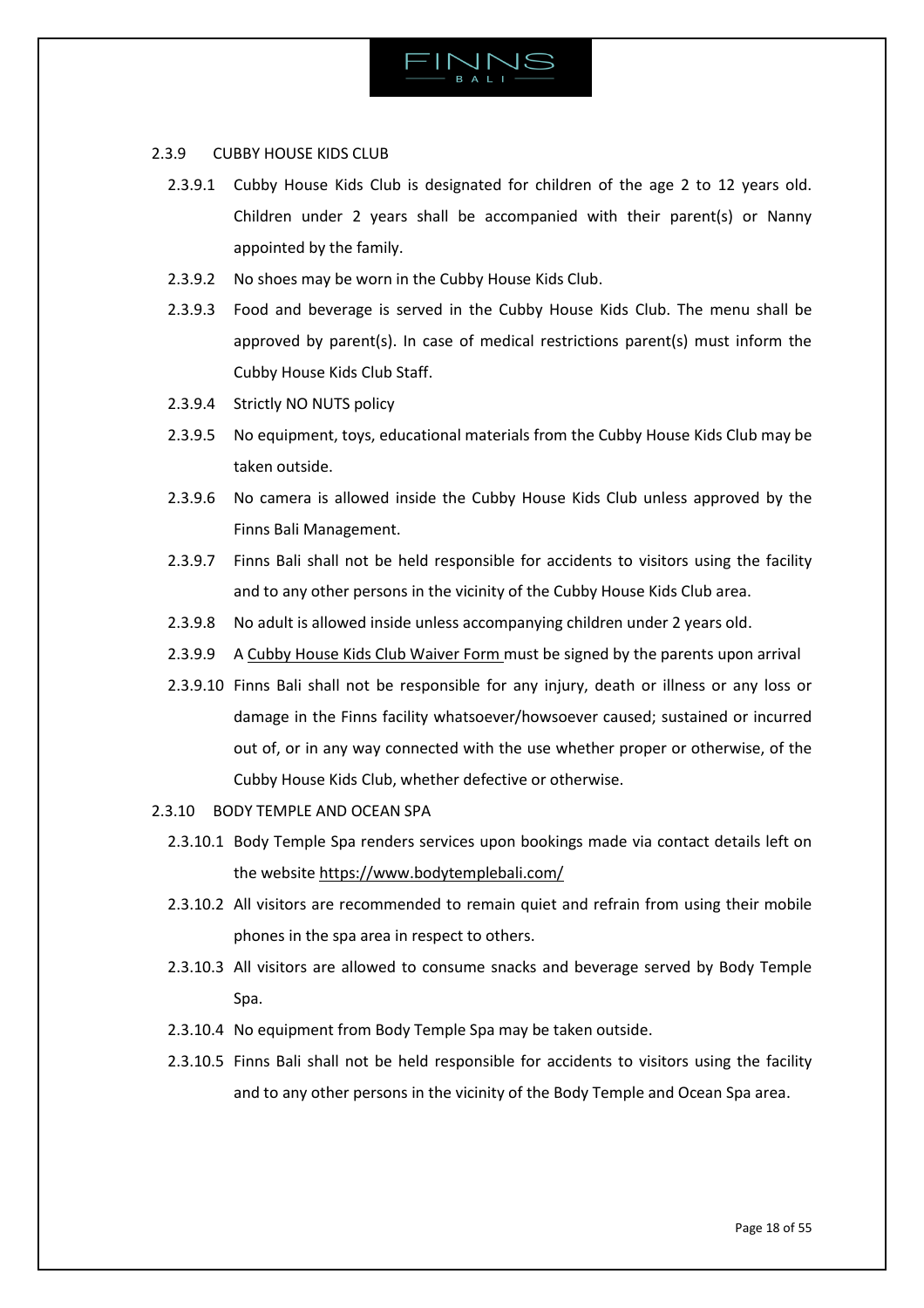

2.3.10.6 Finns Bali shall not be responsible for any injury, death or illness or any loss or damage in the Finns facility whatsoever / howsoever caused; sustained or incurred out of, or in any way connected with the use whether proper or otherwise, of the Body Temple and Ocean Spa, whether defective or otherwise.

### <span id="page-18-0"></span>3. MEMBERSHIP TERMS AND CONDITIONS

### <span id="page-18-1"></span>3.1 PREAMBLE AND DEFINITIONS

- 3.1.1 Academy (ies) means sports and recreation academies established within the Finns Recreation Club for the purposes of providing specific and organized training, coaching and playing sports and activities for Children.
- 3.1.2 bistro. c means a restaurant indoor and outdoor area located between Finns Recreation Club.
- 3.1.3 BMI means PT. Bali Mitra International, a foreign joint venture company (PMA) in Indonesia licensed by the Indonesian authorities to own and operate Finns Bali.
- 3.1.4 Child/Children means a dependent(s) of a Member who is older than 3 years of age but has not yet reached 18 years of age.
- 3.1.5 Day Pass means a General Admission ticket giving the bearer the right to use Finns Bali facilities for one single day during its published opening hours, yet may be upgraded before its expiry to a Membership.
- 3.1.6 Domestic Employee means an individual in the direct employment at the usual residence of an Individual Member, Family Member or Corporate Nominee.
- 3.1.7 Due Date means, as relates to a Quarterly Statement, the last working day of the month in which each Quarterly Statement is issued.
- 3.1.8 Effective Date means in relation to the resignation of a Member the date of resignation as set out in the Member's written notice of resignation.
- 3.1.9 Family means a Member and his/her Partner, and up to 2 Children (under 18 years old) of the Member and his/her Partner; the definition of "Family" shall also include all families of Member Guests, Finns Bali Guests, Villa Guests and Visitors.
- 3.1.10 Finns Bali means the membership scheme own and operated by BMI providing benefits, privileges and services afforded under the membership scheme of Finns Bali.
- 3.1.11 Finns Bali Facility means the physical property facilities and equipment owned or rented by BMI and located at Banjar Tegal Gundul, Jalan Pantai Berawa, Canggu, North Kuta, Bali, and/or the benefits and privileges provided by Finns Bali from time to time including the Finns Bali Rights.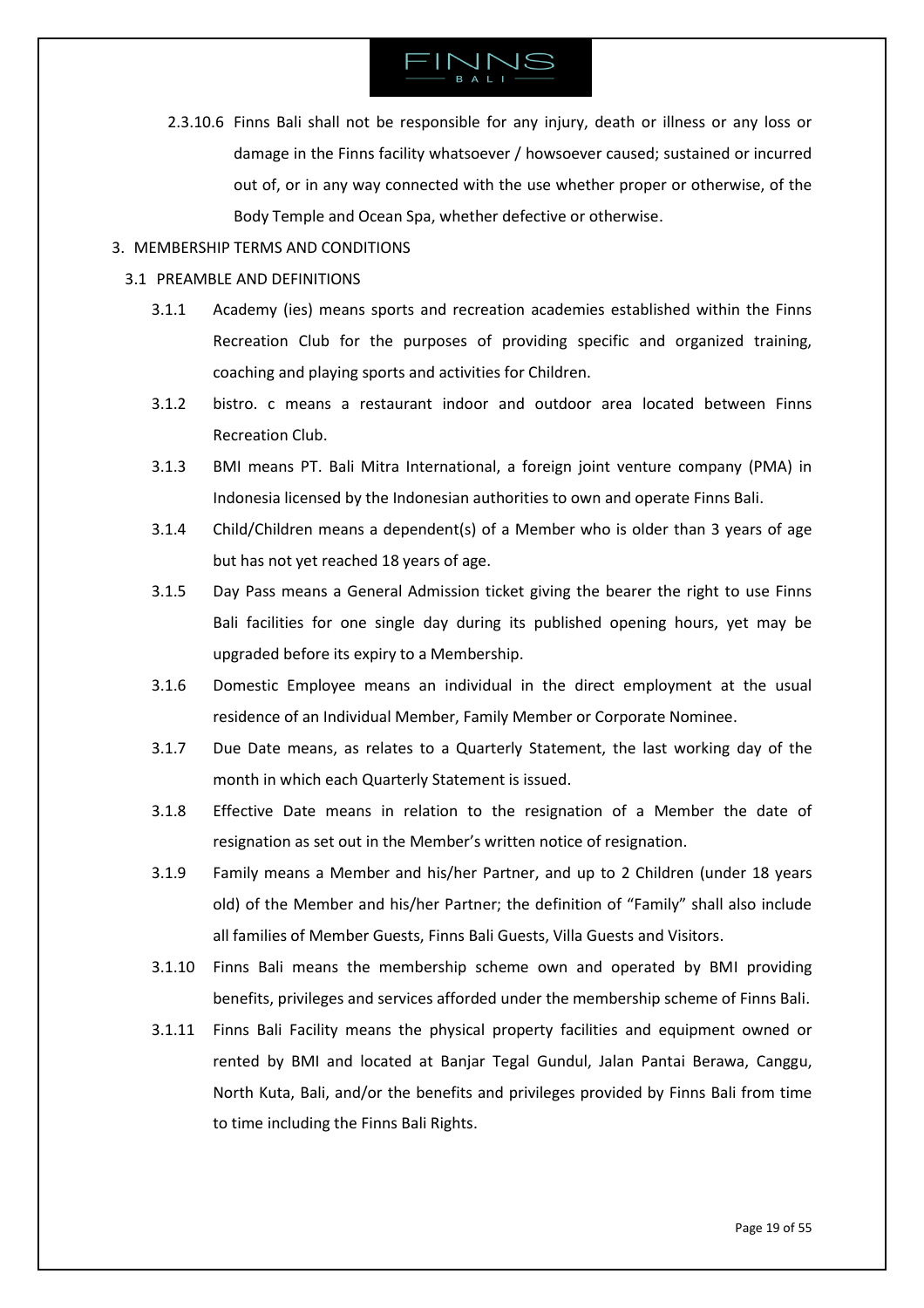- 3.1.12 Finns Beach Club means the Beach Club and VIP Beach Club located on Jalan Pantai Berawa, Canggu, North Kuta; "Finns Recreation Club" means the Sports & Recreation Club located on Jalan Pantai Berawa, Canggu, North Kuta; "Finns Bali Venues" refers to the Finns Beach Club and Finns Recreation Club.
- 3.1.13 Finns Bali Guest means a non-contractor/supplier individual, not being a Member Guest, who is authorized to enter and/or use the Finns Bali Facility at the discretion of Management and attend events and activities organized by Finns Bali.
- 3.1.14 Finns Bali Manager means an individual appointed by Finns Bali to act as general manager of the operations of Finns Bali and the Finns Bali Facility.
- 3.1.15 Finns Bali Rights means the rights of Members to use the benefits and privileges afforded to Members by the Club from time to time.
- 3.1.16 Finns Bali Rules means the Rules and Regulations and House Rules pertaining to Membership of Finns Bali, as set out below and as may from time to time be altered, revoked or added to pursuant to the Finns Bali Rules.
- 3.1.17 Finns Cashless means the cashless system available to Members only where they can pre-load money onto the Membership Card as a form of payment at all Finns Bali Venues. By agreeing to the Membership Terms members agree to allow Finns Bali to deduct money from Finns Cashless as according to any reason as defined in this document.
- 3.1.18 Gold Member means the owner of a Gold Membership as registered in the Finns Bali's Membership roster.
- 3.1.19 Gold Membership means the ownership of rights by an individual and his/her Family holding a Membership account at the Finns Bali, who pays the Membership Joining Fee and Membership Dues in exchange for Finns Bali Rights for a pre-determined period of time.
- 3.1.20 Group Bookings refers to any booking made from 16 people onwards.
- 3.1.21 House Rules means the House Rules of Finns Bali from time to time; "Indonesia" means the Republic of Indonesia.
- 3.1.22 Lifestyle Membership means the daily, weekly, monthly, quarterly and annual access passes, paid upfront at the time of registration, and giving the holder access to the Finns Bali facility for the duration stated in his/her membership.
- 3.1.23 Manager or Management means the Finns Bali Manager and/or any organization appointed by the Operator to carry out the functions of the Finns Bali Manager.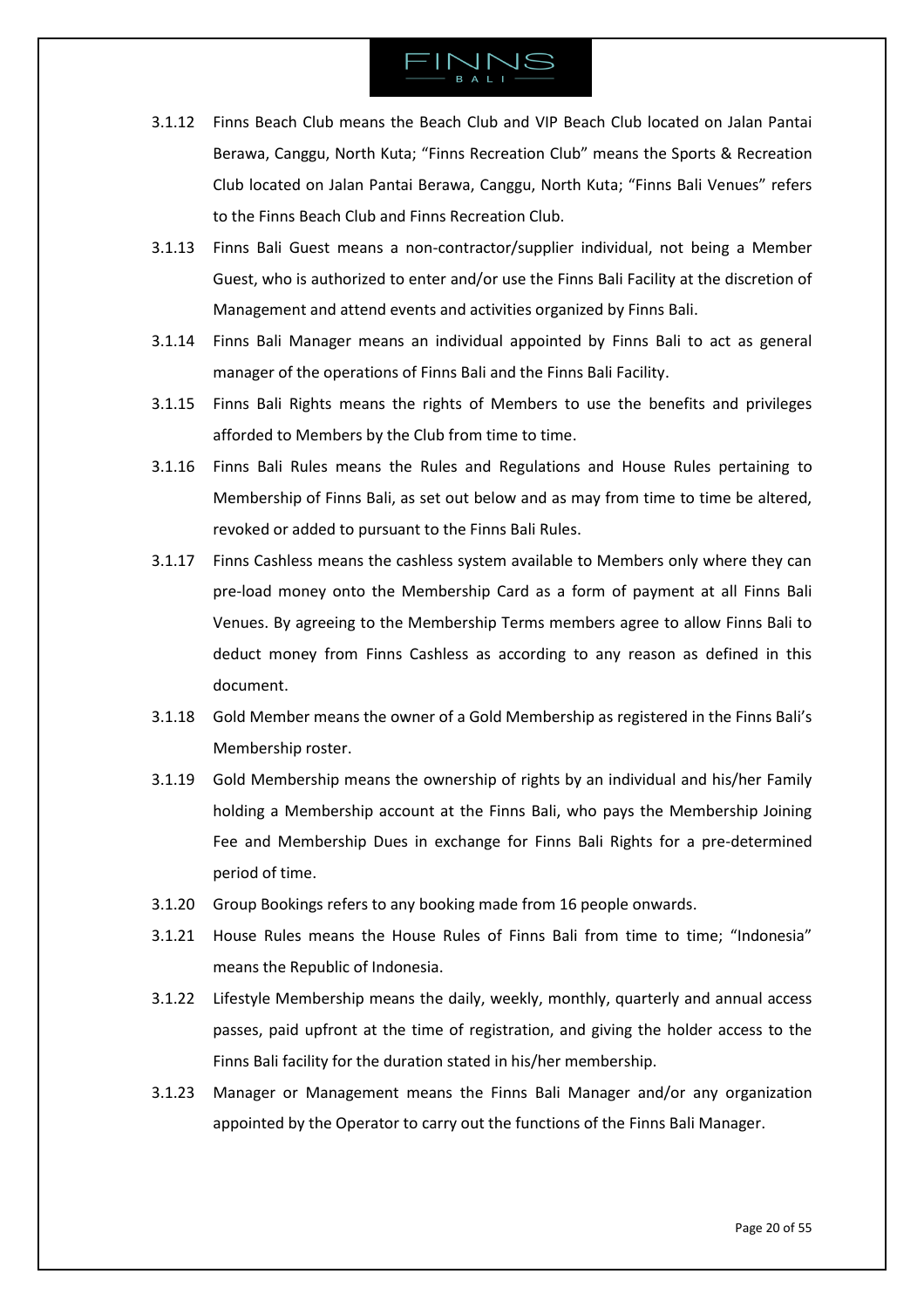- 3.1.24 Member means an owner of Finns Bali Rights under any category of Membership of Finns Bali, and where the context permits, an individual and his/her Family holding a Membership account at the Finns Bali, who pays the Membership Joining Fee and Membership Dues in exchange for Finns Bali Rights for a pre-determined period of time.
- 3.1.25 Member Guest means an individual who is specifically invited to enter and/or use the Finns Bali Facility and signed in by a Member in accordance with the Rules and Regulations.
- 3.1.26 Membership means ownership of Finns Bali Rights incorporated in each Member's category of Membership of the Finns Bali.
- 3.1.27 Member Services means the team, under the direction of the Membership Director, located within the Finns Recreation Centre.
- 3.1.28 Membership Dues means Membership subscriptions or dues payable to Finns Bali by Members for access to the facilities of Finns Bali and validation of ongoing Membership.
- 3.1.29 Membership Joining Fee means the non-refundable fee under all circumstances paid for any category of membership at Finns Bali.
- 3.1.30 Operator means PT Bali Mitra International or its nominee.
- 3.1.31 Partner means a legal spouse or partner of a Member residing at the same address as such Member, or as otherwise defined in the Rules and Regulations.
- 3.1.32 Platinum Member means the owner and nominees of a Platinum Membership as registered in Finns Bali's Membership roster, and may include villa, resort, business owners, or individual and their nominees or guests.
- 3.1.33 Platinum Membership means the ownership of rights by the owner (and his/her guests) of a specified villa, resort property, business or individual who holds a Membership account at Finns Bali, who pays the Membership Joining Fee and Membership Dues in exchange for Finns Bali Rights for a pre-determined period of time.
- 3.1.34 Private Events refers to any private event booking more than 40 persons.
- 3.1.35 Quarterly Statement means a statement of account issued in each quarter of all the Membership Dues and any other charges for which a Member is liable to the Operator.
- 3.1.36 Sport Bar means the Sports Bar area within Bistro C restaurant located within the Finns Bali Facility.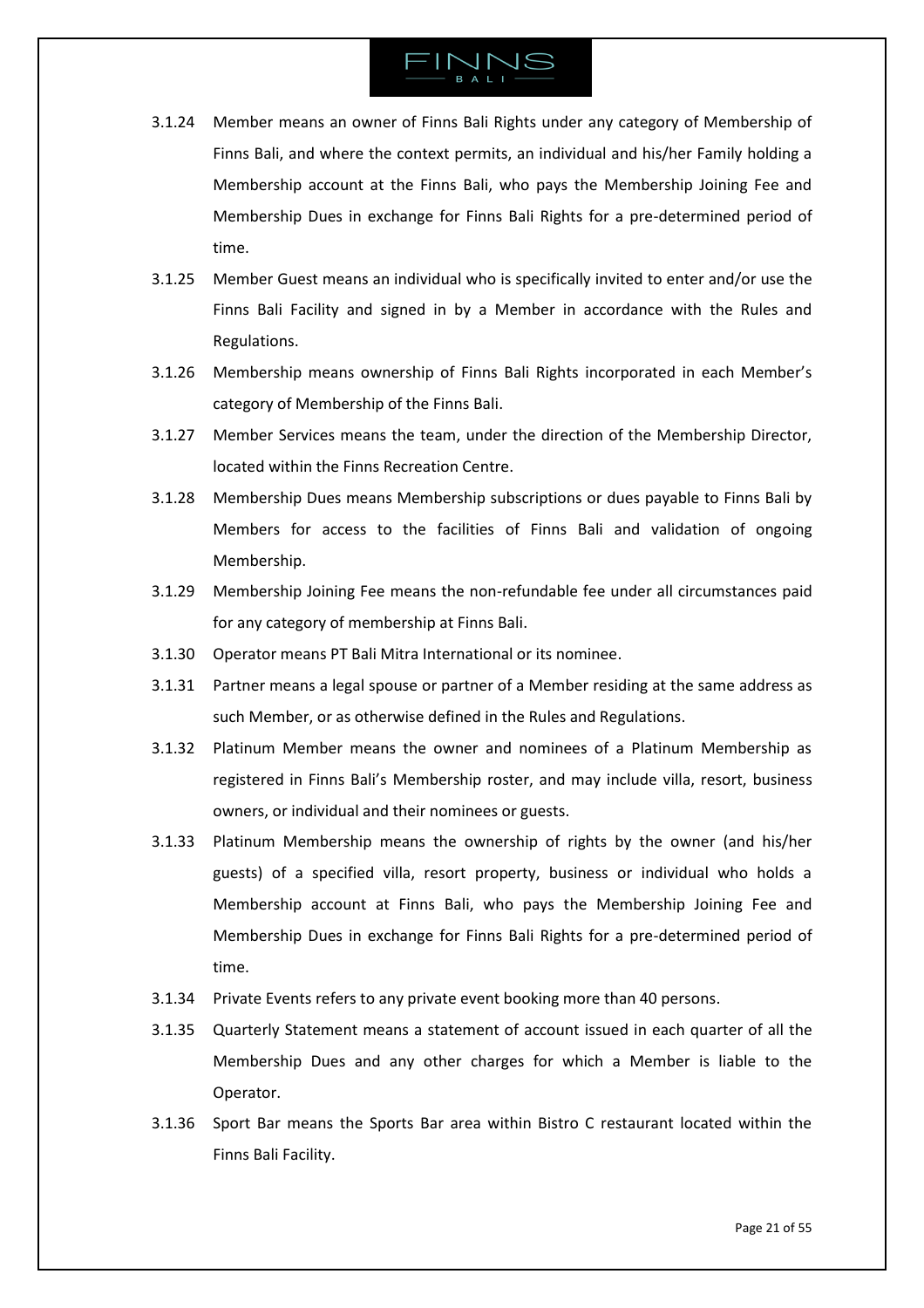- 3.1.37 Spouse means, except when specified otherwise, a legal husband or wife and/or a partner residing at the same address as a Member and enjoying materially the same rights as those of a legal spouse. The Operator's opinion will be final as to whether a proposed existing partner of a Member meets the criteria of a "partner" for the purposes of this definition. In exceptional cases, the Operator may interpret the meaning of Spouse as he sees fit.
- 3.1.38 Staff means staff of Finns Bali and the Finns Recreation Club and Finns Beach Club including Management and independent contractors.
- 3.1.39 Visitor means a non-contractor/supplier individual, not being a Member Guest or Finns Bali Guest, who is authorized to enter and/or use the Finns Bali Facility at the discretion of Management to attend an event or activity organized by Finns Bali.

### <span id="page-21-0"></span>3.2 FINNS BALI MEMBERSHIP

- 3.2.1 CONSTITUTION
	- 3.2.1.1 Finns Bali is constituted as a privately-owned Sports & Recreation Club and Beach Club comprising the Membership Scheme under which Members hold some Finns Bali Rights.
- 3.2.2 NAME OF THE CLUB
	- 3.2.2.1 The Finns Bali Recreation Club and Finns Bali Beach Club shall be known as "Finns Bali" or any other name that the Operator may choose to apply at later stage.
- 3.2.3 MEMBERSHIP SCHEME ("MS")
	- 3.2.3.1 The Membership Scheme shall be under the ownership and control of the Operator. The contractual rights of Members are established solely with the Operator who shall grant Finns Bali Rights to Members.
- 3.2.4 RIGHTS OF MEMBERSHIP
	- 3.2.4.1 Members are those individuals who have reached the age of 18 years or those partnerships, bodies corporate or unincorporated, which have applied for Membership.
	- 3.2.4.2 A Member shall be entitled to enter and/or use the Finns Bali Facility subject to the Terms and Conditions. Finns Bali Rights are personal to a Member and are transferable only in accordance with the Terms and Conditions.
	- 3.2.4.3 Membership does not confer upon a Member any ownership, interest, right, benefit or title to or in any of the Facility or assets of the Proprietor.
	- 3.2.4.4 No Member shall, by virtue of his/her Membership only, assume any liability of the Proprietor whether in respect of its property or assets.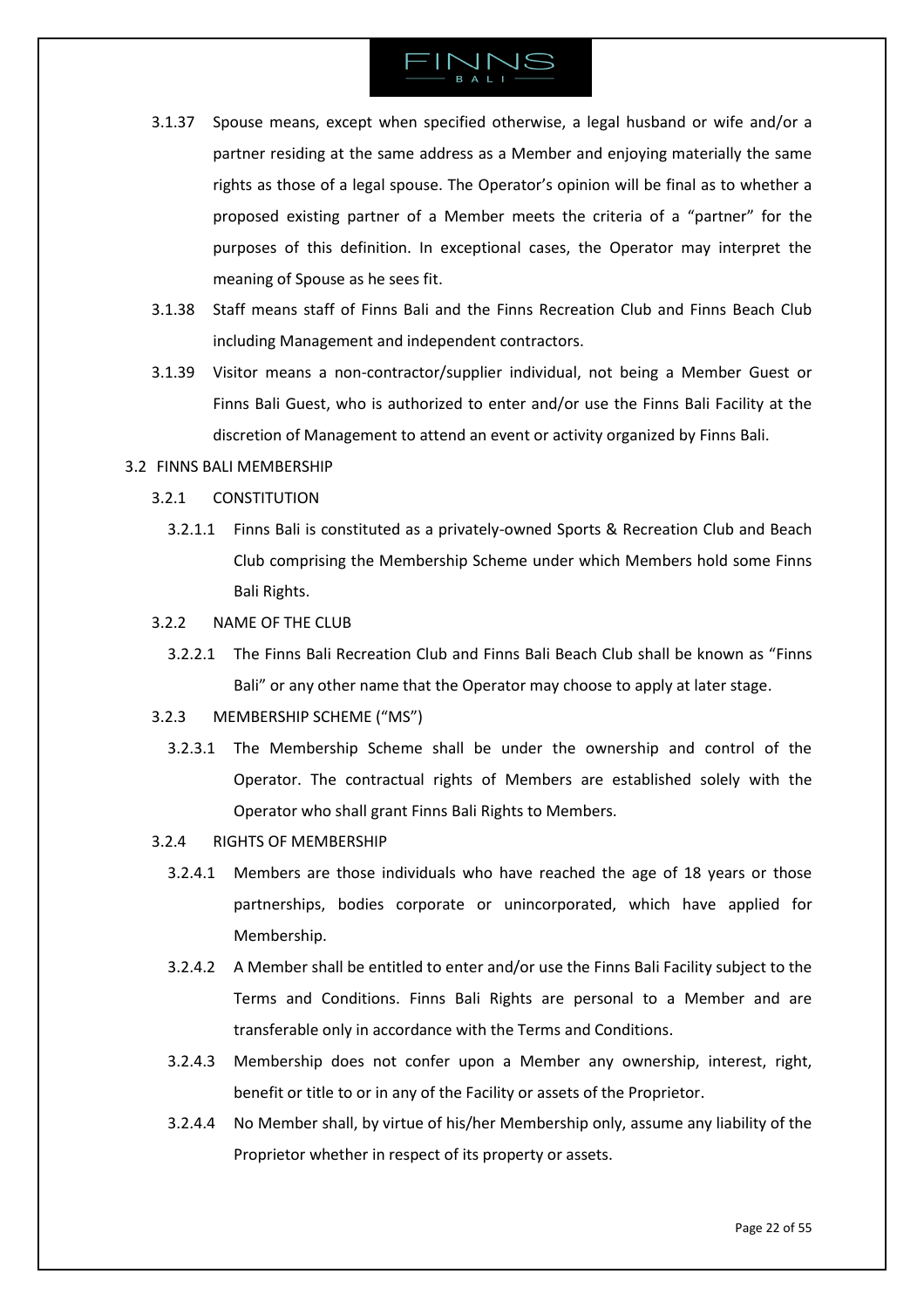

- 3.2.4.5 Membership is restricted to ownership of Finns Bali Rights until  $9<sup>th</sup>$  November 2029, or for a maximum duration of 10 years for any membership purchased, sold or transferred after 1<sup>st</sup> October 2013.
- 3.2.5 AMENDMENTS TO THE TERMS & CONDITIONS
	- 3.2.5.1 The Terms and Conditions have been drawn up in the first instance by the Operator to provide a framework within which the MS shall operate and the character and operation of Finns Bali shall develop from inception.
	- 3.2.5.2 The Terms and Conditions are intended to protect the rights of all parties, and to ensure that Members are able to enjoy Finns Bali and derive value from their Membership.
	- 3.2.5.3 The Terms and Conditions shall be varied, altered or amended only by the Operator.
- 3.2.6 MEMBERSHIP CARDS
	- 3.2.6.1 All membership cards must be presented by its holder when accessing Finns Bali or using its facilities whenever such presentation is required.
	- 3.2.6.2 Members are requested to notify Management in the event of loss of their Membership cards; replacement cards are subject to a replacement fee set from time to time by the Operator.
	- 3.2.6.3 Finns Bali will not carry out services without presentation of a valid Membership card, and staff may request to see a valid Membership card at any time.

# 3.2.7 OPERATOR'S PRIVILEGE

- 3.2.7.1 The Operator may extend Finns Bali Rights to distinguished visitors ("Honorary Members") and guests for such period as he/she deems appropriate and in the interest of Finns Bali.
- 3.2.7.2 The Operator may itself either withdraw any Memberships and/or General Admission options, or introduce additional categories of Membership from time to time, and determine the maximum number of Members in each category and the terms and conditions applicable there to.
- 3.2.7.3 The opinion of the Operator shall be final in respect of the interpretation of the meaning of "good standing" with reference to the provisions of the Rules & Regulations.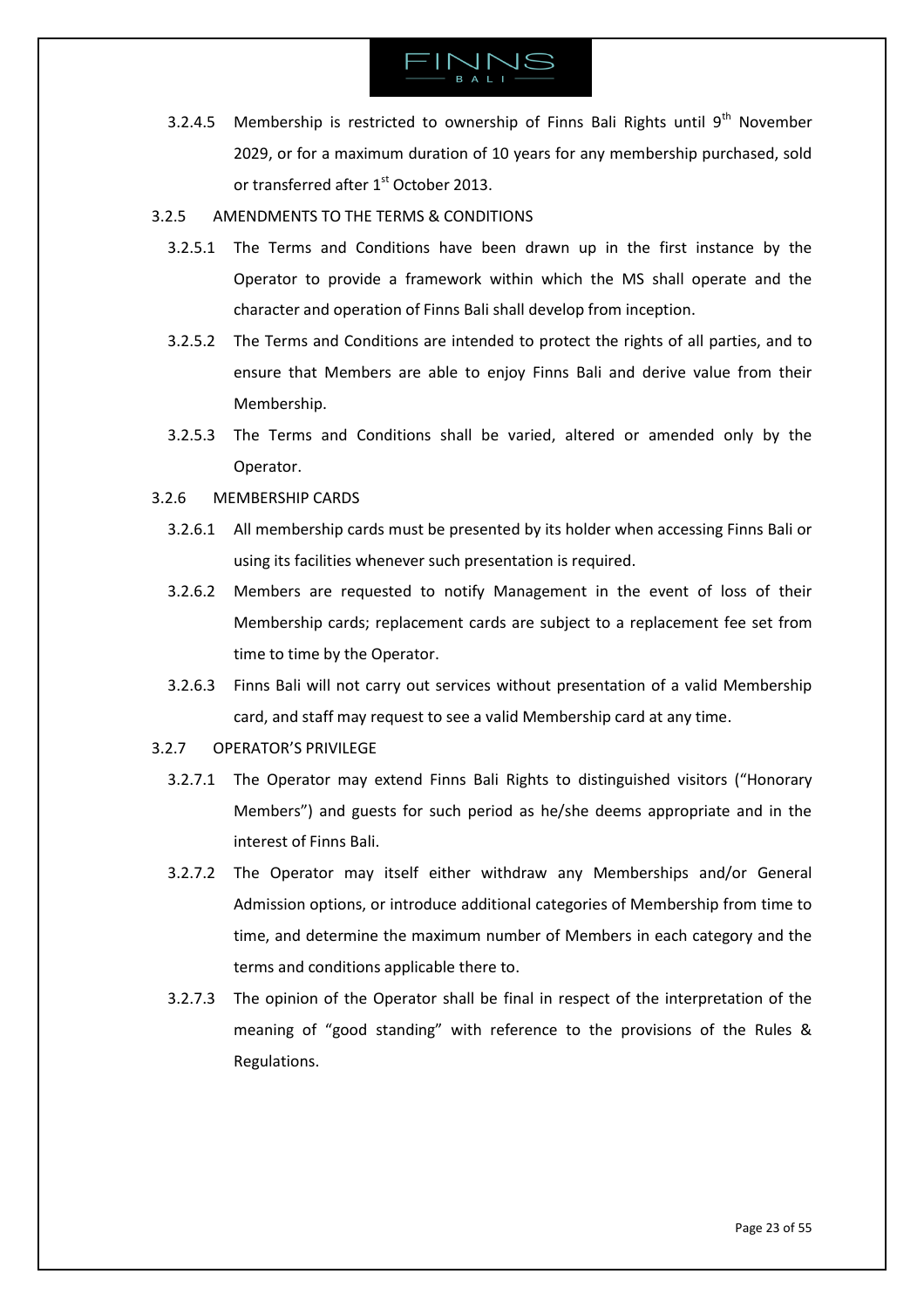

# 3.2.8 APPLICATION FOR MEMBERSHIP

- 3.2.8.1 An application for Membership, whether this be for issuance of a new Membership or for transfer of an existing Membership, shall be made by way of application to join the Membership by signing the Membership application form, which contains details of residential address, and upon acceptance of such application by the Operator, a prospective Member shall be deemed to have read and accepted these Terms and Conditions, and the ensuing Membership shall constitute a binding contract between the prospective Member on the one part, and the Operator on the other part.
- 3.2.8.2 A prospective transferee of an existing Membership shall be subject to the approval of the Operator prior to sale of such Membership being completed.

# 3.2.9 ACCEPTANCE OF MEMBERSHIP

- 3.2.9.1 Each applicant who has been accepted for a new Membership shall pay a one-off Joining Fee of an amount applicable to the relevant category of Membership, to become a Member with effect from such date as Finns Bali shall specify, and shall be bound by the Terms and Conditions. The Joining Fee shall be payable by each applicable Member to the Operator. The Joining Fee, or any portion thereof, is non-refundable.
- 3.2.9.2 Any applicant who has paid the applicable fees and Membership Dues shall become a Member with effect from such date as Finns Bali shall specify, and shall be bound by these Terms and Conditions.
- 3.2.9.3 The Operator may waive compliance by an applicant of any of the conditions to Membership application as stated herein.
- 3.2.10 RESIGNATION OF MEMBERSHIP
	- 3.2.10.1 A member may resign from Finns Bali by giving not less than 30 days' advance notice in writing to Member Service. The member shall cease to be a member as of the Effective Date, subject to payment by such member of all Membership Dues and other fees and charges due up to the Effective Date and the return of his/her Membership card(s) to Finns Bali.
	- 3.2.10.2 Upon ceasing to be a Member, a Member shall no longer hold Finns Bali Rights nor have access to Finns Bali. No refund of the Membership Joining Fee or Membership Dues will be made on resignation of Membership under any circumstances.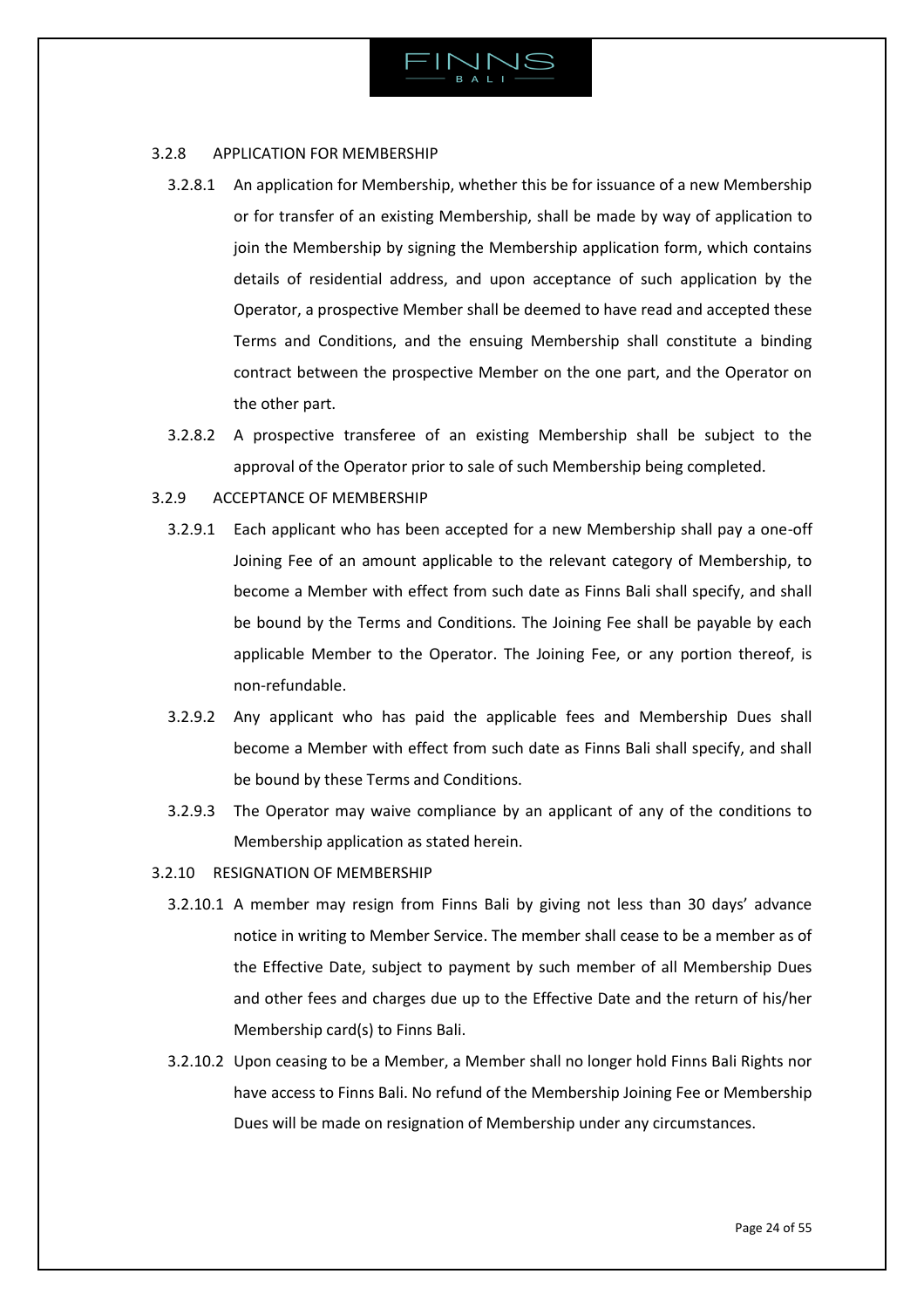

# 3.2.11 TERMINATION OF MEMBERSHIP

- 3.2.11.1 A member shall forthwith cease to be a Member if such member is adjudicated bankrupt by any court of jurisdiction subject to the right of transfer of Membership upon payment of the required transfer fee.
- 3.2.11.2 Upon ceasing to be a Member, such member and any nominee or family member attached to such membership shall no longer be entitled to Finns Bali Rights.
- <span id="page-24-0"></span>3.3 CLASSIFICATION OF MEMBERSHIP
	- 3.3.1 PLATINUM MEMBERSHIP
		- 3.3.1.1 GENERAL CONDITIONS
			- 3.3.1.1.1 A Platinum Membership can obtain minimum of 1 transferrable membership card to an unlimited number. In any case whereby a Platinum owner wishes at a later date to apply for additional membership cards, he or she will need to pay the difference in Joining Fee and the increased monthly dues starting on the day of the issue of any additional cards, charged at pro rata if necessary. Joining Fees and monthly Dues payable are reflective of the requested number of membership cards.
			- 3.3.1.1.2 Each Platinum Members shall be allocated a number of transferable Membership Cards as agreed upon at the time of Membership Acceptance and determined by the type of Platinum Membership that has been purchased.
			- 3.3.1.1.3 Platinum Membership owners who wish to invite guests to Finns Bali must either use one of their transferable membership cards or purchase a day pass for each guest.
			- 3.3.1.1.4 Platinum Membership cards are transferable. However, one card only transferrable per 24 hour period.
			- 3.3.1.1.5 Validity of an ongoing Platinum Membership is dependent on the account remaining in good standing and Membership Dues being current.
			- 3.3.1.1.6 As of 1st July 2019 only five-year Platinum memberships will be available to purchase in units of one to unlimited.
			- 3.3.1.1.7 All Dues are payable each quarter in advance. If a member wishes to pay dues monthly a 10% surcharge will be added to the total.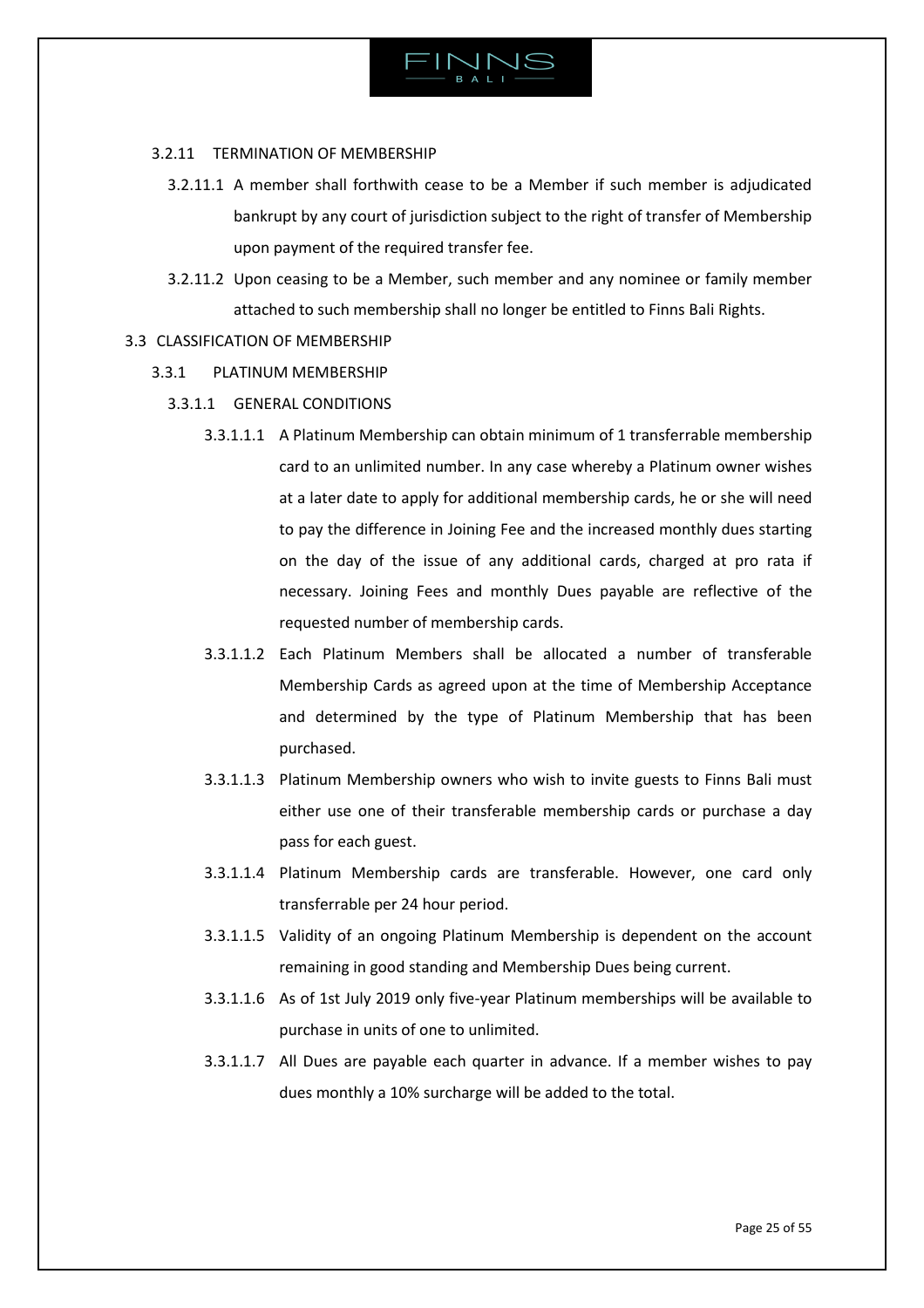

### 3.3.1.2 REGISTRATION OF PLATINUM MEMBER GUESTS

- 3.3.1.2.1 Platinum Membership owners must advise their guests that they must register at Front Office Reception and have their photo take for identification purposes prior to using the membership.
- 3.3.1.2.2 A child who has reached 10 years of age and has been given membership card may enter Finns Bali with adult supervision.
- 3.3.1.3 DOWNGRADING OF PLATINUM MEMBERSHIP
	- 3.3.1.3.1 The owner of a Platinum Membership whose membership no longer matches his/her personal situation can request that his/her Membership is downgraded to the required number of Platinum Membership cards that reflects his/her requirements and pay the reduced matching monthly dues.
	- 3.3.1.3.2 Should the Platinum membership owner decides to sell or transfer his/her Membership, (s)he will be allowed to sell/transfer it as the original Membership (s)he purchased when joining Finns Bali provided that there is sufficient evidence of that original Membership.
	- 3.3.1.3.3 Should the Platinum membership owner decides to return to the original number of Platinum cards they purchased, a reactivation fee and the monthly dues of the inactive cards are payable with the calculation as follow; reactivation Platinum cards = (difference joining fee x  $10\%$ ) + (difference monthly dues x number of inactive months)
	- 3.3.1.3.4 Reactivation Fee calculation examples:
		- A. Difference Joining Fee
			- Six cards = Rp 70,000,000
			- $\bullet$  Two cards = Rp 35,000,000
			- $\bullet$  Difference = Rp 35,000,000
			- Reactivation fee 10% of Joining Fee = Rp 3,500,000

<span id="page-25-0"></span>B. Difference Dues (pay the outstanding dues for deactivation period i.e. 12 months)

- $\bullet$  Six cards = Rp4,500,000
- Two cards = Rp1,900,000
- Difference = Rp2,600,000

Dues Rp 2,600,000 x 12 months = Rp 31,200,000

Total amount payable is A+B = Rp34,700,000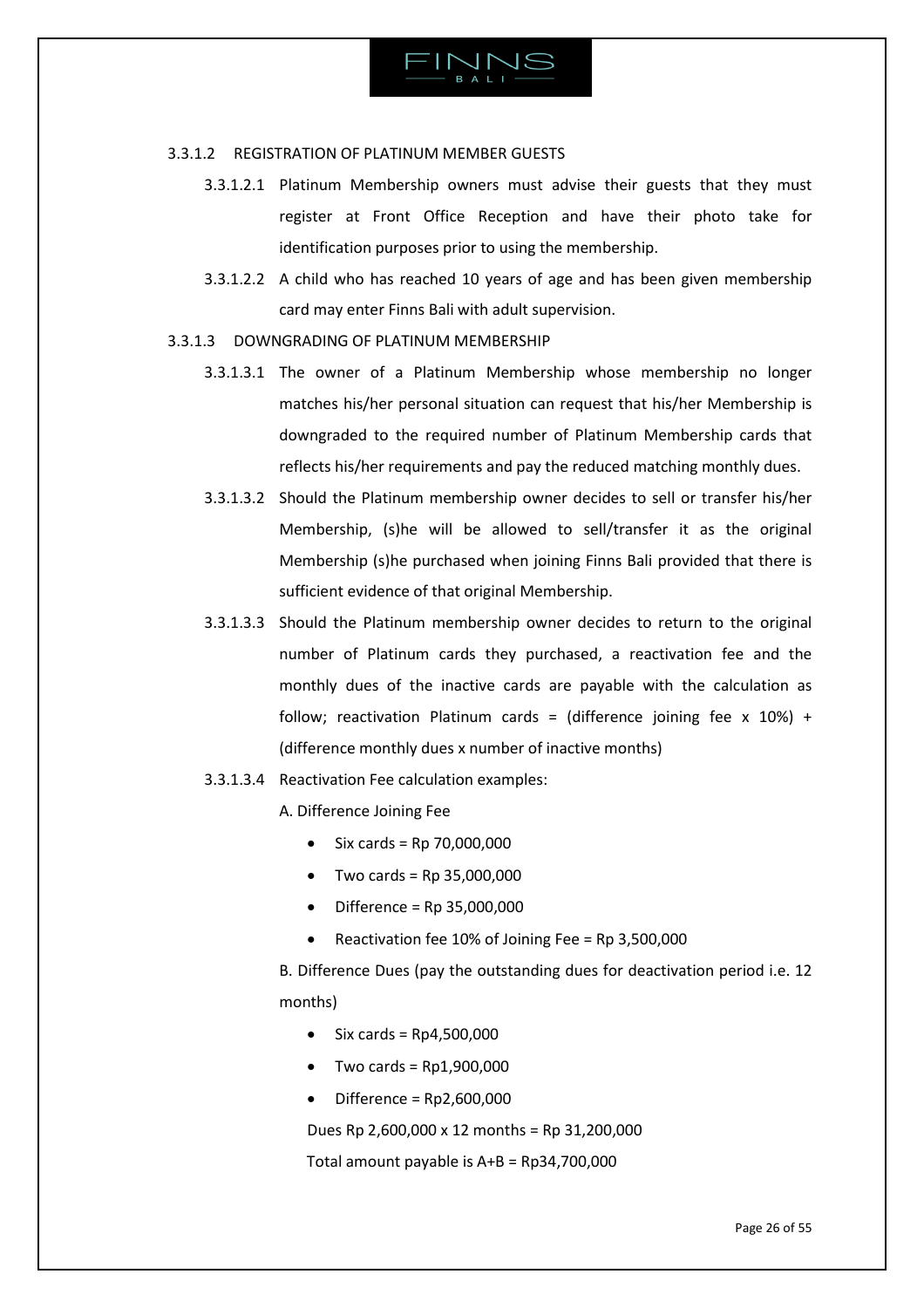

### 3.3.1.4 SPLIT PLATINUM MEMBERSHIP

- 3.3.1.4.1 If a membership is split (examples, a couple moving from two card membership to one, due to divorce) then they must pay the rate of a single membership for the joining fee and dues.
- 3.3.1.4.2 Holders of a Platinum Membership who separate, divorce or decide not to remain with their partner or spouse, yet cannot agree with his/her partner on how to allocate the existing membership, will each be offered a temporary individual Membership for a period of maximum 2 years that is not transferable nor saleable and will incur the usual monthly dues.
- 3.3.1.4.3 Until such time they decide to whom the registered Platinum Membership will be allocated, at which point the original Membership will be reinstated under the name of the chosen Member.
- 3.3.1.4.4 Calculation examples:
	- Married couple divorce, moving from 2 cards to single cards
	- Two Platinum Cards purchased together = Rp35,000,000 + Rp1,900,000 (Rp950,000/card) dues/per month
	- Two individually purchased Platinum cards = Rp40,000,000 + Rp1,000,000 dues/per month
	- Finns is owed the difference, which is Rp5,000,000 and each person pays the one card dues, i.e. Rp1,000,000/month
- <span id="page-26-0"></span>3.3.1.5 PLATINUM CHILDREN REGISTRATION
	- 3.3.1.5.1 The 'Primary' Platinum membership owner can register their children under their membership.
	- 3.3.1.5.2 All other cards under the profile are called 'Supplementary Cards'.
	- 3.3.1.5.3 Supplementary card holders cannot register any children under the profile.
	- 3.3.1.5.4 Only children registered under the profile can receive children benefits such as discount on JSA, Bounce Trampoline, Strike Bowling and Cubby House Kids Club as well as free entrance to the Splash Waterpark.
	- 3.3.1.5.5 Supplementary Platinum Card holders or non-members who wish to register their children for JSA and receive other Finns benefits can choose to purchase a Quarterly Lifestyle Child Membership.
	- 3.3.1.5.6 Children must be registered at the time the member joins or completes a transfer of a second-hand membership.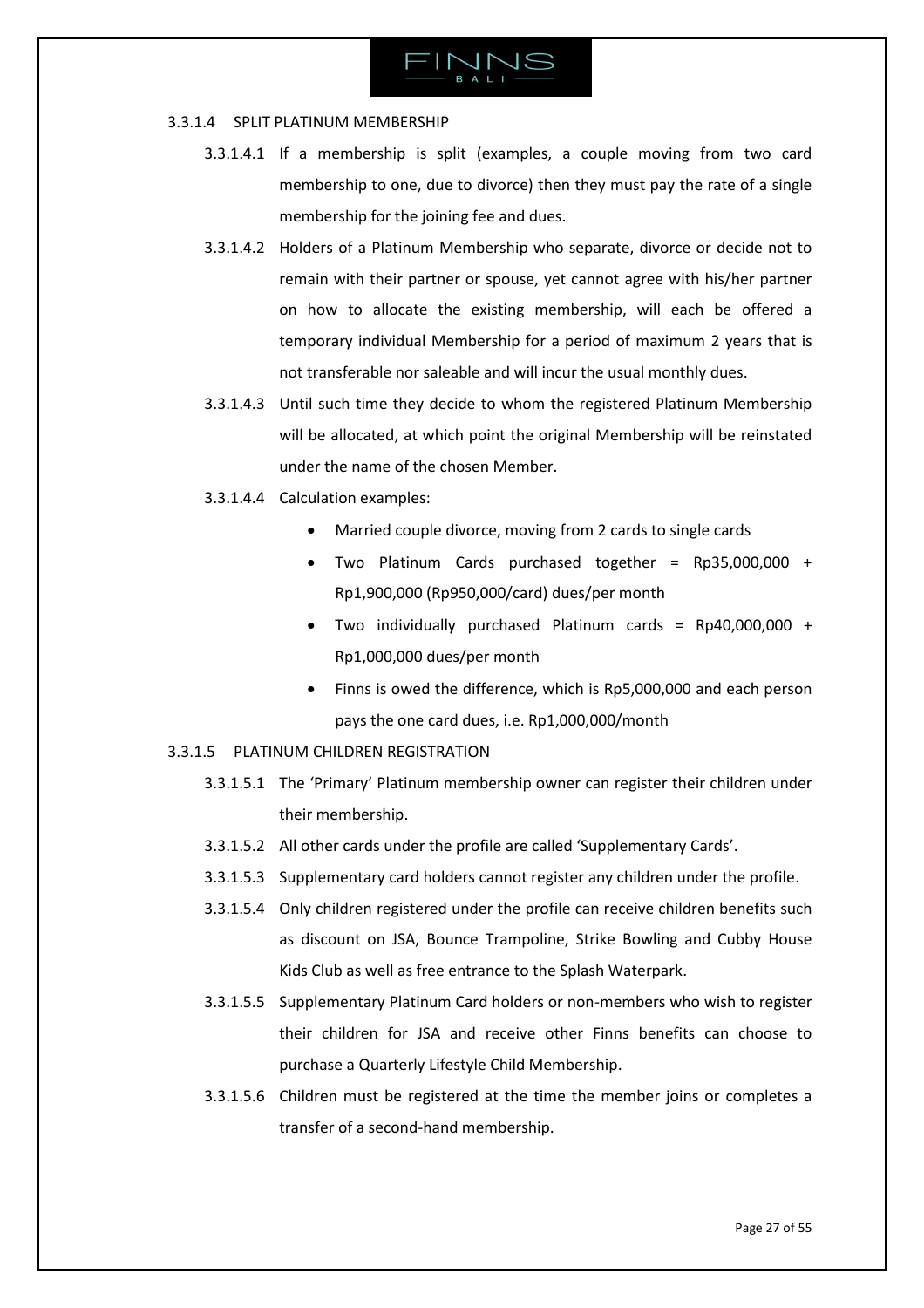

- 3.3.1.5.7 Children who are born during the membership period can be added to the membership profile.
- 3.3.1.5.8 If the member adopts and becomes the legal guardian of a child, they can be added to the 'Primary' card holders profile.
- 3.3.1.5.9 Children are considered 3 to 13 years of age.
- 3.3.2 GOLD MEMBERSHIP
	- 3.3.2.1 GOLD INDIVIDUAL MEMBERSHIP
		- 3.3.2.1.1 Individual will pay a single Adult's joining fee and monthly dues, as determined from time to time by the Operator.
		- 3.3.2.1.2 Members will continue to benefit from Finns Bali Rights provided that their accounts remains in good standing and Membership Dues are current.
		- 3.3.2.1.3 Gold Membership cards are non-transferable and can only be used by the registered card holder.
		- 3.3.2.1.4 From 1 July 2019 Gold Memberships will no longer be available to purchase.
		- 3.3.2.1.5 Nanny cards will no longer be sold after 1 July 2019.
	- 3.3.2.2 GOLD FAMILY MEMBERSHIP
		- 3.3.2.2.1 The joining fee and monthly dues for families are based on the number of adults and children in the family.
		- 3.3.2.2.2 A Child can only obtain a Membership when associated with an Adult who joins too.
		- 3.3.2.2.3 Members and any family members who have reached 10 years of age must carry with them their Membership card at all times.
		- 3.3.2.2.4 Gold Membership cards are non-transferable and can only be used by the registered card holder.
		- 3.3.2.2.5 Children who have reached the age of 18 years will no longer be considered as children; although they won't need to apply for a new Individual Membership, they will be required to be registered as Adult nominees under the existing Gold Membership, and pay the monthly dues applicable to adults.
		- 3.3.2.2.6 Existing nanny cards is strictly personal, non-transferable and will only be given to one nanny per membership and must be returned to Finns Bali once the youngest child of the Gold Member has reached the age of 13 years. Nanny cards are not available to sell within Finns Bali as of 1 July 2019. The nanny is not entitled to the benefits as the Gold member.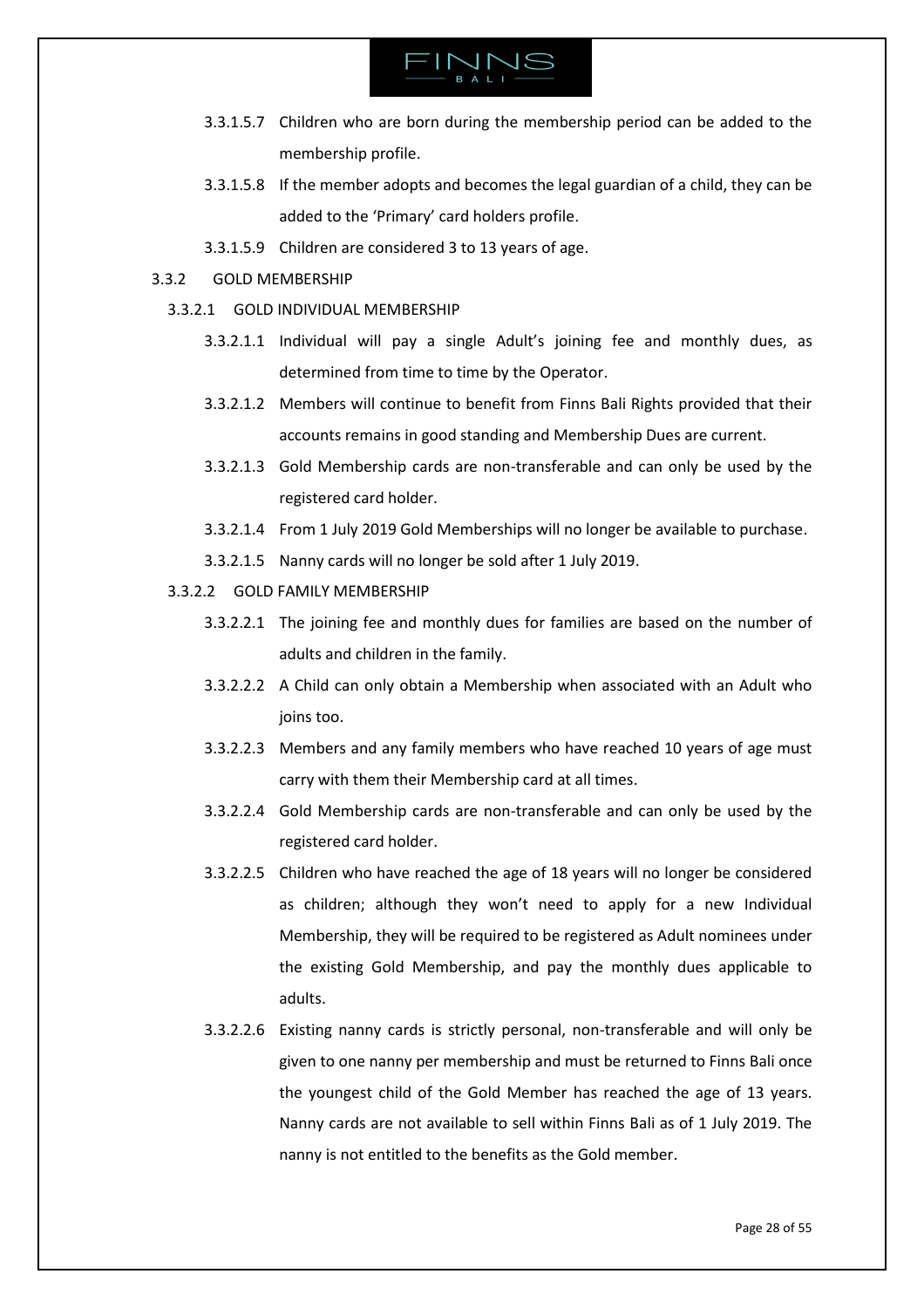- 3.3.2.2.7 The Gold Member must inform Finns Bali of any change of nanny. Any new nanny who requires a membership card will first need to be registered at Member Services before being allowed to make use of this privilege. This only applies to existing Gold Family members who have a current Nanny Card.
- 3.3.2.2.8 Gold Family membership is no longer be sold as of 1 July 2019.
- <span id="page-28-0"></span>3.3.2.3 OPTION TO FREEZE MEMBERSHIP (APPLICABLE UNTIL JUNE 2020)
	- 3.3.2.3.1 Available to any Gold Individual or Gold Family membership whose account is in good standing and all membership Dues are paid up to date are eligible to put their membership on hold either as Casual Freeze or Full Freeze.
	- 3.3.2.3.2 Casual Freeze is for a minimum of one month and a maximum of three months per year free of charge.
	- 3.3.2.3.3 Full Freeze covers period for more than 3 months and up to 12 months per year and that it requires a holding fee that must be paid in advance based on the number of people the freeze is requested for.
	- 3.3.2.3.4 The request must be advised to the Finns Member Services in writing, 30 days in advance of your intentions.
	- 3.3.2.3.5 The freeze period does not affect the validation period of the membership.
	- 3.3.2.3.6 To unfreeze or reactivate an account, all dues applicable for the remainder of the quarter when the membership is activated must be paid in full.
	- 3.3.2.3.7 During any freeze period, membership benefits including discounts and guest passes are not available.
- 3.3.2.4 CONVERSION TO ABSENTEE MEMBERSHIP (APPLICABLE UNTIL JUNE 2020)
	- 3.3.2.4.1 Any holder of a Gold Membership may put the membership on Absentee status for a period of 12 months by requesting with Member Services and paying a holding fee.
	- 3.3.2.4.2 Members on Absentee status may use their membership for up to 30 days during the Absentee period.
	- 3.3.2.4.3 Guests passes are not applicable during the Absentee period however members are still entitled to member discounts and benefit.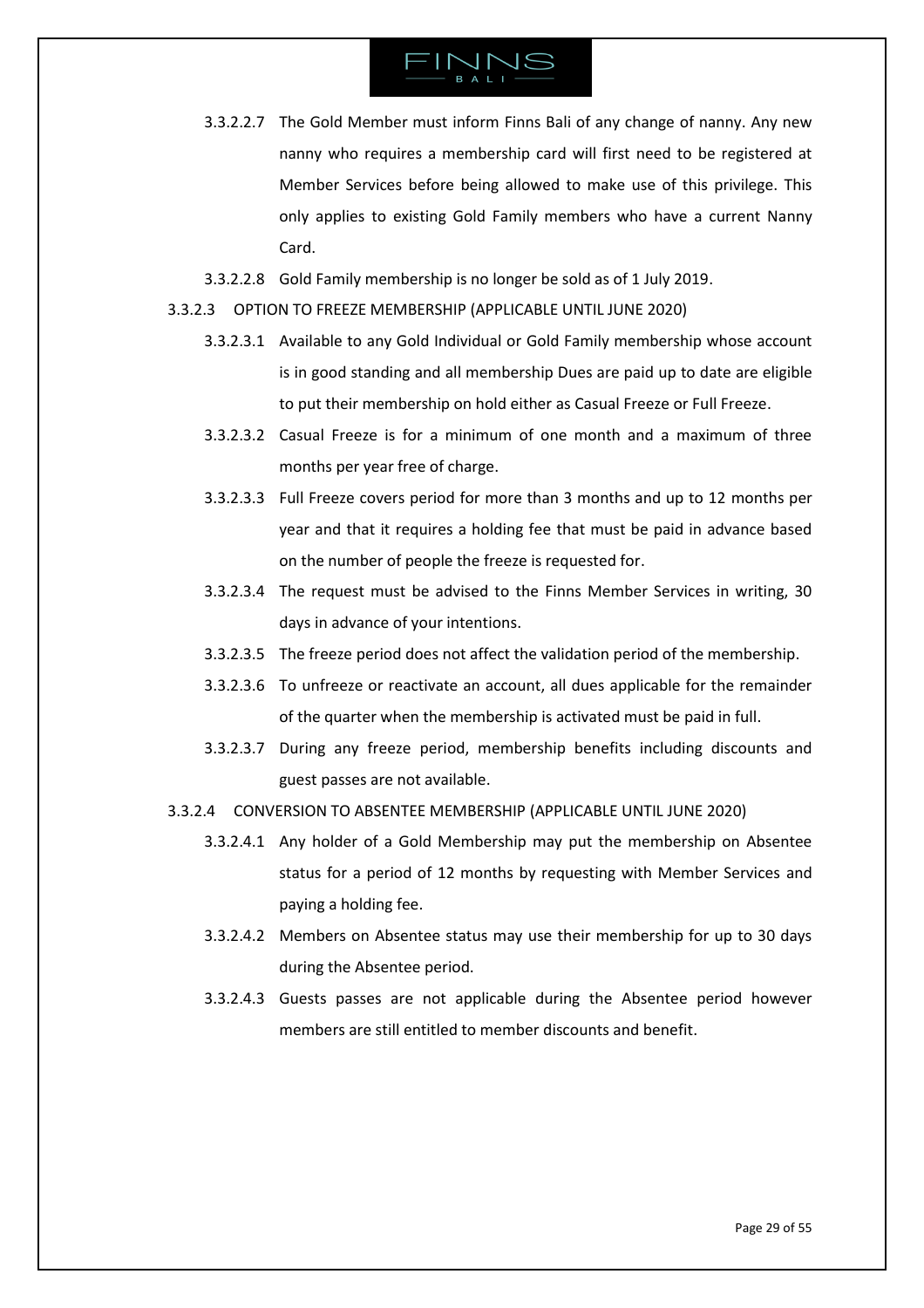

# 3.3.2.5 UPGRADE FROM GOLD MEMBERSHIP TO PLATINUM MEMBERSHIP

- 3.3.2.5.1 On request a Gold Member can upgrade to a Platinum Membership that reflects his/her actual situation and upon approval pay the difference in Joining Fee as well as the matching increased monthly dues, upon which (s)he will be issued with new, transferable membership cards.
- 3.3.2.5.2 Should (s)he decide at a later date to sell or transfer his/her Membership, (s)he will be allowed to sell/transfer it as the upgraded Platinum Membership.
- 3.3.2.5.3 Gold memberships are converted to Platinum membership as of July 2020 complimentary with the Platinum cards that are equivalent to the Gold cards owned previously. The expiry date of the new Platinum will follow the Gold membership expiry date, whichever is the highest.
- 3.3.2.5.4 Gold members that are converted to Platinum will be automatically invoiced on June 2020 for Platinum dues
- 3.3.3 LIFESTYLE MEMBERSHIP
	- 3.3.3.1 Access to Finns Bali facilities is obtainable by way of Lifestyle Membership, either Weekly, Monthly, Quarterly or Annual Passes for individual, family or child that do not incur monthly dues but must be paid in full upfront.
	- 3.3.3.2 Lifestyle do not include the option of guest passes, are non-transferrable and cannot be put on hold or converted to an Absentee Membership.
	- 3.3.3.3 Lifestyle Memberships can be upgraded to a higher category, whether for a longer term or for Platinum Membership, as long as they have not expired.
- 3.3.4 VIP GUEST MEMBERSHIP
	- 3.3.4.1 Access to Finns Bali facilities is obtainable by way of VIP Guest Membership that is offered in a block of 7 days that does not incur monthly dues but must be paid in full upfront.
	- 3.3.4.2 VIP Guest membership can be upgraded to a higher category, whether for a longer term or for Lifestyle or Platinum Membership, as long as they have not expired.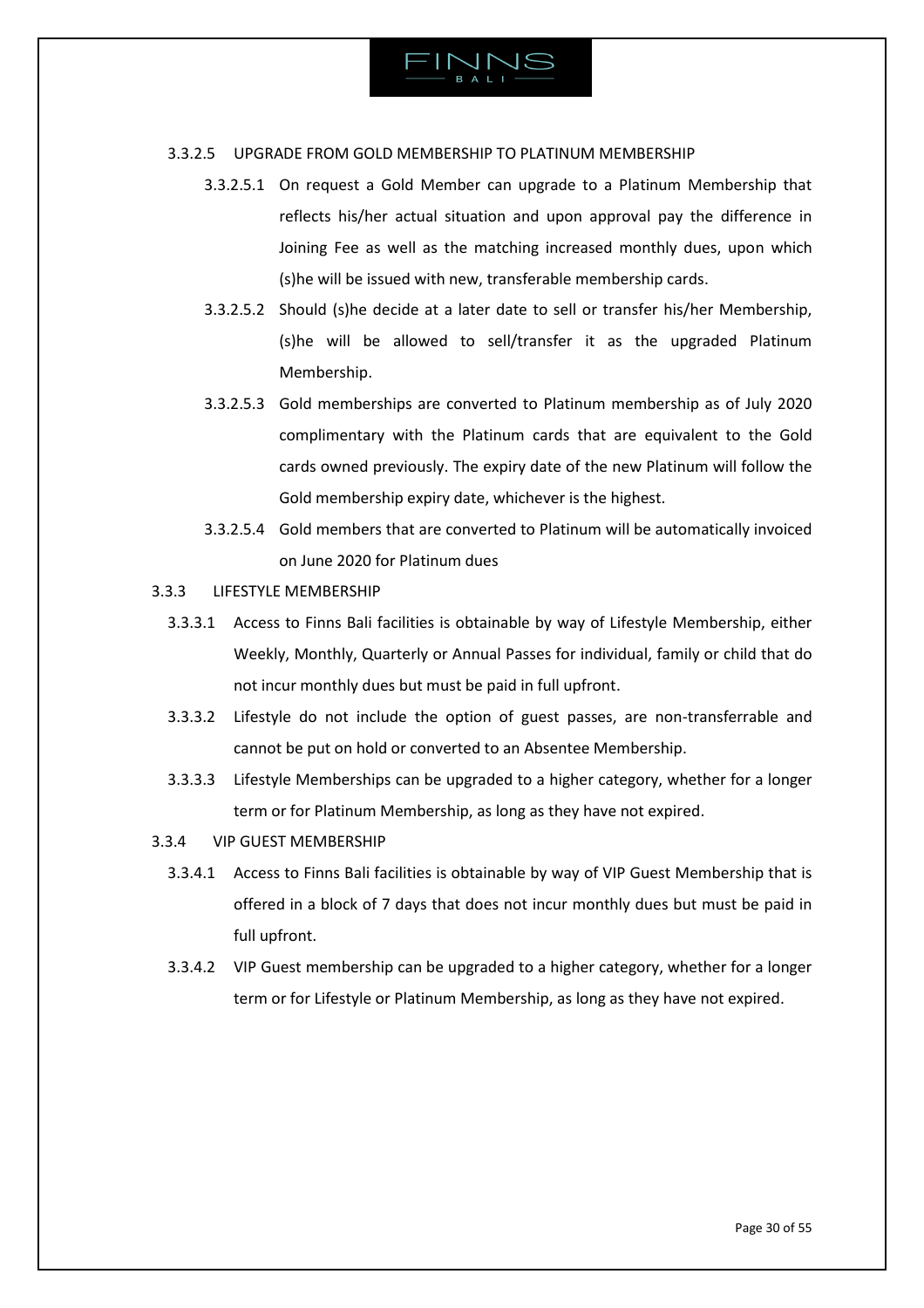

# 3.3.5 JUNIOR SPORTS ACADEMY ("JSA")

- 3.3.5.1 Finns Bali members who wish to enrol the children to the JSA after-school sports program is entitled a member price, upon confirming the membership status with the membership department.
- 3.3.5.2 Only Children registered at the time the Membership is created can receive the member benefits for JSA as mentioned in the point [3.3.1.5](#page-26-0) of these Terms and Conditions.

# <span id="page-30-0"></span>3.4 TRANSFER OR SALE OF MEMBERSHIP

- 3.4.1 TRANSFER DATE AND FEES
	- 3.4.1.1 Unless specifically notified by Finns Bali at the time of acceptance, only Gold 10 year and Platinum five and ten year membership can be transferred or sold to another person/family/villa/corporate.
	- 3.4.1.2 Lifestyle and Gold 3 year and 5 year memberships cannot be sold or transferred to another person/family/villa/corporate.
	- 3.4.1.3 A transfer fee of 50% of Finns Bali's Joining Fee for the relevant category prevailing at the time of transfer will be payable to the Operator before the transfer is valid.
	- 3.4.1.4 From 1 July 2019, if a member wants to sell their Gold membership the transfer fee will be 50% of the Gold sale price as of the 30 June 2019 price.
	- 3.4.1.5 If a member wants to sell their Platinum membership the transfer fee will be 50% of the current "sign up" price of the relevant Platinum membership.
	- 3.4.1.6 Transfer price for a 10-year Platinum will be 50% of the Platinum sale price as of 30 June 2019 price.
	- 3.4.1.7 If the Membership category that is to be transferred and/or the benefits contained therein have changed, the operator has the right to update that Membership and/or have its conditions and benefits adjusted to a category valid at the time of the transfer before the transferred Membership becomes applicable.
	- 3.4.1.8 Any existing membership being transferred to a new member or any new membership issued by Finns Bali after 1 October 2013 shall be for a maximum duration of 10 (ten) years, whatever the original duration of that Membership might have been.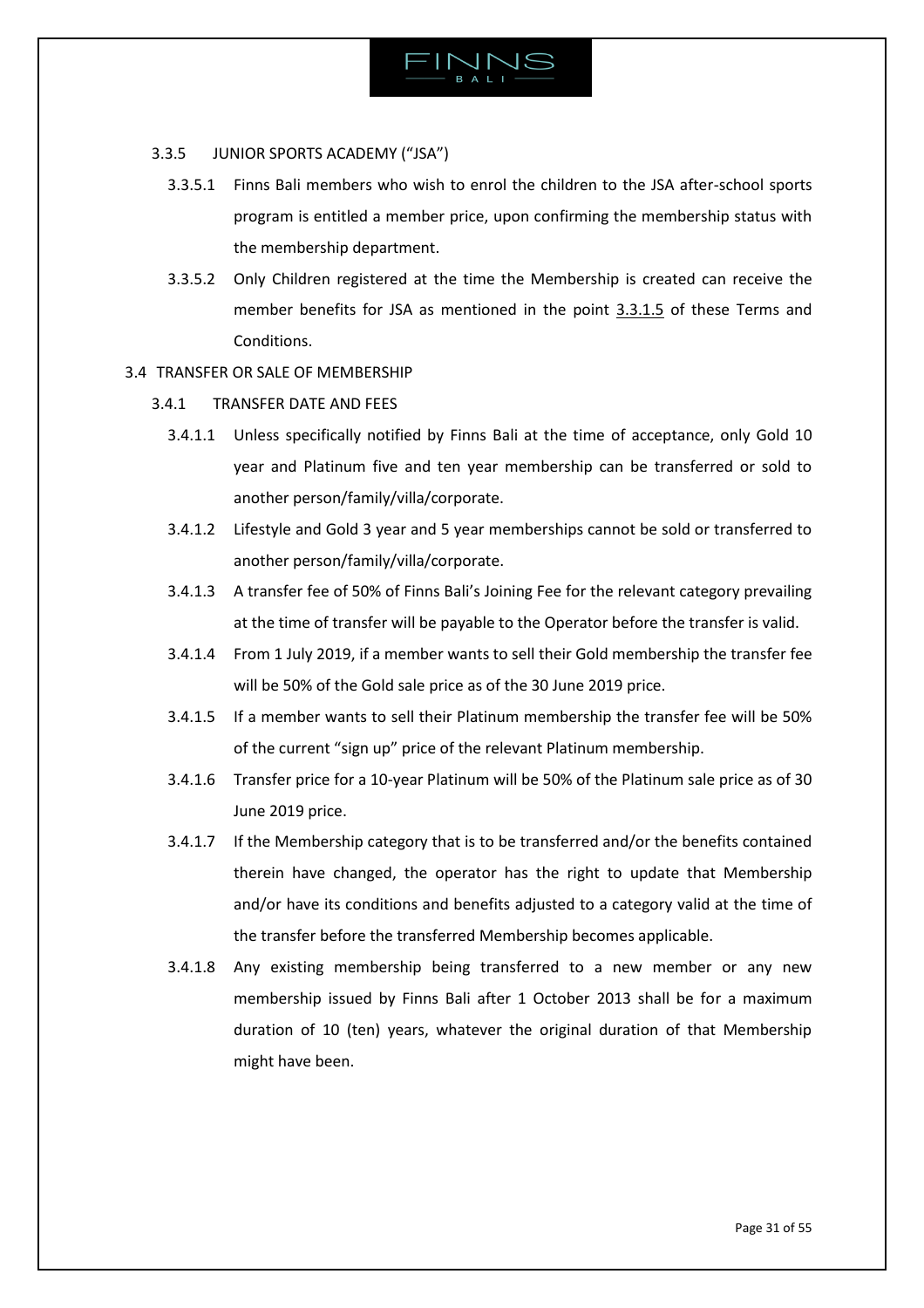

### 3.4.2 FINNS BALI'S RIGHT OF PRE-EMPTION

- 3.4.2.1 An application from a prospective transferee of Membership shall be countersigned by the prospective transferor Member and clearly state the prospective sale price, whereupon Finns Bali is entitled to deem the offer of sale of such Membership to be binding at the stated price.
- 3.4.2.2 Finns Bali may itself determine to acquire the Membership, whereupon it will pay to the selling Member the stated price less any transfer fees stated in paragraph above and any other amounts owed to Finns Bali by the transferor.
- 3.4.3 COMPLETION OF TRANSFER
	- 3.4.3.1 Finns Bali must have a written confirmation from the member that he/she agrees and acknowledges the membership being passed to the new holder.
	- 3.4.3.2 Completion of a transfer of Membership shall take place on such date after acceptance as determined by the Operator, save that no completion of transfer may take place until the prospective transferor Member, or the transferee if specifically agreed upon, has paid any outstanding amounts due from him/her to Finns Bali. Upon completion, the transferor Member shall be deemed to have resigned as a Member of Finns Bali and can no longer enjoy Access Rights to Finns Bali unless as an accompanied Member Guest.
- 3.4.4 TRANSFER TO IMMEDIATE FAMILY
	- 3.4.4.1 A Member who wishes to transfer his/her membership to an individual who is a bona fide member of his/her Family may do so at any time subject to the Operator's standing right to approve new Members and payment of an administrative fee to be determined by the Operator from time to time.
- <span id="page-31-0"></span>3.5 CHANGE IN MEMBER'S DETAIL
	- 3.5.1 Members are required to notify Finns Bali of all relevant changes that are recorded in the application process, including changes to their contact details and changes to residency status.
	- 3.5.2 In relation to a Membership which includes a Family, a Member shall notify Finns Bali in the event that there is a change in his/her personal circumstances which involves a registered Spouse/Partner ceasing to hold that status.
	- 3.5.3 The Member should notify Finns Bali if he/she wishes to include a new Spouse / Partner under his/her Membership.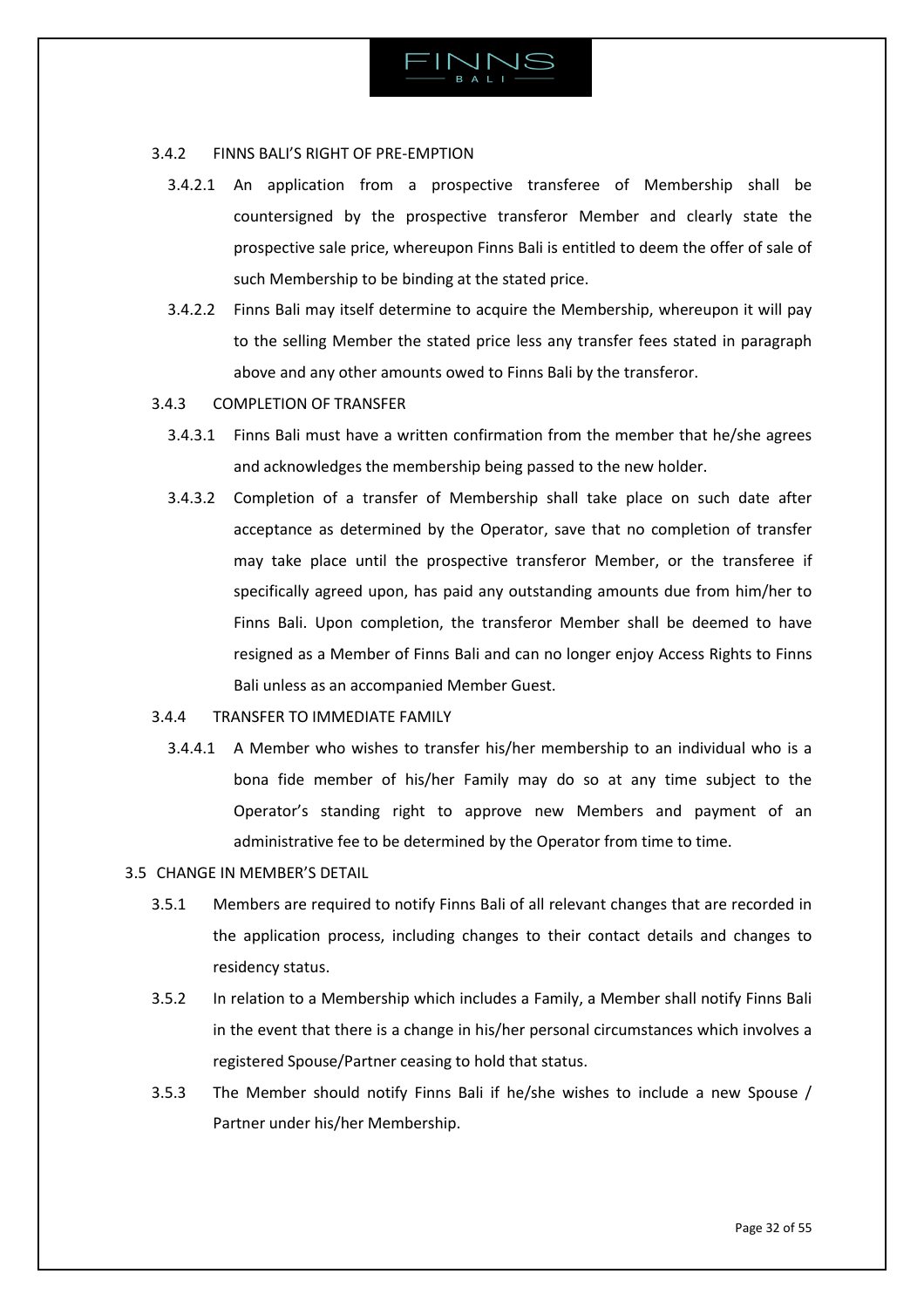- 3.5.4 Under the definition of "Spouse" and "Partner" in the Terms and Conditions, the status of such is intended to be long-term in relation to a Member's right to include his/her Family under his/her Membership, and frequent changes of status will be subject to approval by the Operator and may result in a Member being referred to the Operator if it considers that a Member may be breaching either the letter or spirit of this provision.
- 3.5.5 Each change in Partner/Spouse under a Membership may be subject to a charge as shall be determined by the Operator.
- <span id="page-32-0"></span>3.6 DEATH OF A MEMBER
	- 3.6.1 DEATH CONCERING INDIVIDUAL MEMBER
		- 3.6.1.1 In relation to an Individual Member, the Membership shall revert immediately to Finns Bali in trust until such time as a bona fide heir presents evidence to Finns Bali in the form of written probate which in the opinion of the Operator demonstrates that legal ownership has passed by way of inheritance to that heir, at which time the heir will be granted three months to pay to Finns Bali any debts owed by the deceased including any accrued Membership Dues before or subsequent to the date of death.
		- 3.6.1.2 Upon payment in full of such debt, Membership will be transferred by Finns Bali to the heir who will then be subject to the Terms and Conditions as a Member.
		- 3.6.1.3 If no heir presents himself with evidence of probate within two years, Finns Bali shall be entitled to cancel the Membership of the deceased without compensation.
	- 3.6.2 DEATH CONCERING FAMILY MEMBER
		- 3.6.2.1 In relation to a Family Member, Finns Bali will transfer the underlying Family Membership to the Spouse (if any) of the Family Member provided such Spouse in the opinion of the Operator is recognized as such by laws relevant to probate of the deceased Member, and a request for transfer is received by Finns Bali from the Spouse within two years of the date of death.
		- 3.6.2.2 The spouse shall pay to Finns Bali any debts owed to Finns Bali by the deceased and his/her Family prior to death and any Membership Dues accrued subsequent to death.
		- 3.6.2.3 Pending receipt of a request for a transfer of ownership by the Spouse, all Finns Bali Rights relating to the Family Membership of the deceased shall be suspended.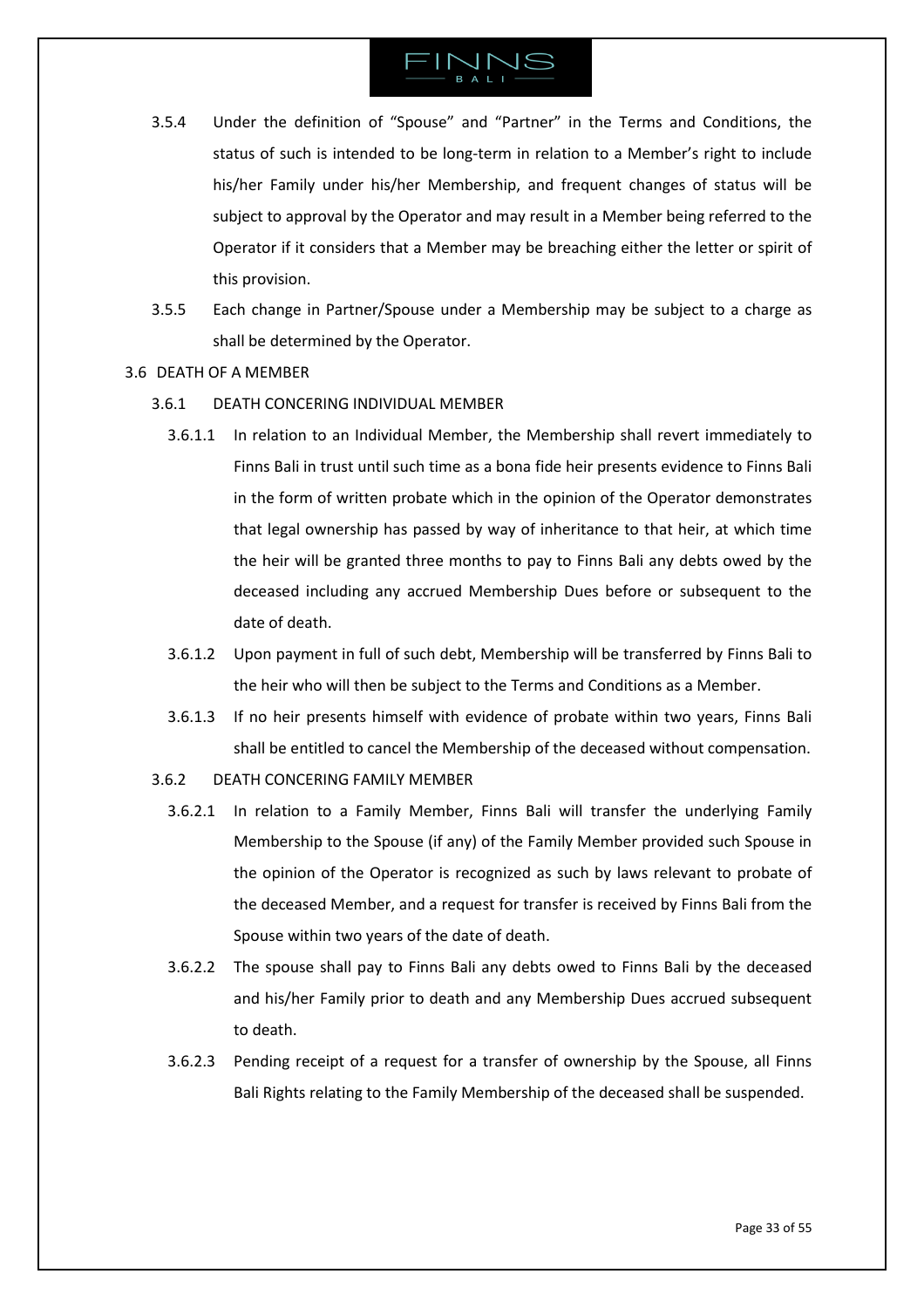

- 3.6.2.4 In the event that there is a subsequent dispute over inheritance of the Family Membership, and a third party presents in the opinion of the Operator valid evidence that he/she is the legal inheritor of the Membership, Finns Bali Rights of the aforementioned Spouse and his/her Family shall be immediately terminated and the Family Membership transferred to the legal heir provided such person pays to Finns Bali any debts accrued to the underlying Family Membership as at the date of transfer including any accrued Membership Dues.
- 3.6.3 DEATH CONCERNING PLATINUM MEMBER
	- 3.6.3.1 In relation to a Platinum Member, Finns Bali will transfer the underlying Platinum Membership to the Spouse (if any) of the Platinum Member provided such spouse in the opinion of the Operator is recognized as such by laws relevant to probate of the deceased Member.
	- 3.6.3.2 A request for transfer must be received by Finns Bali from the Spouse within two years of the date of death. Pending receipt of a request for a transfer of ownership by the Spouse, all Finns Bali Rights relating to the Platinum Membership of the deceased shall be suspended.
	- 3.6.3.3 In order to activate the transfer, the Spouse shall pay to Finns Bali any debts owed to Finns Bali by the deceased prior to death and any Membership Dues accrued subsequent to death.
	- 3.6.3.4 In the event that there is a subsequent dispute over inheritance of the Platinum Membership, and a third party presents in the opinion of the Operator valid evidence that he/ she is the legal inheritor of the Membership, Finns Bali Rights of the aforementioned Spouse shall be immediately terminated and the Platinum Membership transferred to the legal heir provided such person pays to Finns Bali any debts accrued to the underlying Platinum Membership as at the date of transfer including any accrued Membership Dues.

# <span id="page-33-0"></span>3.7 MEMBER GUESTS

# 3.7.1 REQUIREMENT TO ACCOMPANY AND RESPONSIBILITY FOR GUESTS

3.7.1.1 All adult Gold Members are entitled to invite Member Guests to Finns Bali provided that they are accompanied at all times by the introducing Member and such Member are in good standing. These guest will be recorded under the Gold Member Guest Passes as mentioned in the point [3.7.3](#page-34-0)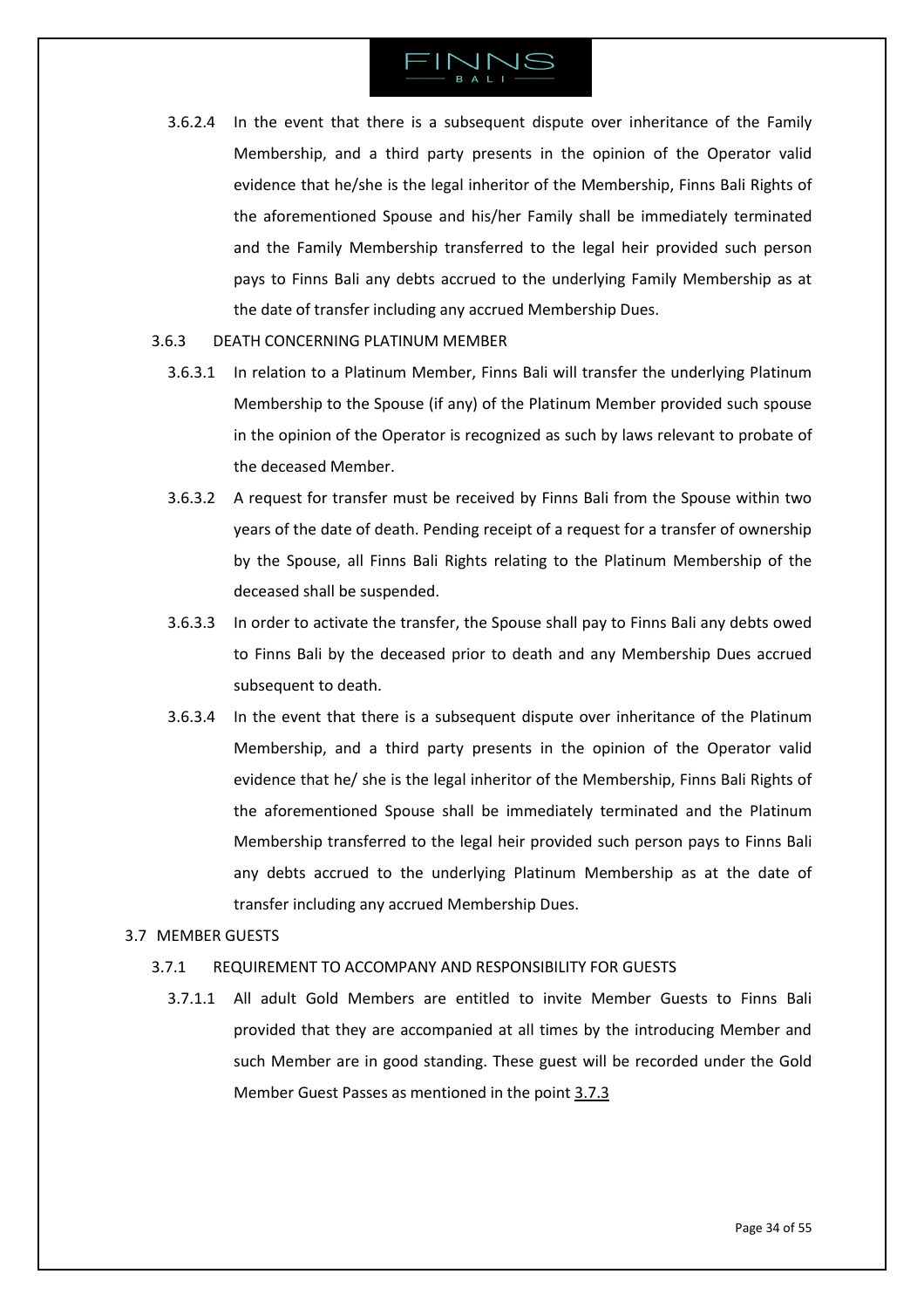

- 3.7.1.2 The Member extending the invitation to his/her Member Guests shall be responsible for their good behaviour and the cost of services rendered to them by Finns Bali.
- 3.7.1.3 Refusal to assume responsibility shall subject the Member to suspension.
- 3.7.2 REGISTRATION
	- 3.7.2.1 All Member Guests are required to be registered at Reception in the presence of the introducing Member or his/her family (where applicable) prior to accessing the Finns Bali Facility.
	- 3.7.2.2 If the introducing Member cannot be present, they must send a confirmation email with the Guest details to the operator.
- <span id="page-34-0"></span>3.7.3 GOLD MEMBER GUEST PASSES (APPLICABLE UNTIL JUNE 2020)
	- 3.7.3.1 The guest passes are only available for Gold members provided the member is in good standing and that the membership is active.
	- 3.7.3.2 The guest passes are not offered as of July 2020 at the same time Gold membership is no longer available.
	- 3.7.3.3 There is a limit of 6 (six) Guest Passes (for an Individual adult Member) or 12 Guest Passes (for a Family) per quarter that may be given out by a Gold Member, although this limit may be varied at the discretion of the Operator or Management.
	- 3.7.3.4 The Operator may vary the rights to and frequency of admission of Member Guests and restrict them from all or any of the Finns Bali Facility or other areas at such times as it deems fit in order to protect the enjoyment of Members.
	- 3.7.3.5 Those passes, recorded in the Membership database of Finns Bali, must be obtained from the Membership or Reception desk by the member in person, by email, by phone or in writing.
	- 3.7.3.6 Once all six guest passes have been used up in a given quarter, the Member who wishes to bring more guests to Finns Bali will need to purchase for his/her guest(s) Day Pass(es) at the price applicable on that day.
	- 3.7.3.7 Unused guest passes cannot be rolled over to the next quarter.
	- 3.7.3.8 There is no charge payable by a members' guest for admission but usage of some areas of the Finns Bali Facility by a members' guest will be subject to any prevailing charges as set by the Operator from time to time.
	- 3.7.3.9 Members' guests cannot enjoy the discounts and benefits given to the Gold members.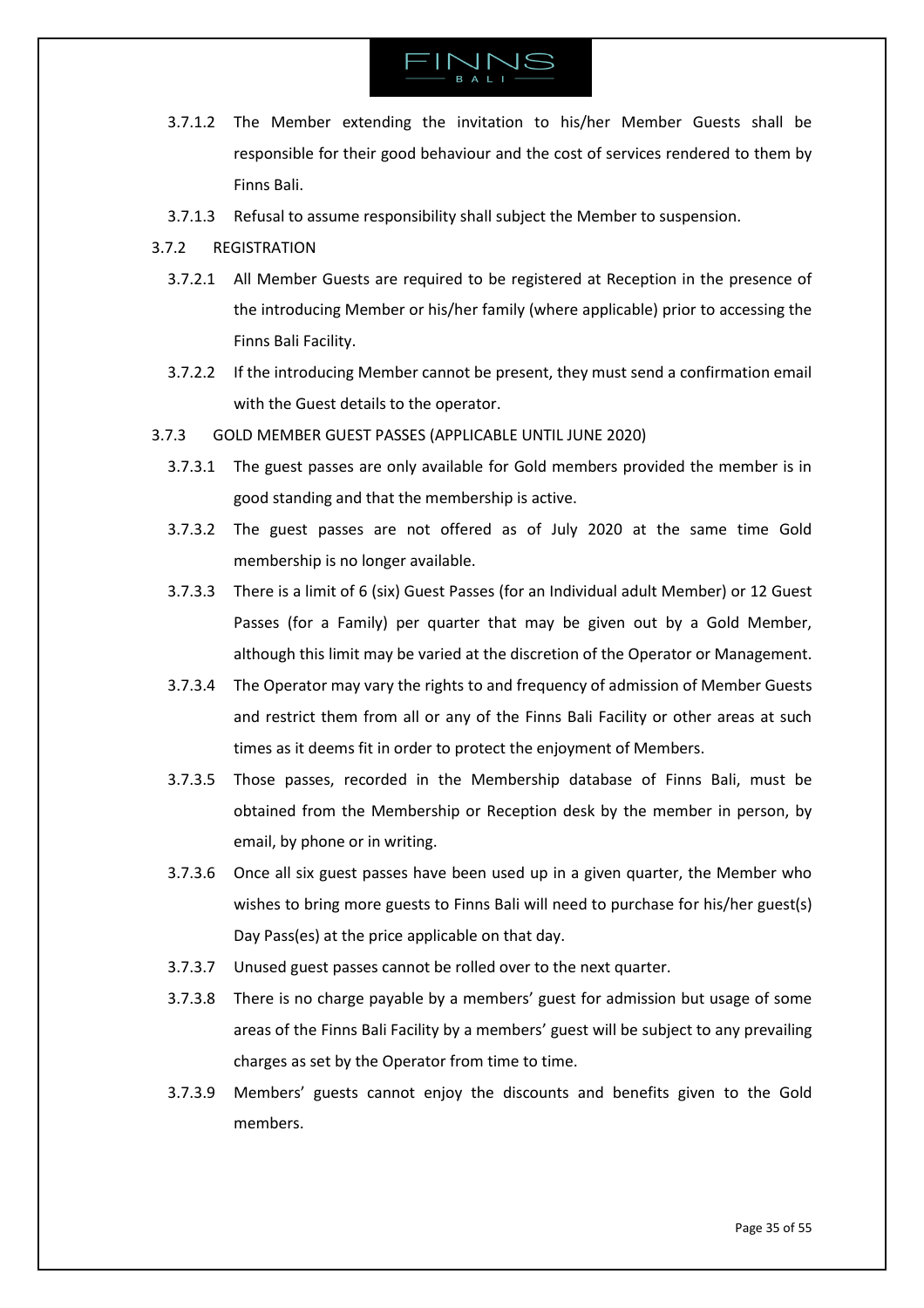

3.7.3.10 Members' guests can access to all the facilities of Finns Recreation Club (Splash, Fitness Centre and Business Centre) but will not be entitled to any inclusion at the Beach Clubs.

# <span id="page-35-0"></span>3.8 MEMBER DISCOUNTS

- 3.8.1 DISCOUNT ON FOOD AND BEVERAGE
	- 3.8.1.1 Gold and Platinum Members are entitled to put up to 9 guests on their food & beverage bill per Adult card.
	- 3.8.1.2 Lifestyle Members may have up to 4 guests on their bill per Adult card.
	- 3.8.1.3 VIP Guest Membership may have up to 1 guest on their bill per membership card.
	- 3.8.1.4 Food and Beverage discount applicable at Finns Recreation Club, Finns Beach Club and Finns VIP Beach Club.
	- 3.8.1.5 To receive discount, at least one member of Finns Bali must be present on table.
	- 3.8.1.6 Member must hold a valid membership for discount to apply.
	- 3.8.1.7 Member must present Finns Bali membership to receive discount.
	- 3.8.1.8 Non-members will only receive discount when they are on Member's account and member is present. If member leaves, their bill must be settled in full by the guests.
	- 3.8.1.9 Discount does not apply when there is a special event, promotion and or group bookings.
	- 3.8.1.10 Tax and service is applied to discounted amount.
	- 3.8.1.11 Food and Beverage discount period is determined by Management and subject to change.
- 3.8.2 DISCOUNT ON VENUE HIRE
	- 3.8.2.1 Gold and Platinum members receive 20% discount on the venue hire price at Finns Recreation Club, Finns Beach Club and Finns VIP Beach Club otherwise a minimum spend apply.
	- 3.8.2.2 The minimum spend is at least twice the venue hire price and goes entirely to the Food and Beverage credit.
	- 3.8.2.3 Venue Hire discount period is determined by Management and subject to change.
	- 3.8.2.4 VIP Guest members and VIP Lifestyle members receive no discount on the Venue Hire.
	- 3.8.2.5 Detailed terms and conditions on Venue Hire is explained further in point [4.1](#page-43-1)
- 3.8.3 DISCOUNT ON KIDS PARTIES
	- 3.8.3.1 Gold and Owners of Platinum members receive 30% discount on the activity price.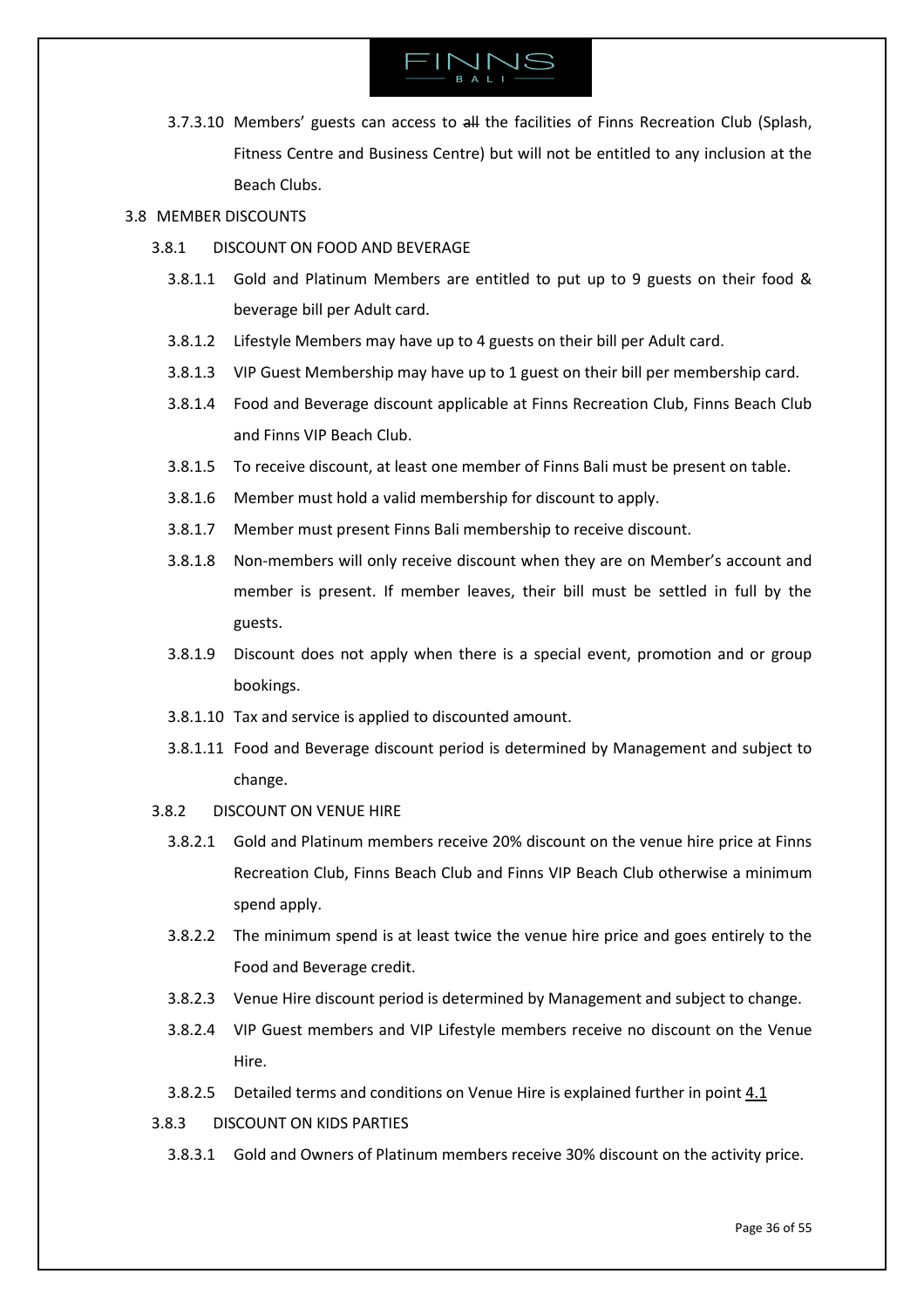- 3.8.3.2 Member discount on Food and Beverage apply to Kids Parties **only** when it is booked a la carte separately on the day of the party, for 9 guests.
- 3.8.3.3 Kids Parties discount period is determined by Management and subject to change.
- 3.8.3.4 VIP Guest Members and VIP Lifestyle member receive no discount on the Kids Parties.
- 3.8.4 DISCOUNT ON STAFF GATHERING
	- 3.8.4.1 No member discount applicable to Staff Gathering activity,
	- 3.8.4.2 Member discount on Food and Beverage does not apply to Staff Gathering event.
- 3.8.5 DISCOUNT ON DAY BEDS AT FINNS BEACH CLUB AND FINNS VIP BEACH CLUB
	- 3.8.5.1 Members are entitled to one single bed per membership card provided that the members present the active membership card (subject to availability).
	- 3.8.5.2 Holiday, VIP Guest, Lifestyle, Gold and Platinum members are entitled a single bed at Finns VIP Beach Club per membership card provided the members present the active membership card (subject to availability).
	- 3.8.5.3 Holiday, VIP Guest, Lifestyle, Gold and Platinum members are entitled Deluxe beds complimentary at Finns Beach Club, Finns VIP Beach Club and Finns Recreation Club provided the members present 4 VIP active membership cards (subject to availability).
	- 3.8.5.4 Members are allowed access Deluxe beds at prorate value of minimum spend where 3 active membership cards requires 25% of the minimum spend, 2 active membership cards requires 50% of the minimum spend and 1 active membership card requires 75% of the minimum spend.
	- 3.8.5.5 All beds require members, guests or members' guests to open a tab by providing the active membership card and valid credit or debit card that match the member's name.
	- 3.8.5.6 If a credit or debit card cannot be provided a cash deposit that is equivalent to the price of the chosen day bed must be provided.
	- 3.8.5.7 Members are able to pre-book day beds by paying in advance the pre-book minimum spends of the chosen day bed. No refund given for cancellations.
	- 3.8.5.8 Accepted credit and debit cards are up to the discretion of Finns Bali Management and may change from time to time.
	- 3.8.5.9 Member discount only applies on "minimum spend" bookings where total bill after discount exceeds or is equal to the applicable "minimum spend.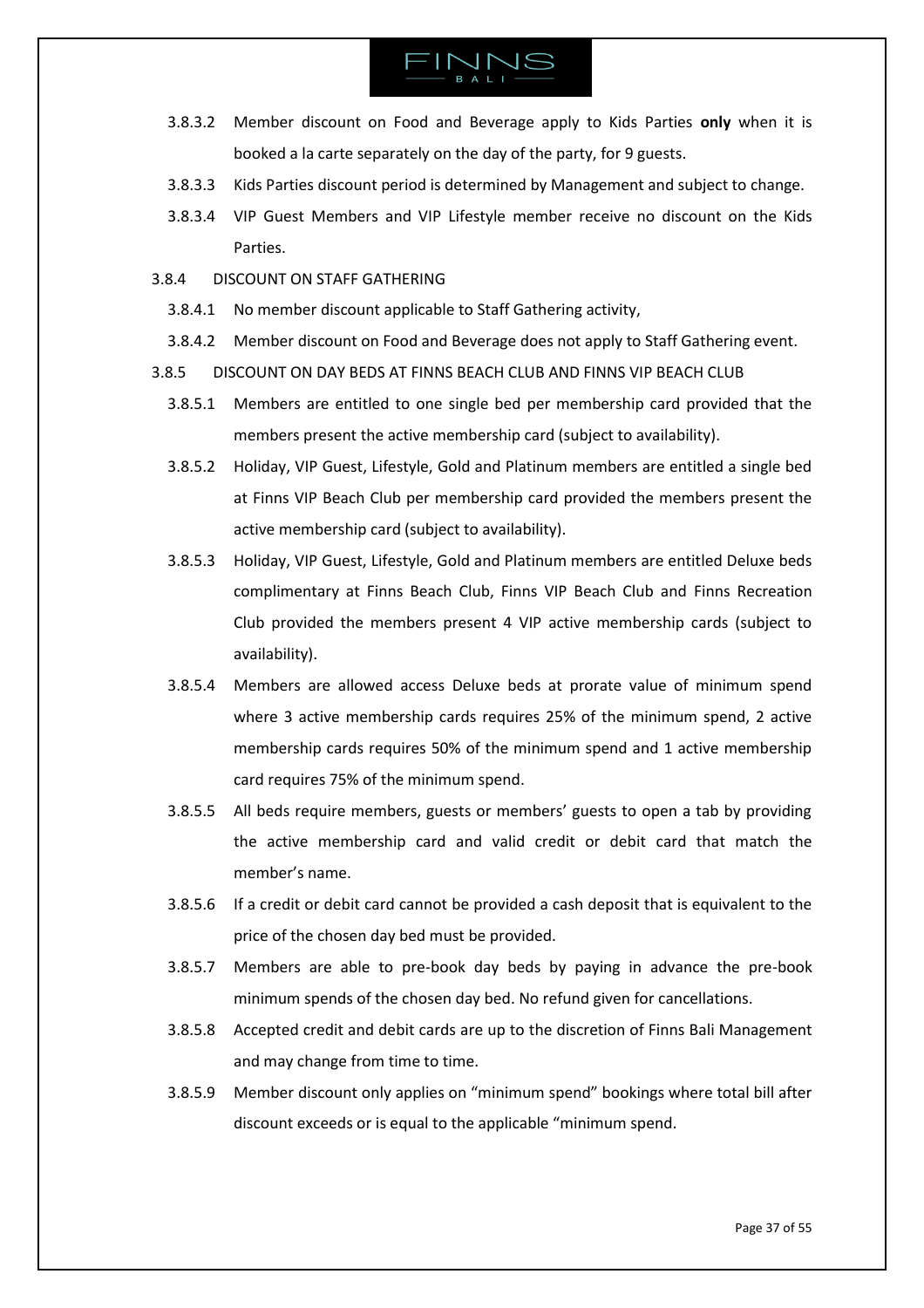

- 3.8.5.10 Members can NOT leave the venue without closing their tab. Once a tab has been closed, the associated daybed will be released. Members who leave the venue will have their belongings removed.
- 3.8.5.11 Finns beds are always subject to availability.
- 3.8.5.12 Finns Bali Gift Vouchers are available to purchase and can be used against the minimum spend to pre book a day bed. This is only valid at the Finns Beach Club and Finns VIP Beach Club upon confirmation from [reservations@finnsbeachclub.com](mailto:reservations@finnsbeachclub.com)
- <span id="page-37-0"></span>3.9 PAYMENT OF MEMBERSHIP
	- 3.9.1 MEMBERSHIP JOINING FEES
		- 3.9.1.1 Joining Fees are payable upon application for and approval of Membership by the Operator represented by its Membership Director. Payments may be made by way of cash, credit card or by direct bank transfer in which case proof of transfer will need to be provided for easy reconciliation and before Membership cards can be issued.
		- 3.9.1.2 In cases where some venues within Finns Bali are closed for renovation or under maintenance, under the management discretion, no refund of Joining Fee will be granted.
	- 3.9.2 MEMBERSHIP DUES
		- 3.9.2.1 Members shall pay Membership Dues to Finns Bali in accordance with their category of Membership.
		- 3.9.2.2 Finns Bali shall from time to time notify each Member of the amount of, due date and manner in respect of which Membership Dues applicable to such Member are payable and any changes thereto.
		- 3.9.2.3 Membership Dues are payable by each applicable Member to the Operator, notwithstanding his/her absence, non-enjoyment of the Finns Bali Facility and/or suspension of Membership, unless the Membership has been put on hold ("freezing") as per the procedure stated in point [3.3.2.3](#page-28-0) of these Terms and Conditions.
		- 3.9.2.4 The Operator has the right to impose, reduce or vary Membership Dues and all and any joining, registration, transfer, subscription and other fees and charges at Finns Bali.
		- 3.9.2.5 Any members who is one-day over-due will have their card blocked (stopping all membership entitlements).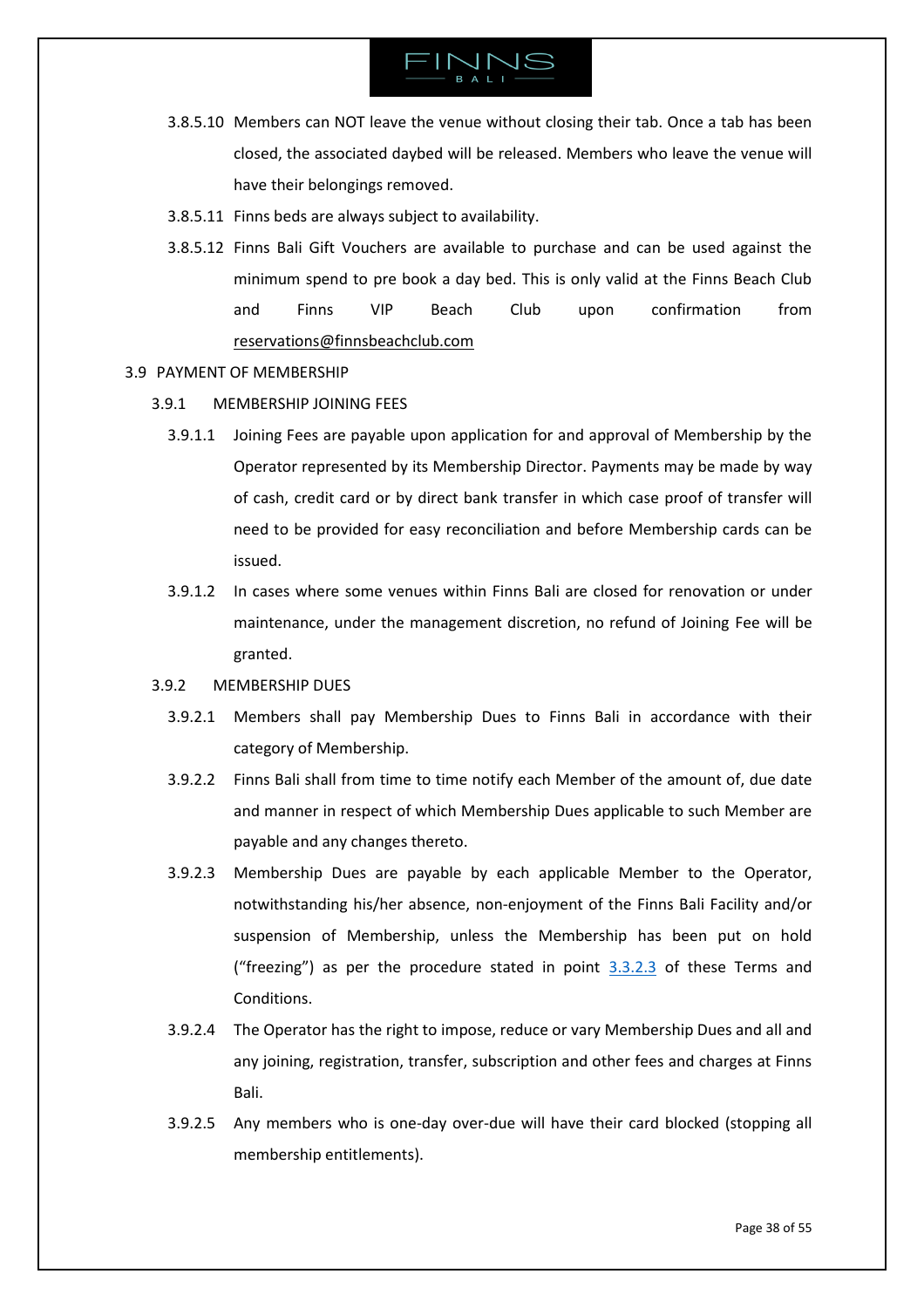

- 3.9.2.6 If payment is not received 30 days later the membership is permanently suspended to which it requires a fee to reactivate which is stated in the point  $3.3.1.3.4$  of these Terms and Conditions.
- 3.9.2.7 Finns Bali issue a quarterly dues invoice to members that is to be paid in advance. Should the members wish to pay monthly, there will be a 10% surcharge on the per month cost.
- 3.9.2.8 With the exception of Holiday, VIP Guest and VIP Lifestyle, each Member shall pay Membership Dues specified to be payable by such Member as published and/or invoiced by Finns Bali from time to time.
- 3.9.2.9 Membership Dues will be reviewed and increased by the Operator on 1st July every year, with one month notice to members, by an amount equal to at least the Indonesian CPI or up to maximum of 10 %, whichever is the highest.
- 3.9.2.10 Members are allowed to pay their Membership Dues in advance, for up to a maximum of 12 (twelve) consecutive months. Should any such Dues pre-payment cover one or more months beyond  $1<sup>st</sup>$  July - when the annual Dues increase will apply- such amount will then be considered a credit balance and offset against the new increased Dues, as applicable after  $1<sup>st</sup>$  July.
- 3.9.2.11 All Membership Dues and charges payable by a Member shall be independent and separate payments that may not be offset against any Joining Fee or other fee or charge payable to Finns Bali by such Member.
- 3.9.2.12 Each Member shall receive 20 (twenty) 30 (thirty) days' notice before the start of each quarter a three-monthly Statement from Finns Bali which will detail all payments received during the previous quarter and any new charges for the upcoming quarter. Unless specifically requested otherwise, those Statements will be remitted electronically and will be deemed to have been received by Members on the date of transmission.
- 3.9.2.13 Membership Dues where applicable will be debited to Members' accounts quarterly in advance.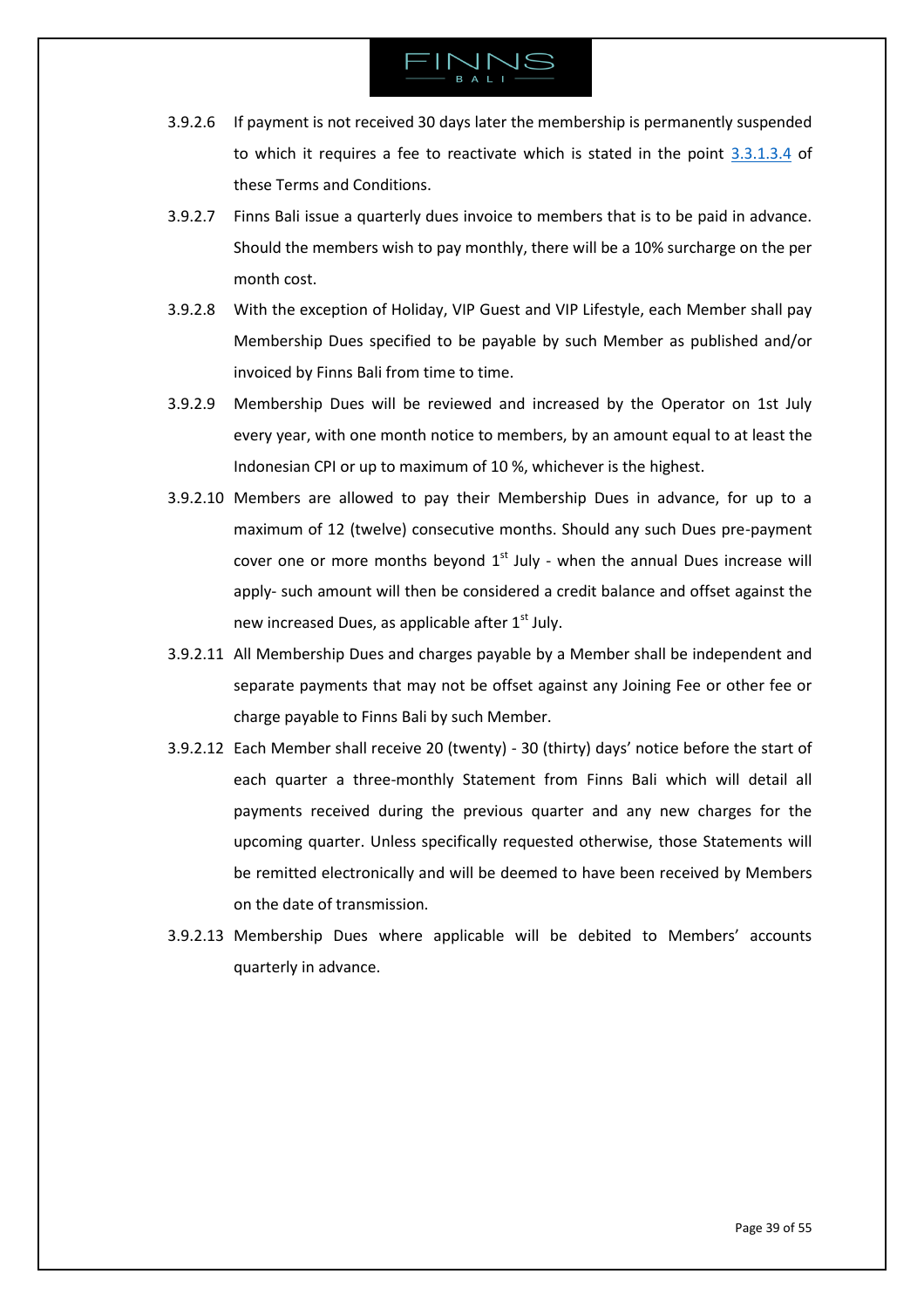

### 3.9.3 PAYMENT PROCEDURES

- 3.9.3.1 Members shall settle their quarterly statements by bank transfer, cash, and debit or credit card payment.
- 3.9.3.2 In all cases when payment is made by bank transfer, such transfer must be referenced with the Member's family name and membership number. When paying by bank transfer, Members must be aware that it may take several days before this payment is reconciled by Finns Bali's accounting department and allocated to their individual Membership Account. All amounts are due in full in Finns Bali's accounts with no deduction of bank charges. In the event that charges are levied by the Member's or Finns Bali's bankers, any shortfall will be reflected in the following Quarterly Statement of the applicable Member.

# 3.9.4 LATE PAYMENT AND MEMBERSHIP REACTIVATION

- 3.9.4.1 An important element of Finns Bali's ability to maintain its financial integrity and operating efficiency for the benefit of all Members is prompt payment of outstanding amounts due to Finns Bali as shown in Quarterly Statements.
- 3.9.4.2 A membership profile with an outstanding balance will be permanently suspended with no refund of the Joining Fee and membership may, solely at the discretion of the Operator, only be reactivated by settling any outstanding dues and charges and paying a Reactivation Fee.
- 3.9.4.3 Should a Gold Membership profile be inactive, a reactivation fee that is 15% of the Finns Bali membership Joining Fee as at 30 June 2019 is payable at the time of reactivation.
- 3.9.4.4 Should one or more Platinum cards be inactive, all outstanding dues up to the current date, plus a 10% reactivation fee of the joining fee is payable at the time of reactivation, as mentioned in point [3.3.1.3.4](#page-25-0) of these terms and conditions.
- 3.9.4.5 Sanctions regarding Membership status are independent of Finns Bali's right to pursue action against current or previous Members for recovery of amounts due, even after membership is suspended or cancelled.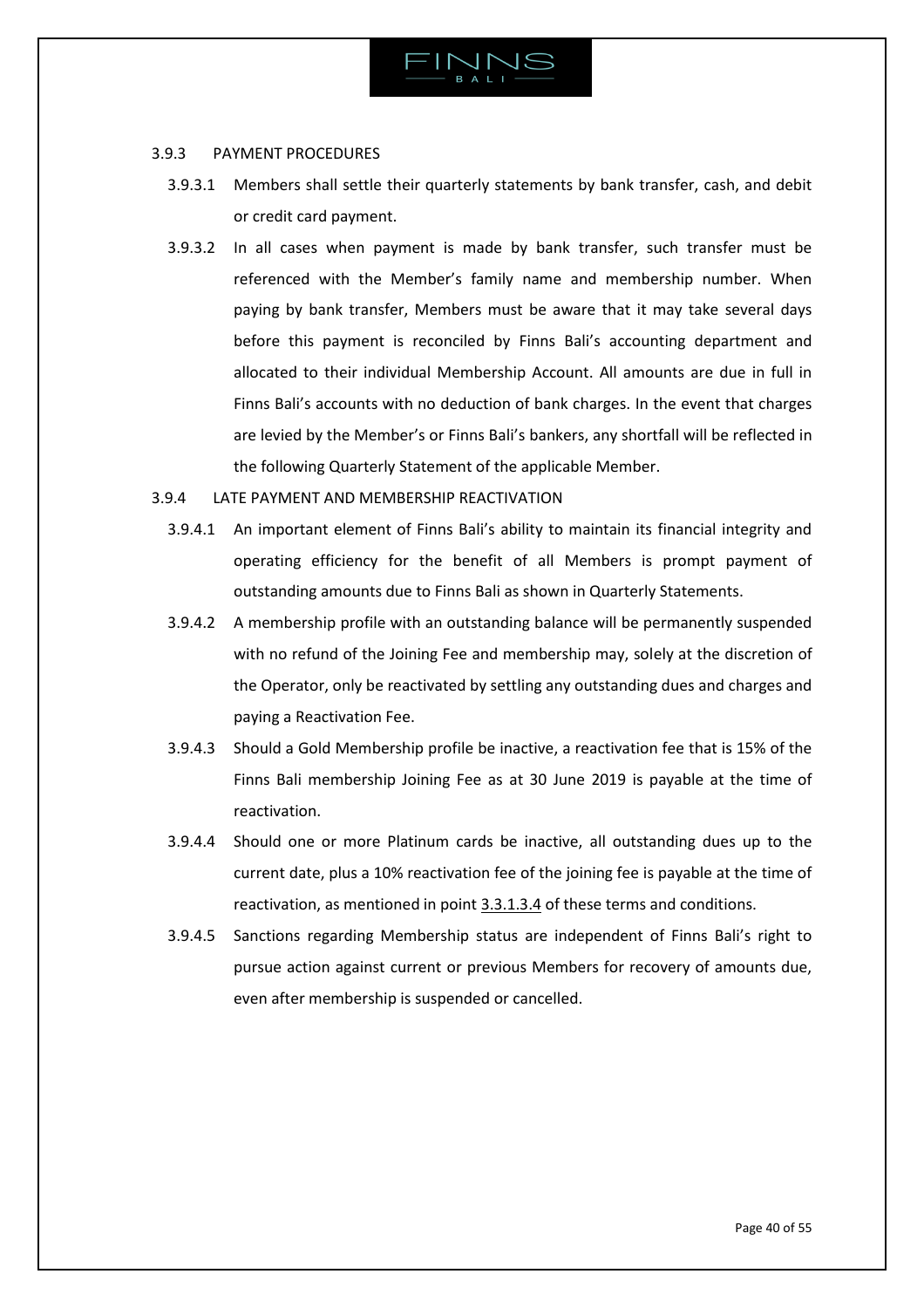

# 3.10 VIOLATIONS OF THE TERMS AND CONDITIONS

- <span id="page-40-0"></span>3.10.1 In the interests of Finns Bali and its Members, violation of the Terms and Conditions, or any other causes or acts of a Member, the Member's Family and Member's Guest(s), which are prejudicial to Finns Bali, or are disorderly, injurious or repugnant to the interests and objectives of Finns Bali and/or its Members, may result in the offending Member or sponsoring Member being suspended or expelled from Finns Bali.
- 3.10.2 A member defaults consistently in punctual payment of his/her account may result in the suspension or expulsion of Finns Bali membership and its facilities as deemed by the operator.
- 3.10.3 A Member conducts himself within the premises of Finns Bali in any way injurious to Finns Bali or contrary to the interests of Finns Bali or unbecoming of a Member of Finns Bali may result of his/her membership being suspended or terminated.
- 3.10.4 If it is considered that a Member has carried out a gross violation of the Terms and Conditions, Finns Bali may temporarily suspend the Membership of the Member forthwith by sending by way of registered post or by email (if the residential address is unknown or incomplete) a written notice of suspension to such Member at the address of the Member registered with Finns Bali.
- 3.10.5 A suspended Member (and his/her Family in the case of a Gold Membership) is prohibited from entering Finns Bali or making use of the Finns Bali Facility or Finns Bali Rights, but remains liable for Membership Dues during the period of suspension. A Platinum Member may not transfer the membership during the period of a suspension of the latter.
- 3.10.6 An expelled Member (and his/her Family in the case of a Gold & Lifestyle Membership) is prohibited from entering Finns Bali or making use of the Finns Bali Facility or Finns Bali Rights. Ownership of the Membership of an expelled Member will immediately revert to Finns Bali which will hold same in trust pending sale by Finns Bali to a new Member at a price deemed to be reasonable in relation to the list price of new memberships. Upon sale, Finns Bali is entitled to deduct any money due to Finns Bali from the expelled Member, including a transfer fee of 50% of that membership's current value plus any applicable taxes, and will then refund the remaining balance to the expelled Member. These provisions apply equally to expulsions of Platinum Members.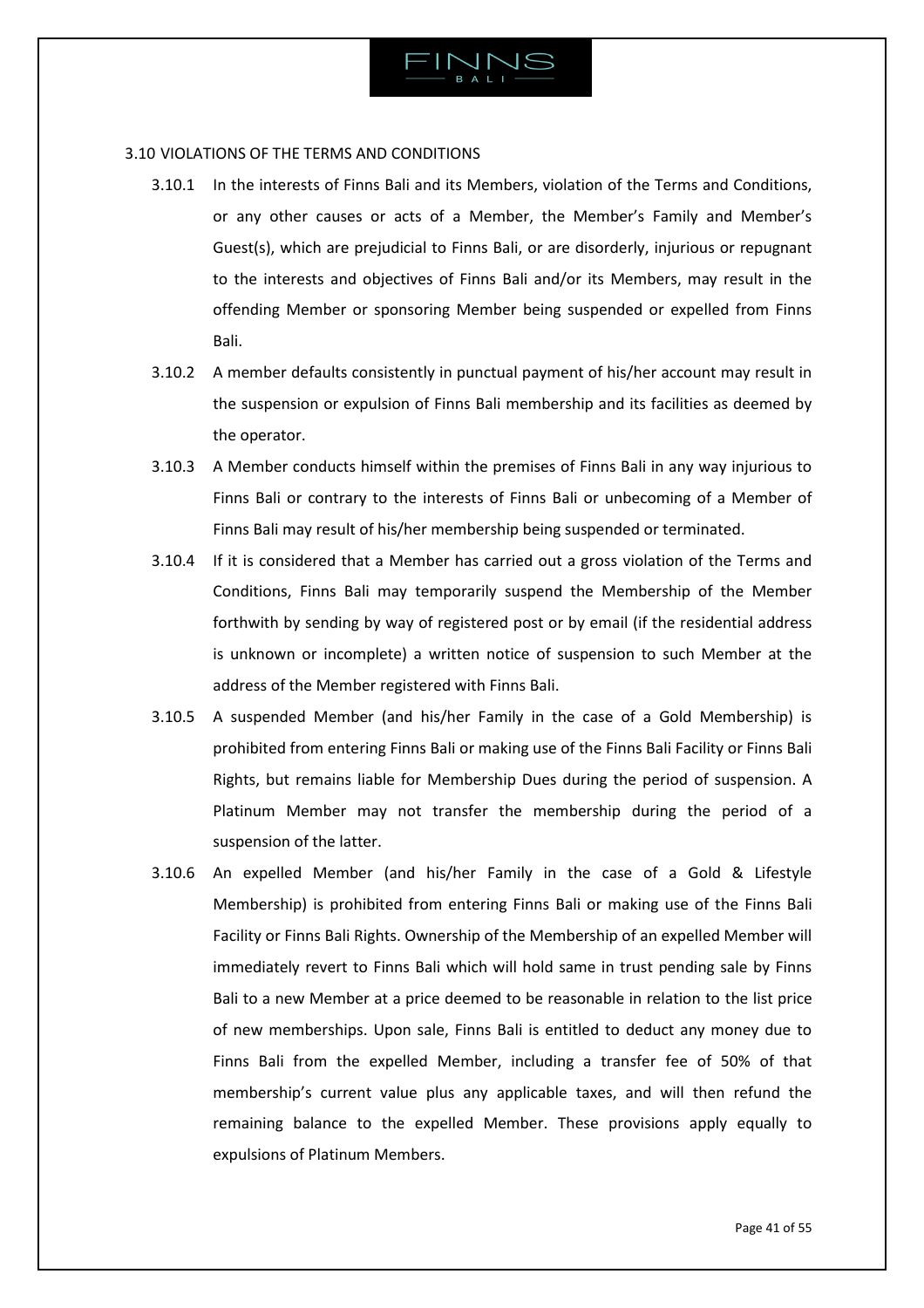

- 3.10.7 In the case of a Platinum Member, the owner of the Membership or persons employed by him/her wilfully breach the Terms and Conditions relating to their Guests including enabling unauthorised access may result in the membership being suspended and access to the Finns Bali facilities being denied.
- 3.10.8 If the operator believes there is a case for suspending a Member or terminating a Membership for a violation of the Terms and Conditions, he/she shall dispatch and inform the Operator who will meet with said Member within 14 days. The Member who is subject to potential sanction, which may include prolonged but temporary suspension or expulsion, may make representations to the Operator whose decision on the matter will be final.
- 3.10.9 An expelled Member is forever disqualified from applying for any kind of Membership of Finns Bali or from being a guest or visitor at Finns Bali.

### <span id="page-41-0"></span>3.11 MANAGEMENT AND STAFF

- 3.11.1 The day to day operations of Finns Bali are performed by salaried managers and staff who report directly to the Finns Bali Manager. The Operator reserves the right to appoint a third party organization to act as Manager of Finns Bali upon such terms, conditions and payments as the Operator deems fit.
- 3.11.2 Members may not confront or reprimand any staff. All complaints regarding any issue –including but not limited to membership, the condition & operation of the Finns Bali facility, staff, Club activities & events, or any other Finns Bali related matter shall be made in writing, signed and addressed to the Resident or General Manager. Issues relating directly to the Resident or General Manager shall be detailed in writing, signed, addressed to the Operator, and handed to Reception.
- 3.11.3 All members and guest agrees to treat all Finns Bali staff with the utmost decency and respect. All members and guests understand that their membership will be terminated at any substantiated report of disrespect towards Finns Bali staff or customers.

### <span id="page-41-1"></span>3.12 DISCLAIMER

3.12.1 Finns Bali and/or the Finns Recreation Club and/or the Finns Beach Club and/or the Operator and/or BMI shall not be responsible for any injury, death or illness or any loss or damage to property whatsoever/ howsoever caused, sustained or incurred out of, or in any way connected with the use, whether proper or otherwise, of any of the Finns Bali Facility, whether defective or otherwise. Specifically, it is an ongoing condition of Membership the2 Member: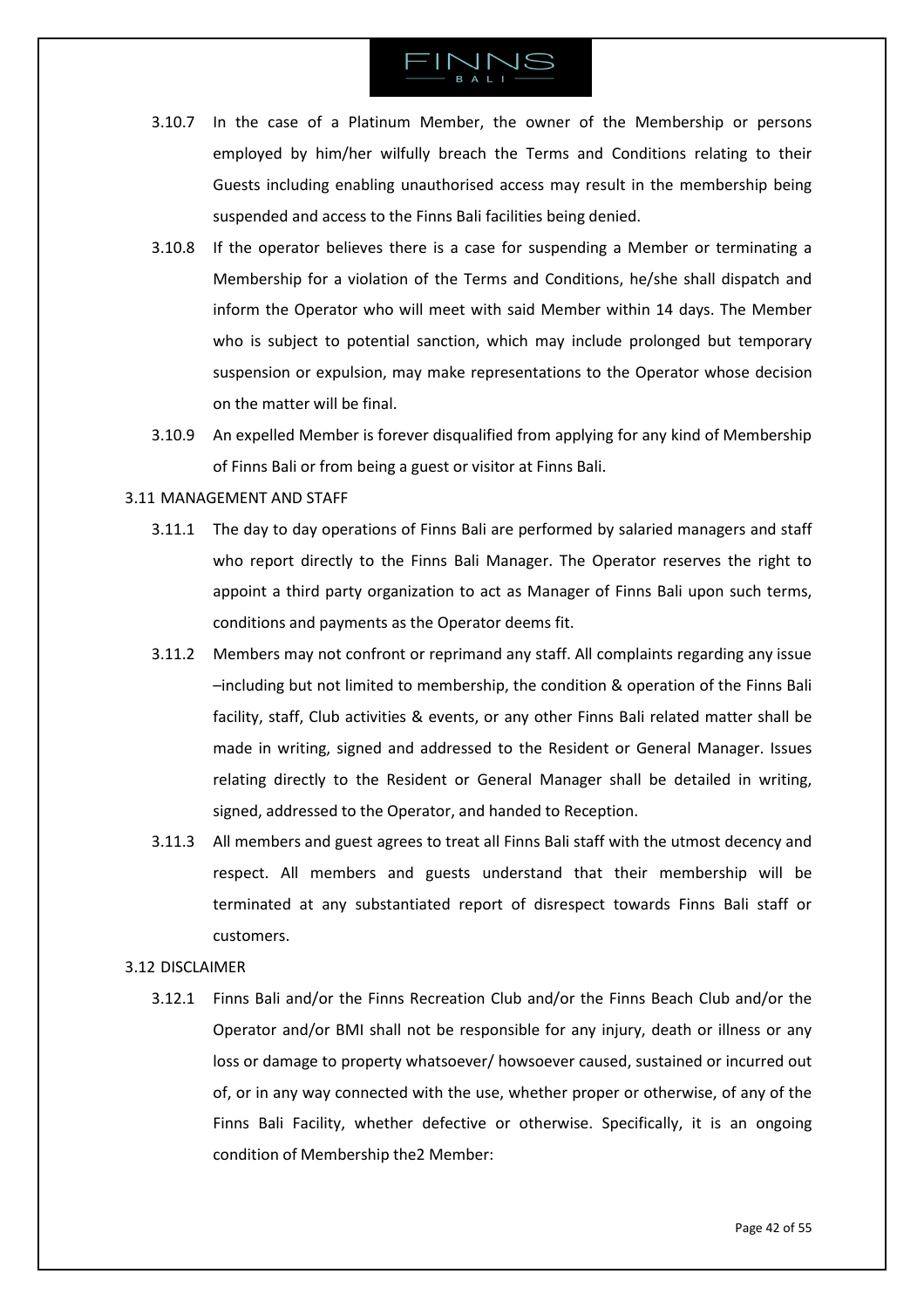

- 3.12.1.1 Understand that all sports and others recreational activities involve a certain amount of risk.
- 3.12.1.2 Assume and accept all risks related to participation by them and their families in activities organized by Finns Bali or undertaken in the Finns Bali Facility.
- 3.12.1.3 Grant permission to the Operator, Management, Staff and the Finns Bali to act on their behalf according to their best judgment in any emergency affecting themselves and their Families which may occur whilst they are attending activities organized by Finns Bali.
- 3.12.1.4 Authorise Finns Bali to arrange for them or their families to be administered such medical attention and to have them brought to a medical facility as deemed appropriate by Finns Bali.
- 3.12.1.5 Agree that all and any medical or hospitalization charges relating thereto will be entirely for their account and not be the responsibility of Finns Bali.
- 3.12.1.6 Specifically absolve Finns Bali of any and all responsibility for personal accidents, injuries or damages sustained by them and their Families whilst in the Finns Bali Facility or during their participation in activities organized by Finns Bali.
- 3.12.1.7 Release Finns Bali irrevocably from any and all personal and corporate liability claims.
- 3.12.1.8 Take out insurance cover deemed by them to cover activities to be carried out by Finns Bali in relation to them and their Families.
- 3.12.1.9 Acknowledge that Finns Bali is not obliged to and may not purchase insurance coverage in respect of personal accidents, injuries or damages sustained by them and their Families during activities supervised by Finns Bali or carried out in the Finns Bali Facility.
- 3.12.1.10Indemnify Finns Bali in full against all claims, losses, damages, costs and expenses which Finns Bali may suffer or incur as a result of or in connection with the breach by such Member, his Spouse (if any) or guests of any of these Rules and Regulations, or any applicable rules or regulations in use in any manner at Finns Bali, and each Member shall forthwith on demand pay in full to Finns Bali such claim, losses, damages, costs and expenses.
- 3.12.2 The Operator shall be solely responsible for any provision of finance to Finns Bali and for ensuring that at all times; Finns Bali complies with all statutes, rules, regulations and governmental and regulatory requirements applicable to the operation and business of Finns Bali.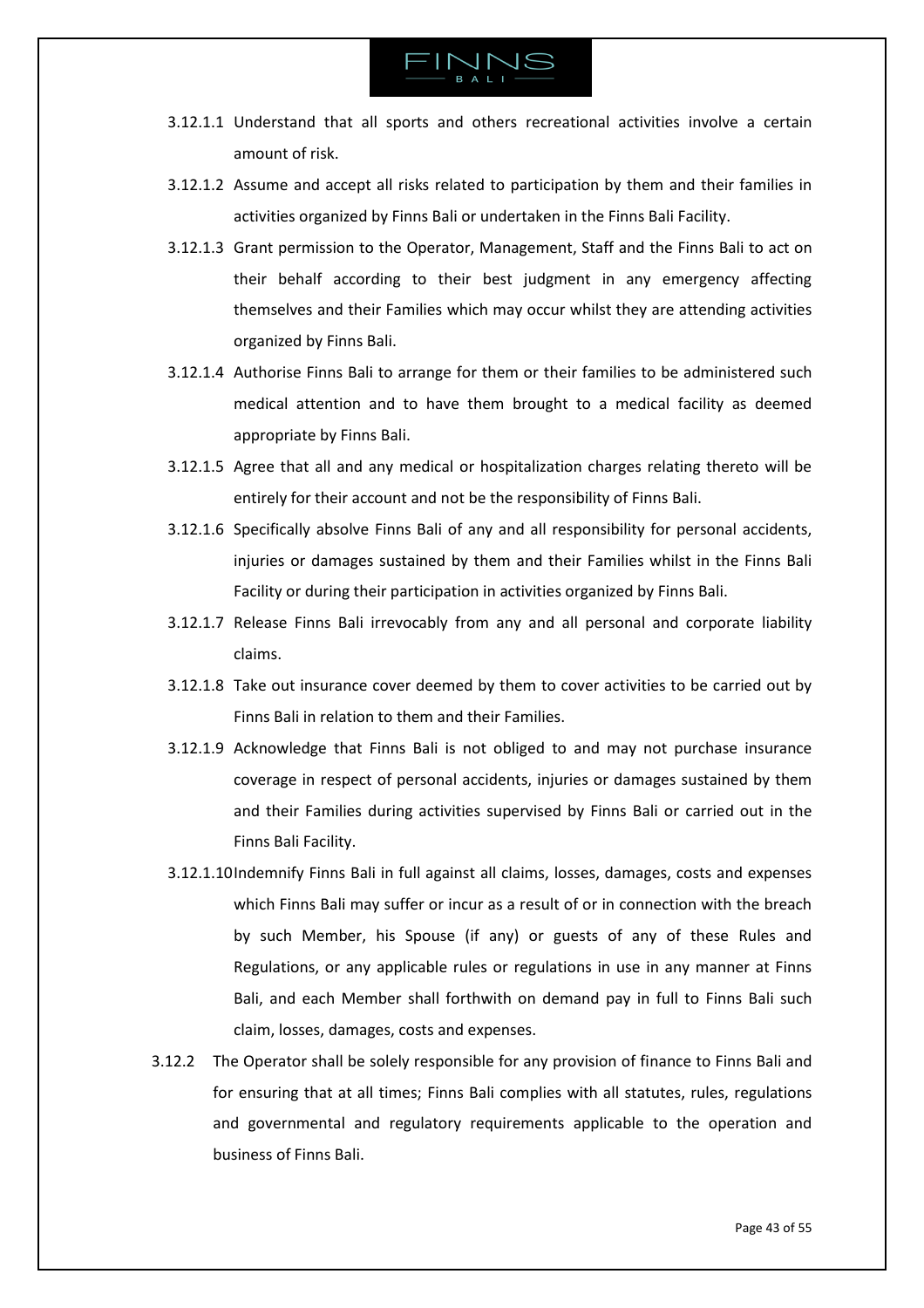

# <span id="page-43-0"></span>4. EVENT

- <span id="page-43-1"></span>4.1 VENUE HIRE
	- 4.1.1 The following Terms and Conditions are applicable at all Finns Bali properties. Individual properties may have specific terms and conditions as stated in the Quotation, Booking Confirmation or Event Agreement Document for that property.
	- 4.1.2 The Hirer shall pay the amount specified for hire of the space, facilities and any fees and charges arising from the hire by the agreed dates.
	- 4.1.3 Event Hire Fee applies when guests want an event area exclusively for a group.
	- 4.1.4 No minimum food and beverage spend applies when event hire fee is paid.
	- 4.1.5 Event Hire Fee is inclusive of service staff, Banjar fees, existing furniture in all areas, standard food and beverage material including crockery, cutlery and glassware, one pool towel per person.
	- 4.1.6 Existing furniture can be completely or partially removed with minimum 7days notice.
	- 4.1.7 To book an event area the event fee or a 50% deposit payment must be paid within 7 days of booking and this is non-refundable. Balance monies to be paid no later **than 60 days prior the event** – for final menu choices no later than **30 days** prior to the event or booking will be automatically cancelled. Monies paid are non-refundable and non-transferable.
	- 4.1.8 In the case of full buy out, final balance is due 90 days prior (not 60 days).
	- 4.1.9 Finns Bali Gold and Platinum Members are entitled to 20% discount from Event Hire Fee for direct bookings only. Finns Bali Member Food & Beverage Discounts DO NOT apply to events.
	- 4.1.10 No outside food and beverage is permitted, with the exception of special occasion cakes which will incur a fee of IDR 200,000++ per cake or IDR 150,000++ for Finns Bali Members.
	- 4.1.11 Finns Bali expressly reserves the right to revise its fees and charges. However, once a deposit is paid no revision to fees will occur unless the conditions of hire are amended, there is a change to government tax, permits or extreme cost fluctuations e.g. food or beverage produce, operational costs.
	- 4.1.12 The agent or event planner must be advised at time of booking and must be from Finns Bali approved list of companies.
	- 4.1.13 No Commercial events (ticketed) permitted, unless agreed by Finns Bali Management.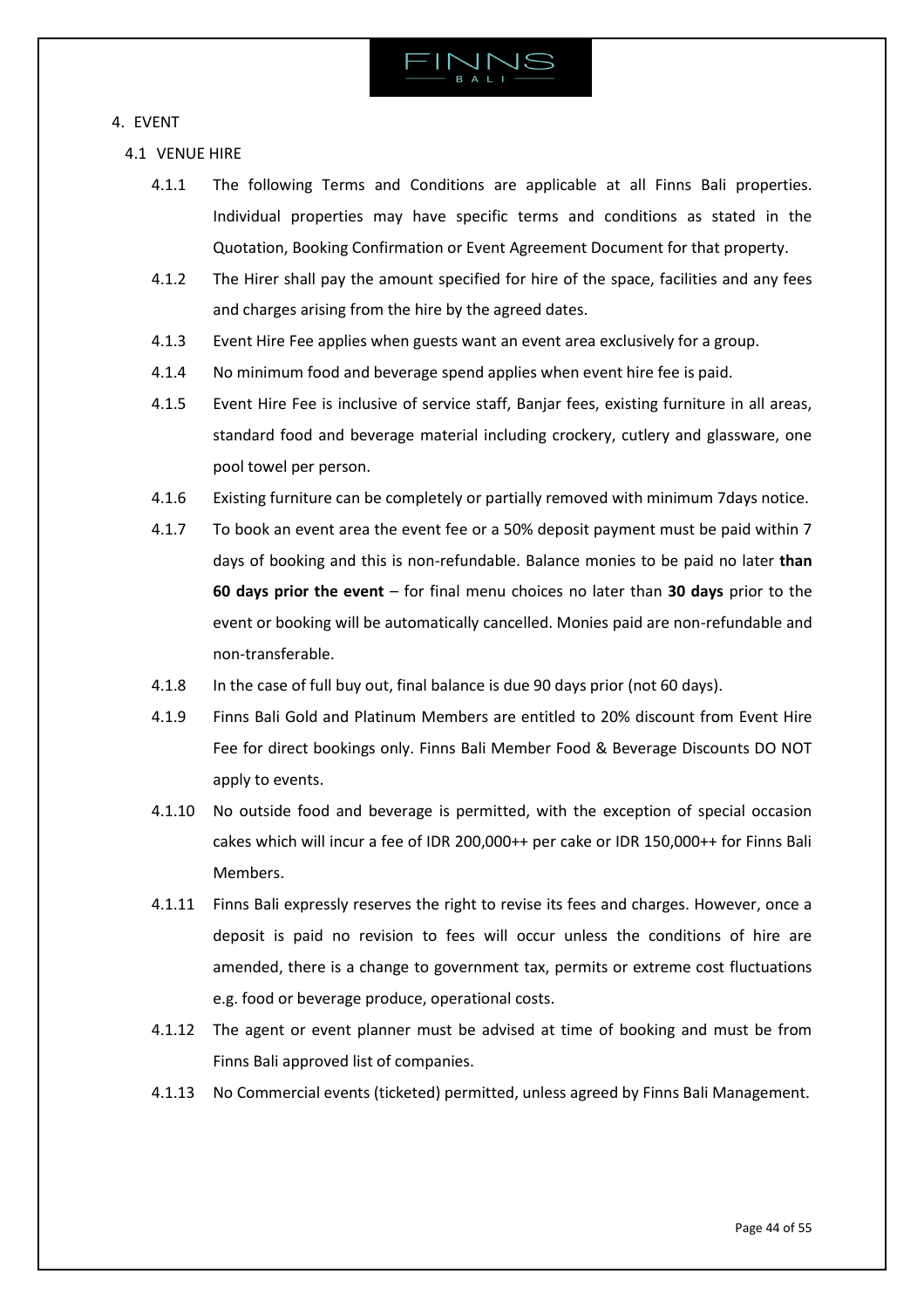- 4.1.14 Finns Bali Catering is compulsory. Outside caterers will not be permitted. No outside food and drinks are permitted. Food and beverage promotions do not apply to private events e.g. happy hour, member discount, etc.
- 4.1.15 Valet parking will be provided for vehicles excluding buses which must park at the designated offsite area.
- 4.1.16 All Vehicles must be fully checked by security at the entrance prior to entering the premises.
- 4.1.17 Maximum bus size permitted to enter Berawa area is 30-seater. Bus details must be advised minimum 2 weeks prior to the event.
- 4.1.18 Finns Bali is not responsible for service delivery, conduct or disputes from any third party that have been arranged by Finns Bali on behalf of the Hirer.
- 4.1.19 Force Majeure. If a guest cannot complete a booking due to Force Majeure including volcanic activity, fire, strike, flood, earthquake, riots, war, acts of terrorism, government actions or any other natural disaster booking date can be amended free of charge.
- 4.1.20 If you or your guest want to cancel your booking due to Force Majeure monies paid will be refunded once proof of inability to travel is received by Finns Bali. Email from Airline advising flight cancellation has to be provided. Please email [reservations@finnsbali.com](mailto:reservations@finnsbali.com)
- 4.1.21 Amendment is possible (one time only) before 30 days free of charge and under approval from Finns Bali. Within 30 days prior to the event, a fee of IDR 1,500,000 will apply to each amendment made. Guest should be aware that some changes may not be possible and venue areas is subject to availability.
- 4.1.22 Finns Bali venues have public liability insurance. Personal accident insurance and event insurance are the responsibility of The Hirer.
- 4.1.23 Finns Bali will not be liable for any personal injury or loss where negligence cannot be attributed to the owners and operators of Finns Bali. Any disputers are to be settled in the Republic of Indonesia and shall be governed by the laws of the Republic of Indonesia.
- 4.1.24 Opening Hours are 06.00 am to 11.00 pm daily. Extended opening hours can be requested, with minimum 30days notice, Additional charge will apply. Amplified music will be turned off at 11pm. When vacating the venue guests are asked to respect the neighbourhood and behave appropriately.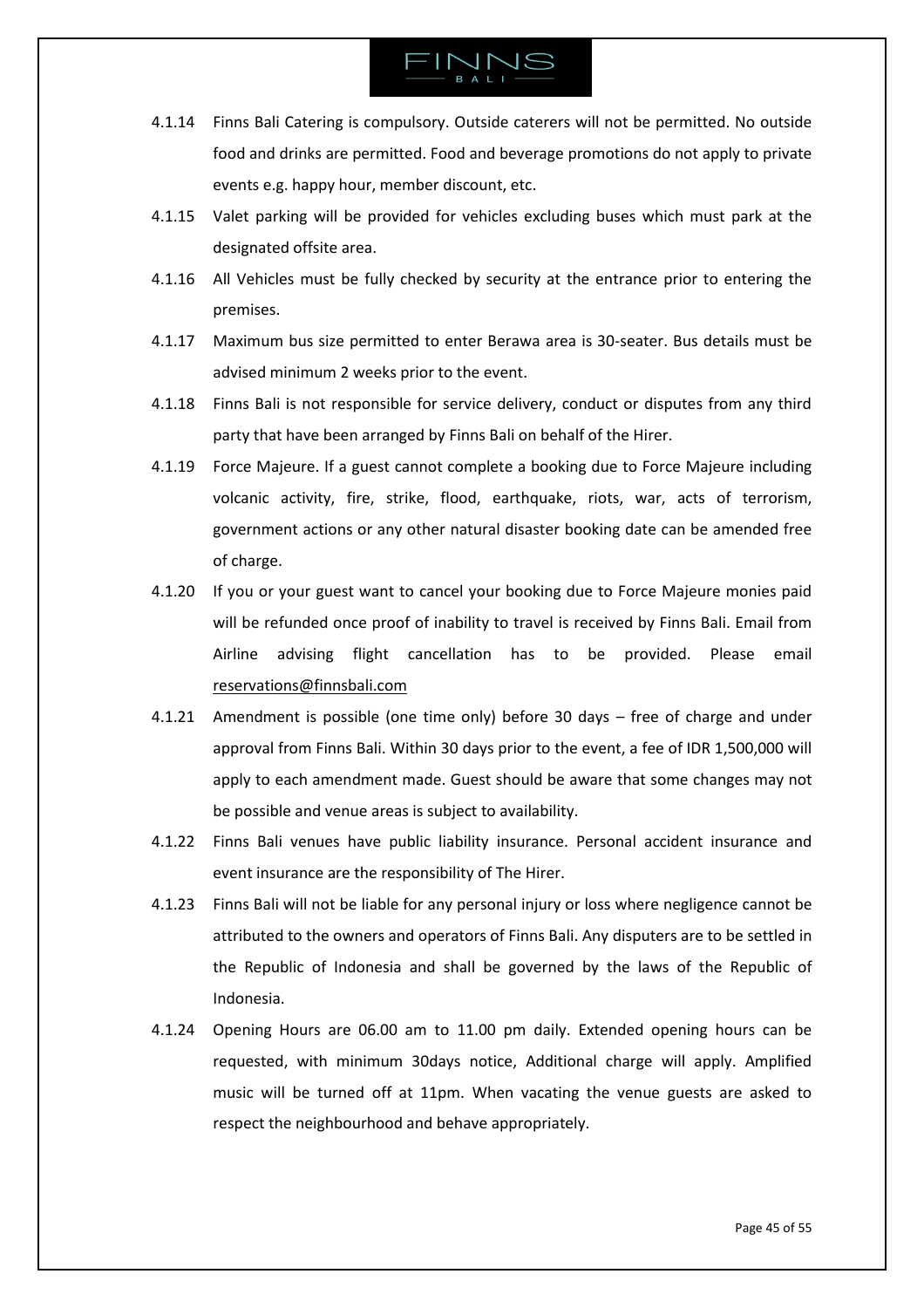- 4.1.25 The Hirer agrees to let Finns Bali security team inspect any bags or other goods in their staff or suppliers' possession upon entering premises. All items not permitted will be labelled and held by security until departure.
- 4.1.26 No weapons or dangerous items are allowed inside the venue. The exception to this rule are Finns Bali in-house Police or when Police or Army escorting VIP Guest, Politicians etc.
- 4.1.27 Armed members of Bali Polda forces are stationed at Finns Bali entrances and seawall to act as a deterrent and take action if any act of terrorism is carried out on Finns Bali property. They are stationed at Finns Bali discretion.
- 4.1.28 The legal drinking age in Indonesia is 21 years. Finns Bali may request photo ID to show proof of age at any time.
- 4.1.29 No animals allowed in the venue.
- 4.1.30 Children must be supervised by an adult at all times. Supervision of children is the sole responsibility of their parent/guardian. FB is not responsible for supervision of children or injury or damage that occurs on the premises from a result of children not being supervised.
- 4.1.31 Any person bearing or wearing gang colours are not permitted to enter the venue.
- 4.1.32 Any people with head and/or facial tattoos are not permitted to enter the venue.
- 4.1.33 Illegal substances are not allowed inside the venue. Indonesia carries severe penalties for possession of illegal drugs.
- 4.1.34 Illegal or immoral activities including gambling, prostitution, prohibited drugs, possession or use of pyrotechnics or dangerous goods, and possession or use of firearms and other weapons are all strictly prohibited. The authorities will be notified immediately without warning.
- 4.1.35 Signs, banners, back drops, staging and decorations connected with the event must be approved by Finns Bali prior to the function. No nails, screws, staples adhesives or fastenings may be driven into or attached to the walls, doors, glass, floors, furniture, fittings and equipment without the express consent of the Event Manager.
- 4.1.36 One Additional genset is available and must be rented from Finns Bali. Two or more gensets required are to be arranged by the Hirer.
- 4.1.37 Fireworks and fire dancers require approval from Finns management.
- 4.1.38 Glass decorations should not be used in pool areas.
- 4.1.39 Flower shower petals should be light in colour to avoid staining natural stone pathways.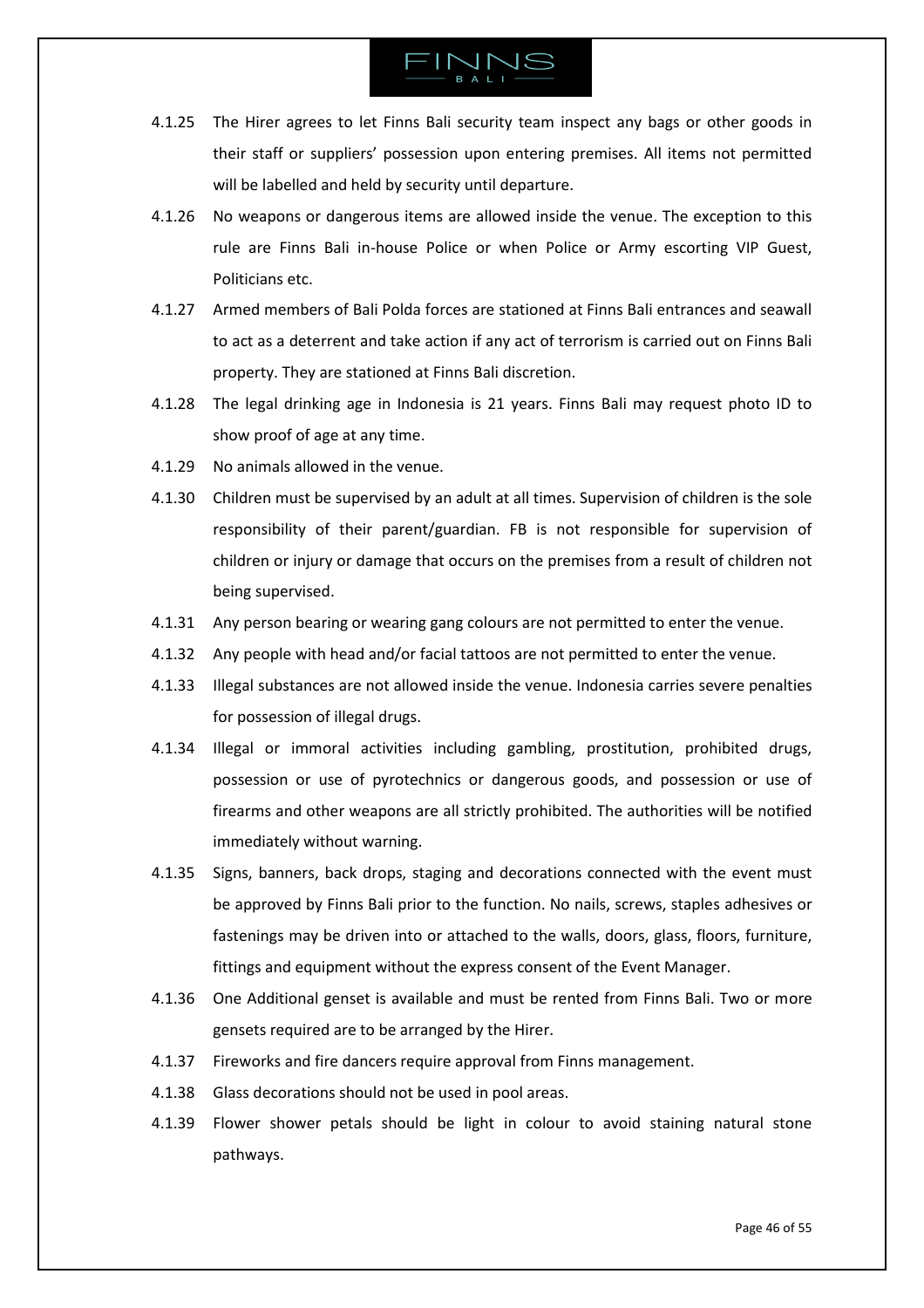

- 4.1.40 Smoking is permitted in certain areas of Finns Bali.
- 4.1.41 All candles to have candle base to prevent wax spillage and avoid damaging surfaces.
- 4.1.42 After cables installation, vendors on behalf of the Hirer must cover and remove any remaining pieces left from cutting the wire cables to prevent any danger for Finns Bali guests.
- 4.1.43 Any goods, properties or materials brought in by or on behalf of the Hirer, are the responsibility of The Hirer. The Hirer shall vacate the premises by the agreed time in the booking confirmation. Specific arrangements to extend must be confirmed by the Event Manager. Any extension of time or failure to vacate the premises at the agreed time shall incur an additional fee (based on an hourly rate).
- 4.1.44 The Hirer must leave the premises in clean condition. Failure to do so will incur additional cleaning charges. All goods and event decorations must be removed and event areas cleaned by 2 am the latest after the event. A final inspection must be conducted with Finns Bali and the Hirer.
- 4.1.45 The Hirer shall be responsible for the cost of any damage or loss caused to the objects, buildings, furniture, fittings and equipment arising out of and/or in the course of the Hirer's event.
- 4.1.46 If any damage is found to event areas photographic evidence and report with replacement/ repair cost will be provided.
- 4.1.47 Towel hire and locker at Splash Water Park and Bounce will be charged IDR 50.000 per locker, deposit will be IDR 100.000.
- <span id="page-46-0"></span>4.2 LOADING AND VENDORS POLICY
	- 4.2.1 The Hirer vendors must respect loading times provided by Finns Bali according to the area booked by the Hirer. Any loading outside the hire times provided is upon request and subject to approval by Finns Bali.
	- 4.2.2 Event hire times are inclusive of set up and pack down,
	- 4.2.3 Big items such as tables, chairs, stage, and main decorations must be dropped off at designated parking area,
	- 4.2.4 Small goods such as flowers, cake and small-size event decorations can be dropped off at Finns Bali main parking,
	- 4.2.5 Trolleys are allowed to be used in the main paths leading to the Hirer event areas.
	- 4.2.6 After dropping the goods, vendors' trucks can park at the main Finns Bali parking.
	- 4.2.7 All vendors' trucks are subject to Finns Bali security check before loading,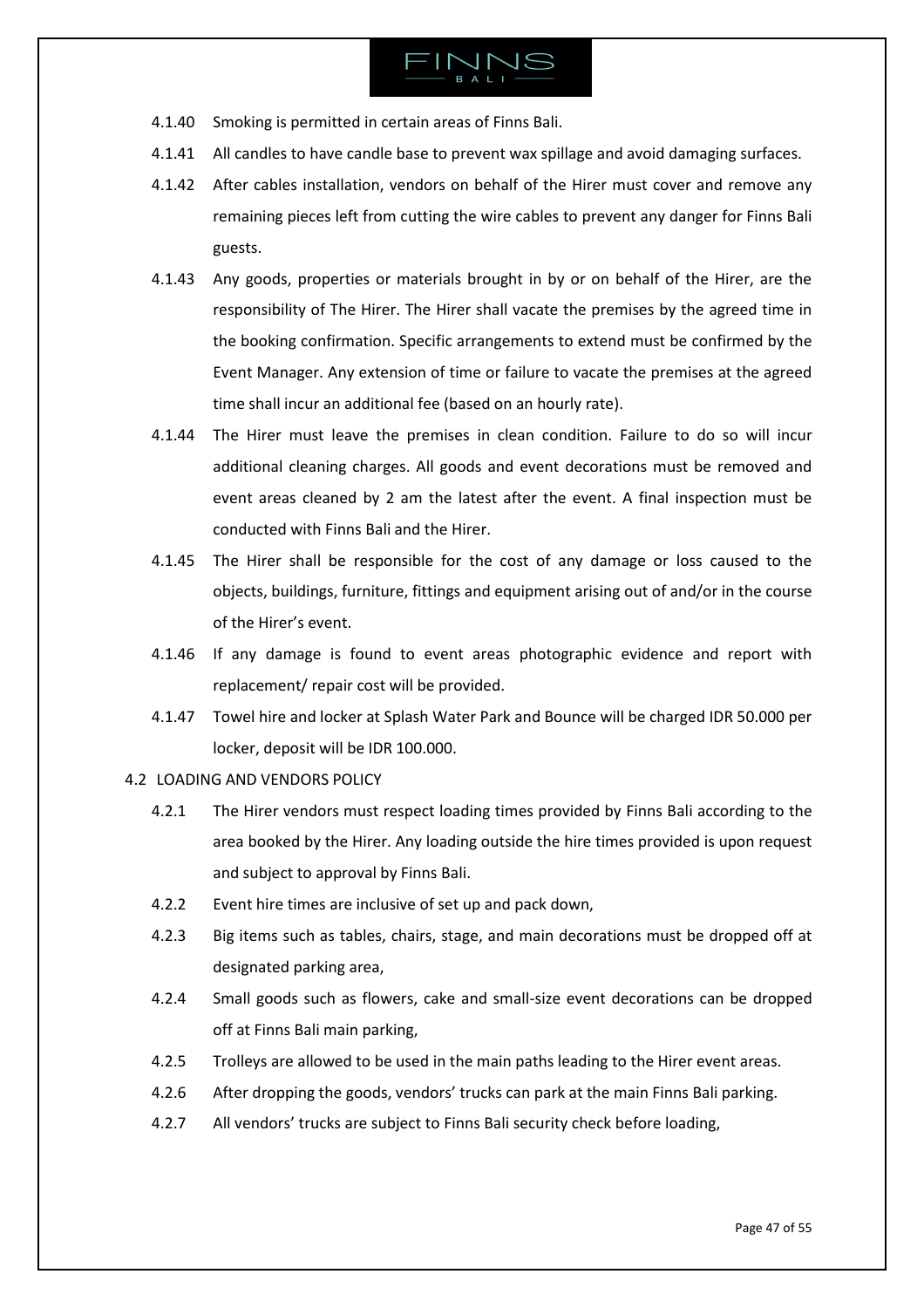# $INTM$

- 4.2.8 Vendors' teams must present to Finns Bali security upon arrival (from the staff entrance) a valid KTP or identity document. A visitor badge will be provided to check in. The badge must be returned upon check out,
- 4.2.9 Vendors are not permitted to use Finns Bali equipment.
- 4.2.10 All vendors must leave the Hirer event area once installation set up is complete.
- 4.2.11 All Hirer employees and vendors must hold valid work permits as required by Indonesian law. Proof of work permit must be able to be produced at request of Finns Bali or Indonesian authorities. Finns Bali is not responsible for agent employees work permits.

### <span id="page-47-0"></span>4.3 FINNS BALI PHOTOGRAPHY POLICY

- 4.3.1 Drones are not permitted to be used in Finns Bali venues. Guest can request hire of Finns In house videographer.
- 4.3.2 No professional photography equipment including video cameras, telescopic lenses are allowed into the venue without prior advice with Finns Bali Marketing Department. Equipment list must be provided.
- 4.3.3 Once approved photo and video can only be taken of guest attending the private event. Privacy of other guests in venue must be respected. If this policy is not followed the photographer will be evicted from the premises immediately.
- 4.3.4 Finns Bali may ask permission to shoot the event for Finns marketing purposes. If this is agreed then photos/videos can be used at Finns Bali discretion.
- 4.3.5 Finns Bali can request copies of the photos/videos from the event organizer photographer. It is at the discretion of the event organizer/client if these are shared. If shared, photos can be used at Finns Bali discretion.
- 4.3.6 Guests are permitted to take photos with Finns Bali temples as a backdrop. However, guests are not allowed to touch or enter the temple(s).

### <span id="page-47-1"></span>4.4 FINNS BALI SOUND POLICY

- 4.4.1 All sound, electrical and lighting requirements must be approved by Finns Bali prior to the event. Interference with, or alteration of any of the electrical installations, lighting sound systems, or other property is prohibited.
- 4.4.2 All sound in event areas is managed by Finns AV team at agreed sound levels (microphone and music).
- 4.4.3 Amplified music curfew is 11 PM. Finns Bali management and security reserve the right to shut down any event abusing these rules.
- 4.4.4 Later curfew can be requested.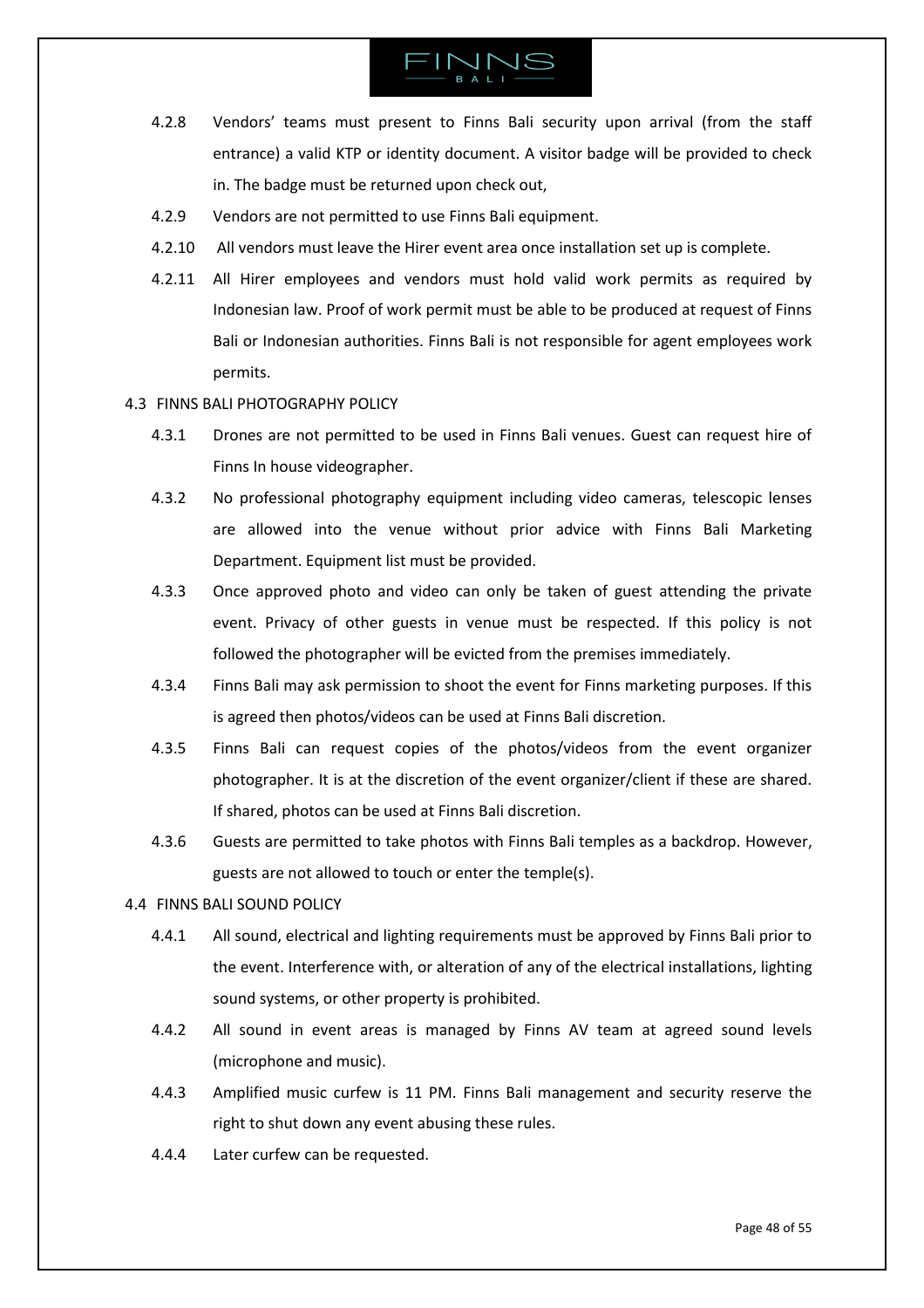

### <span id="page-48-0"></span>4.5 FOOD AND BEVERAGE ON EVENT

- 4.5.1 When food and beverage menu is chosen at time of deposit, price and items will be guaranteed.
- 4.5.2 If food and beverage menu is not chosen at the time of deposit then client must choose from a la carte menu at the time.
- 4.5.3 Final food and beverage choices (including dietary requirements) must be confirmed no later than 30 days prior to the event.
- 4.5.4 Finns Bali event menus are recommended. Customized food or beverage menus are subject to availability and will include extra charge.
- 4.5.5 Any clients' Testimonials submitted to Finns Bali can be used for marketing purposes.
- 4.5.6 A representative of Finns Bali will be on-site for the duration of the event. Any instructions given by Finns Bali representative in relation to the conduct of the function must be followed immediately.
- 4.5.7 Booking details are as per invoice/booking confirmation. A booking is not confirmed until Finns Bali has received all necessary payments and written confirmation has been sent via email.
- 4.5.8 Finns Bali representative has the authority to terminate the event should any instructions or contract conditions not be observed. In this case nil monies will be refunded.
- 4.5.9 If Finns Bali terminates the contract through no fault or breach of the contract by the Hirer, FB will refund all monies receipted from the Hirer for that event. We may close some specific areas on a permanent or temporary basis at any time. If your reservation is effected Finns reservations will contact you as soon as possible and advise the alternatives.
- 4.5.10 Plus (++) Prices are subject to service fee and government tax, as stated in your invoice. Gratuities paid above this will be distributed evenly to all staff members involved and should be handed directly to the manager in charge.
- 4.5.11 Event Agreements form a binding contract and may not be transferred from one company to another without the authorization of Finns Bali.
- 4.5.12 Finns Bali facilities are hired on the rules and conditions above mentioned, and the payment for such facilities, and the issue of any receipt or confirmation of hire shall be deemed to be an acknowledgment and acceptance by such person of the conditions herein contained.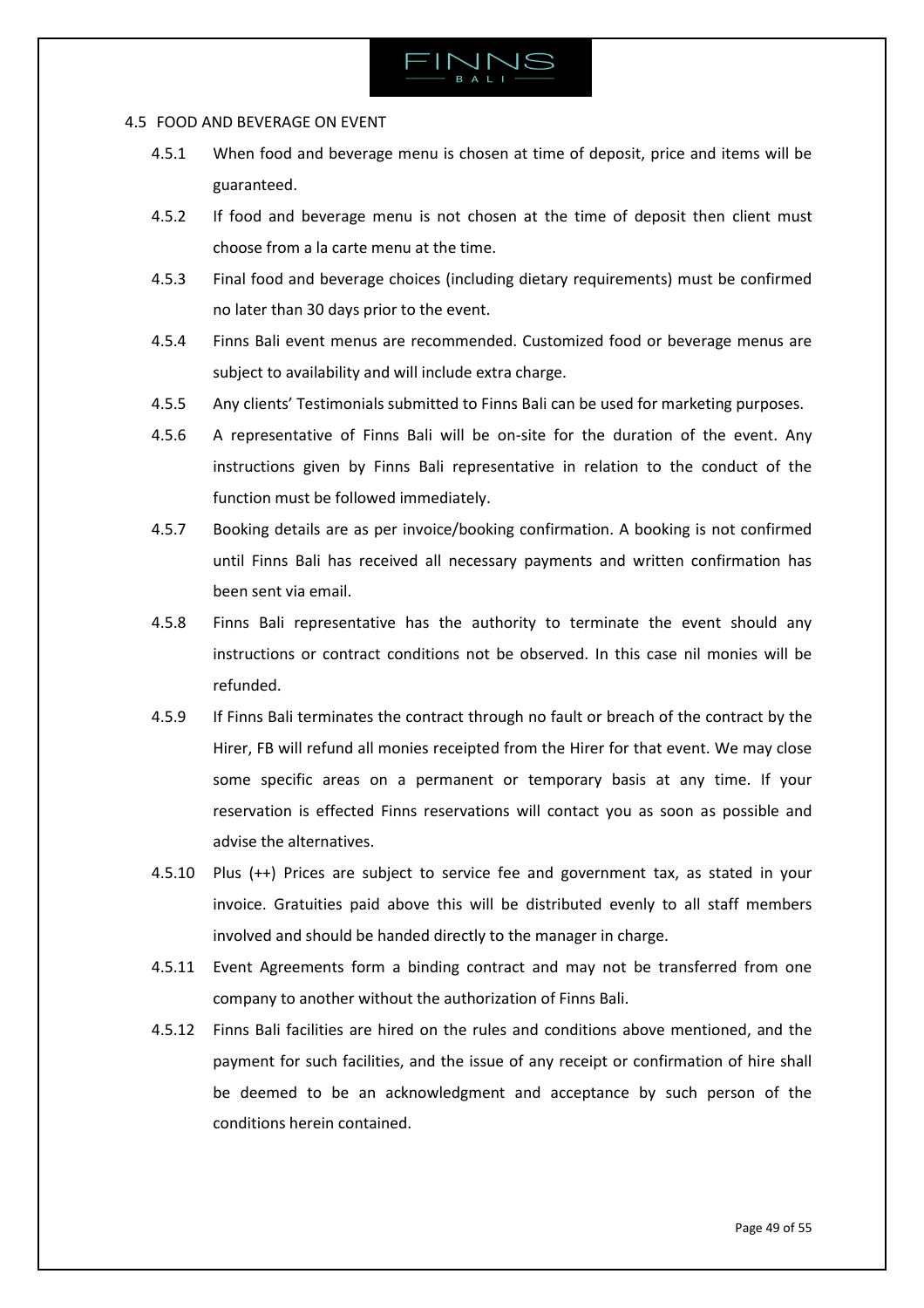

- 4.5.13 Finns Bali Event Terms and Conditions are subject to change at any time without notification.
- 4.5.14 The agreement is made in the Republic of Indonesia and shall be governed by and constituted in accordance with the laws of the Republic of Indonesia. Any disputes will be settled in Bali, Indonesia.

### <span id="page-49-0"></span>4.6 GROUP BOOKING

- 4.6.1 GROUP RESERVATIONS
	- 4.6.1.1 Reservations are not confirmed until full payment has been received.
	- 4.6.1.2 Bookings are non-changeable, non-transferable and non-refundable after full payment received.
	- 4.6.1.3 Table reservations will be released 45 minutes after confirmed reservation time unless Finns Bali has been contacted.
	- 4.6.1.4 Lockers are available at Splash Water Park and Bounce Trampoline, it will be charged IDR 50,000 per locker, plus IDR 100,000 deposit.
	- 4.6.1.5 No decorations or table arrangements are permitted upon arrival.
- 4.6.2 GROUP MENUS
	- 4.6.2.1 No outside food and beverage is permitted, with the exception of special occasion cakes which will incur a fee of IDR 200,000++ per cake or IDR 150,000++ for Finns Bali Members.
	- 4.6.2.2 Food is available from a la carte menu, event/group menus or buffet.
	- 4.6.2.3 Drinks will be provided from a la carte menu/free flow.
	- 4.6.2.4 A la carte food and drinks can be pre-ordered with minimum 3 days' notice.
	- 4.6.2.5 Ingredients may be subject to change based on product quality and availability.
	- 4.6.2.6 Finns Bali Members food and beverage discounts do not apply to group bookings.

4.6.3 CODE OF CONDUCT

- 4.6.3.1 Guests with head or facial tattoos are not permitted to enter Finns venues.
- 4.6.3.2 No smoking permitted in Bistro C AC room/meeting room, Sports Bar, Multifunction room, and meeting rooms
- 4.6.3.3 All vehicles must be fully checked by security at the entrance prior to entering the premises
- 4.6.3.4 All bags will be checked by security upon entry to Finns Bali premises. Items not permitted will labelled and held by security for collection upon departure.
- 4.6.3.5 Drones are not permitted into the venue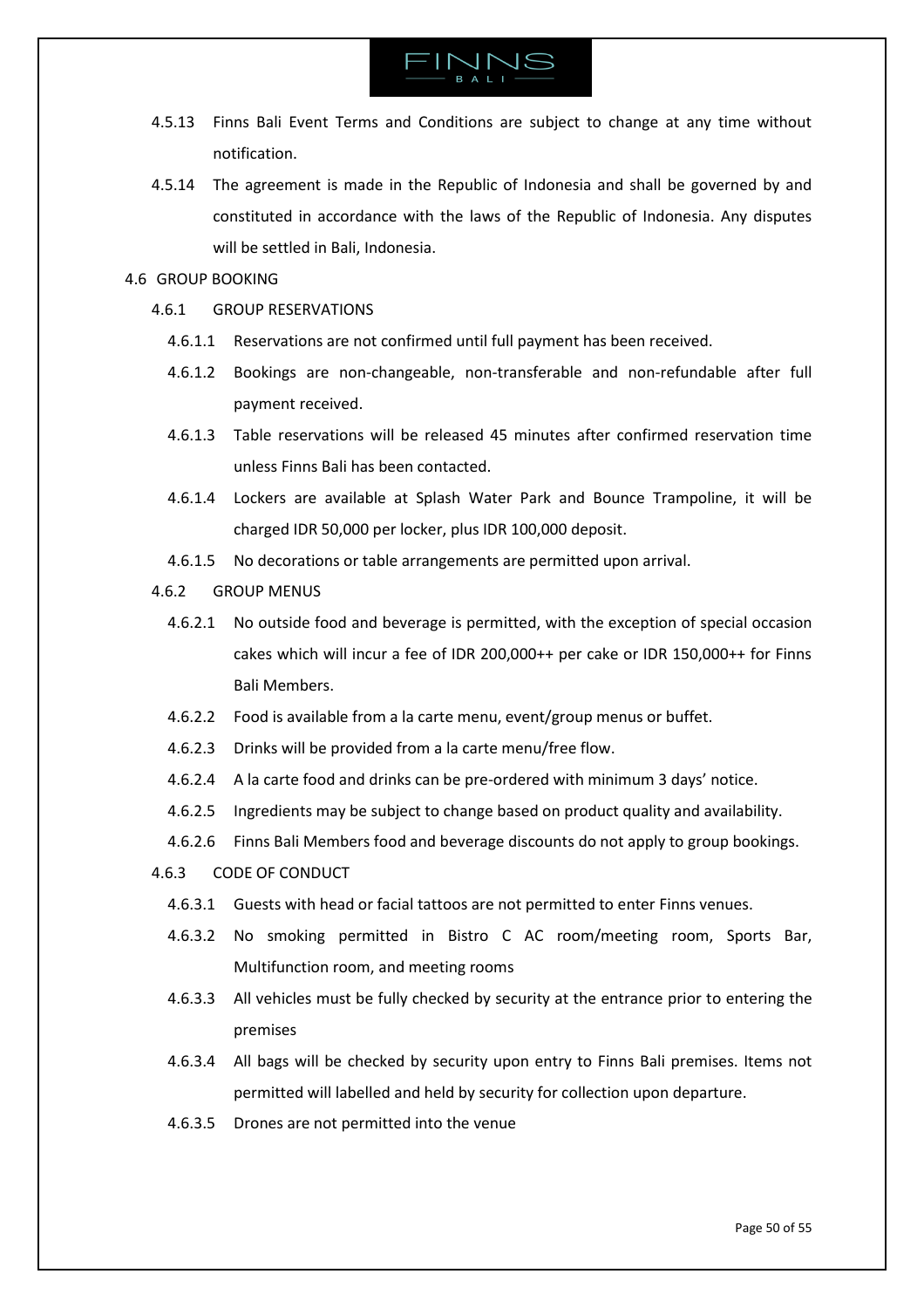- 4.6.3.6 Professional photography equipment including video cameras and telescopic lenses is only permitted upon prior approval from Finns marketing department. Email to [events@finnsrecclub.com](mailto:events@finnsrecclub.com) for permit.
- 4.6.3.7 No weapons or dangerous items are allowed inside the venue. The exception to this rule is in-house Police or Police or Army escorting VIP Guest, Politicians etc.
- 4.6.3.8 No animals allowed in the venue
- 4.6.3.9 Children must be supervised by an adult at all times. Supervision of children is the sole responsibility of their parent/guardian. Finns Bali is not responsible for supervision of children or injury or damage that occurs on the premises from a result of children not being supervised
- 4.6.3.10 Guests are permitted to take photos with Finns Bali temples as a backdrop. However, guests are not allowed to touch or enter inside the temple(s)
- 4.6.3.11 Any person bearing or wearing gang colours are not permitted to enter the venue
- 4.6.3.12 Illegal substances are not allowed inside the venue. Indonesia carries severe penalties for possession of illegal drugs
- 4.6.3.13 By your participation, you accept the inherent risks of possible injury or harm associated with any activity in or near water. You should consider this participation in a responsible manner and with good judgment
- 4.6.3.14 Finns Bali has a zero tolerance policy for bad behaviour that affects the enjoyment of other guests in our venues
- 4.6.3.15 Finns Bali reserves the right to evict immediately anyone causing excessive damage or nuisance or if unlawful activities occur. If required, the relevant Indonesian authority will be contacted. Finns Bali decision is final and non-refund will be provided
- 4.6.3.16 We will not be liable for any personal injury or loss where negligence cannot be attributed to the owners and operators of Finns Bali
- 4.6.3.17 All personal belongings are solely the guest responsibility. Finns Bali takes no responsibility for lost or stolen items
- 4.6.3.18 Restrictions or limitations on access to Finns Bali venues may be imposed at any time.
- 4.6.3.19 We may close the complete Finns Bali venue or specific areas on a permanent or temporary basis at any time. If your reservation is affected, we will contact you as soon as possible and advise the alternatives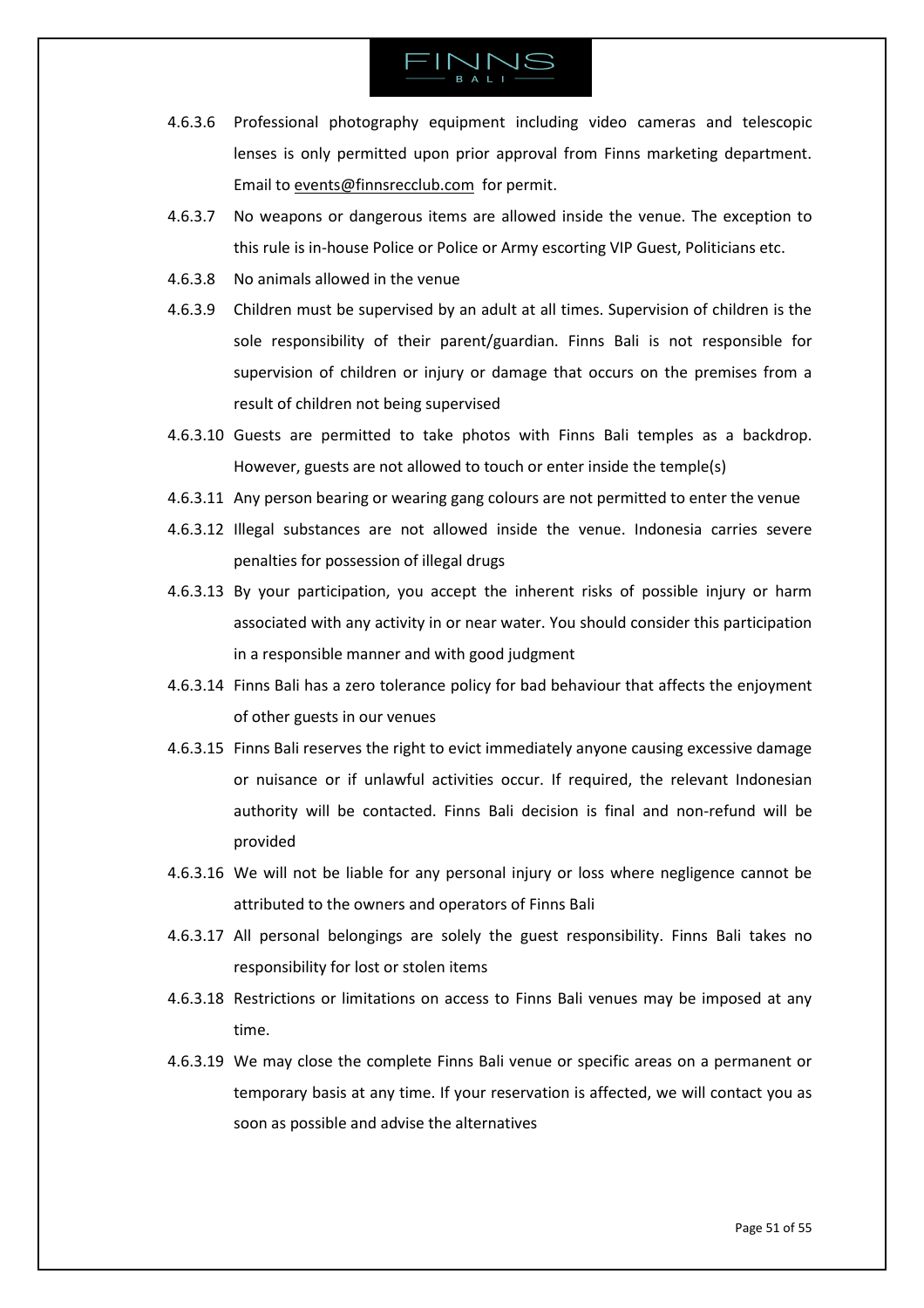

- 4.6.3.20 Photos and video footage may be taken for advertising, promotion and marketing purposes by Finns Bali
- 4.6.3.21 Finns reserve the rights to modify these conditions at any time.
- 4.6.4 CANCELLATION POLICY
	- 4.6.4.1 We require 15 days cancellation notice prior to your scheduled activity date. Cancellations made 14 days or less will incur a 100% cancellation fee. Written cancellation must be sent via email t[o events@finnsrecclub.com](mailto:events@finnsrecclub.com)
- 4.6.5 FORCE MAJEURE
	- 4.6.5.1 If you cannot complete your booking due to Force Majeure including volcanic activity, fire, strike, flood, earthquake, riots, war, acts of terrorism, government actions or any other natural disaster booking date can be amended free of charge.
	- 4.6.5.2 If you want to cancel your booking due to Force Majeure monies paid will be refunded once proof of inability to travel is received by Finns Bali. Please email [reservations@finnsbali.com](mailto:reservations@finnsbali.com)
- 4.6.6 DATA PROTECTION, PRIVACY & SECURITY
	- 4.6.6.1 We have structured our website so you can visit us and obtain information easily. Once you choose to provide us with any information by which you can be identified, you can be sure that it will only be used in accordance within the data protection laws
- 4.6.7 OTHER INQUIRIES
	- 4.6.7.1 If you have any further questions or queries please email to [reservations@finnsbali.com](mailto:reservations@finnsbali.com)
- <span id="page-51-0"></span>4.7 STAFF GATHERING
	- 4.7.1 TERMS AND CONDITIONS
		- 4.7.1.1 Minimum 15 pax per day
		- 4.7.1.2 For 15 19 pax menu will be reduced
		- 4.7.1.3 Children age  $(3 12$  years), Infant age  $(0 -$  under 3 years)
		- 4.7.1.4 All prices are Nett including tax and service charges
		- 4.7.1.5 Staff Gathering rates apply to Kitas / KTP holders
		- 4.7.1.6 Staff Gathering rates are for Bali-based business
		- 4.7.1.7 All areas are subject to availability
		- 4.7.1.8 Subject to standard event booking terms & conditions
		- 4.7.1.9 No outside foods and beverages are allowed into the venue
		- 4.7.1.10 Free Vouchers for Splash, Bounce & Strike valid for 3 months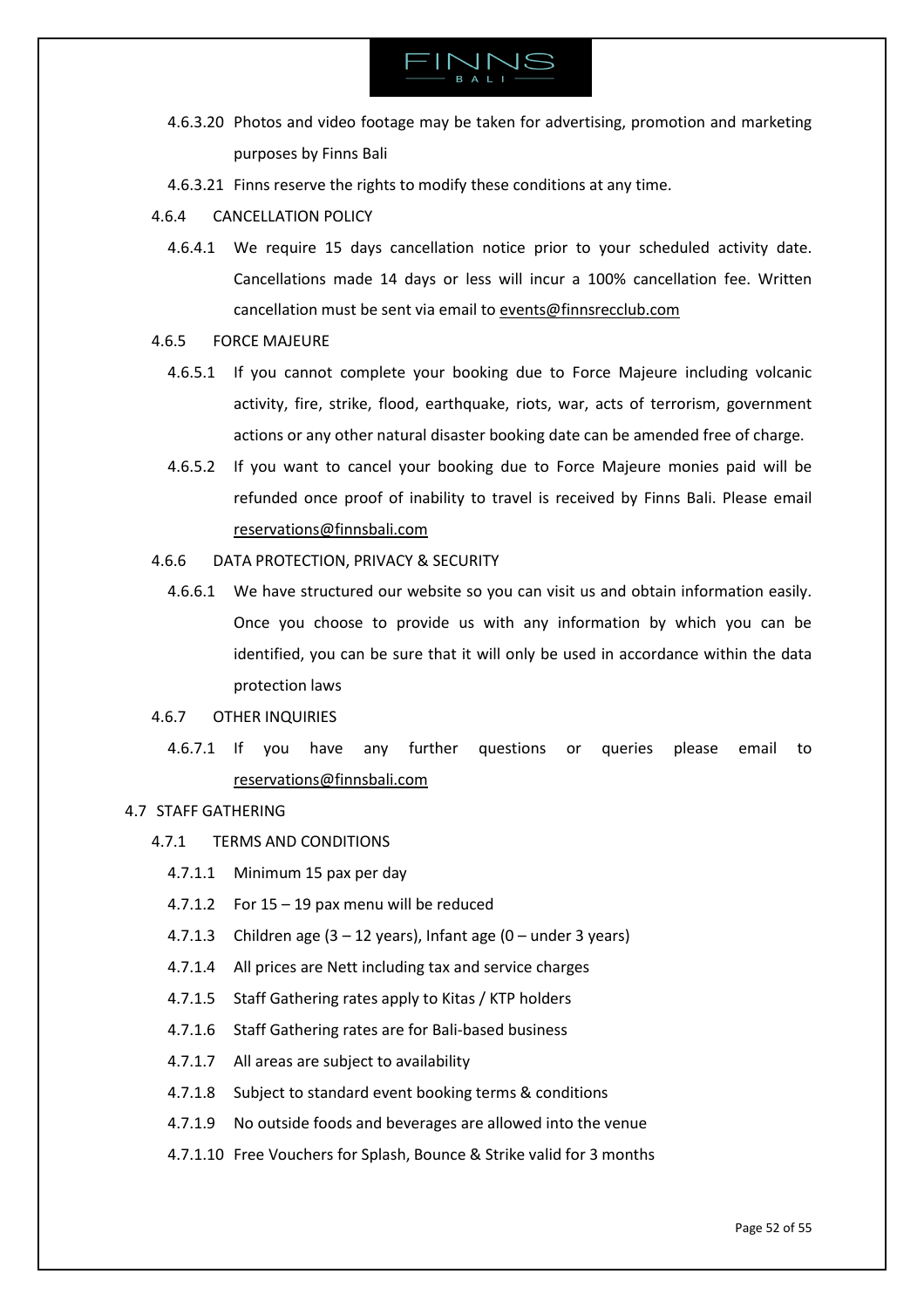

- 4.7.1.11 No outside music / entertainment & sound system are allowed to be played inside
- 4.7.1.12 Music, entertainment & sound system are provided & controlled by Finns Recreation Club
- 4.7.1.13 Any additional number of people from minimum guaranteed will be charged at the same rate as above rate
- 4.7.1.14 Less number of people from minimum pax (daily) will be charged at the minimum people guarantee agreed by both parties
- 4.7.1.15 Advance approval from Finns Recreation Club for any banner / back drop to be used inside & outside the venue
- 4.7.1.16 Any event arrangement created by The Committee must be discussed in advance with Reservation Team
- 4.7.1.17 Any decrease or increase number of participants must be upon discussion with Reservation Team
- 4.7.1.18 For unused activities and services, it is non-refundable and non-transferable
- 4.7.2 GROUP POLICY
	- 4.7.2.1 All details regarding group booking need to be confirmed 10 days before the event date
	- 4.7.2.2 50% deposit maximum 7 days after invoice issued to secure the confirmed date
	- 4.7.2.3 Balance must be paid 30 days prior to event date
	- 4.7.2.4 All payments are non-refundable and non-transferable

# <span id="page-52-0"></span>4.8 KIDS PARTY

- 4.8.1 TERMS & CONDITION
	- 4.8.1.1 Pre-payment is required and non-refundable.
	- 4.8.1.2 Birthday Cake corkage fee is IDR 150,000 for member and corkage fee is IDR 200,000 for non-member (if bring from outside).
	- 4.8.1.3 Member discount applies only for parents who host the Kids Party.
	- 4.8.1.4 No music outside of what is playing at the facility.
	- 4.8.1.5 No outside food and beverage are allowed.
	- 4.8.1.6 No permanent decorations permitted. However; removable decorations such as birthday masks, hats, balloons, banner of birthday kid's name are allowed to be placed surrounding your tables. All removable decorations must be removed after the event.
	- 4.8.1.7 Hirer is responsible for the decoration's equipment; including Invitation Card. Finns Recreation Club does not provide any decorations.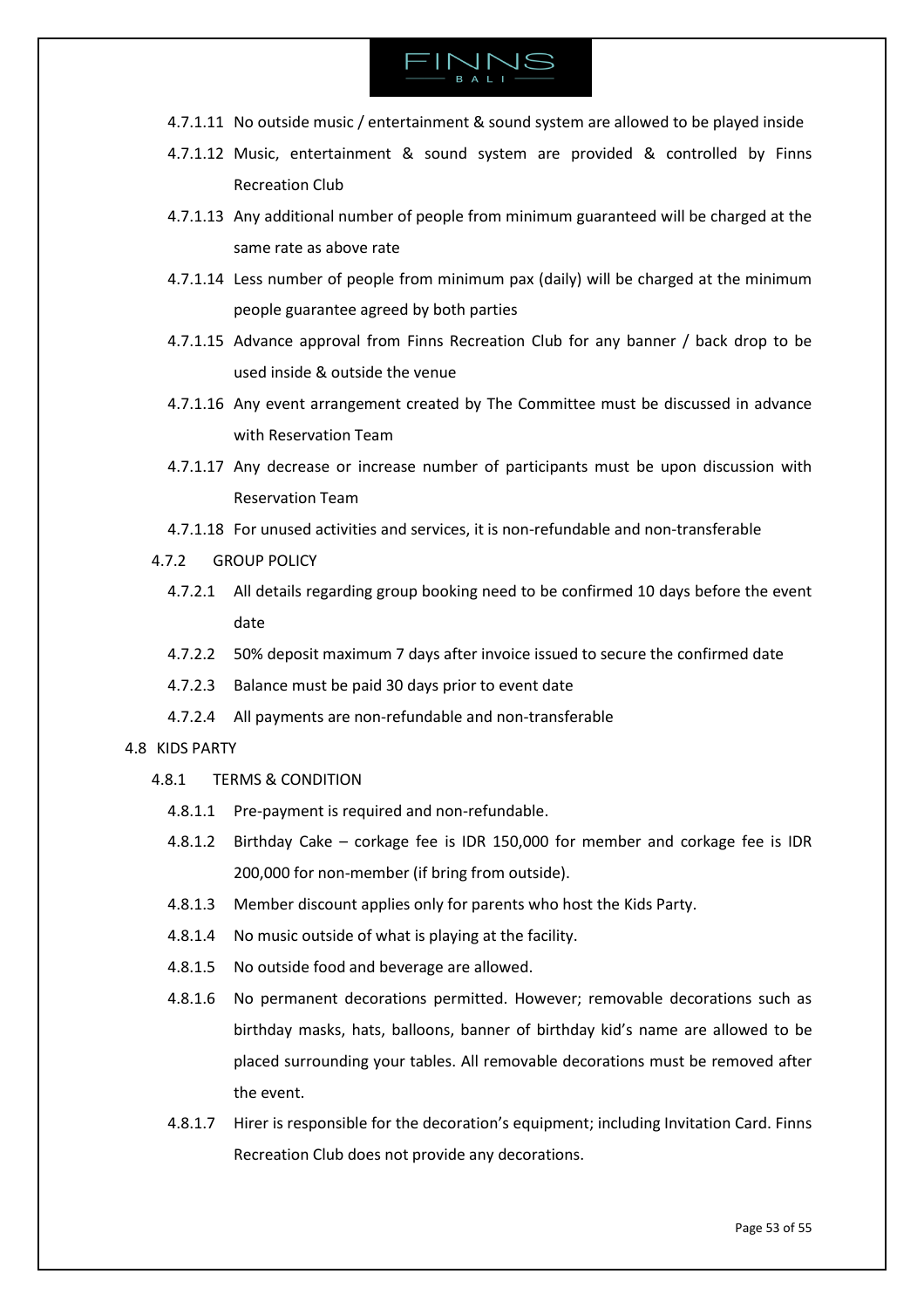

- 4.8.1.8 Not valid in conjunction with any other promotions or special events.
- 4.8.1.9 You can bring in Lolly or gift bags but these can only be distributed at the end of the party – not for consumption during the party.
- 4.8.2 KIDS PARTY AT CUBBY HOUSE
	- 4.8.2.1 Kids Birthday Party is able to be held at Cubby House Kids Club.
	- 4.8.2.2 Suitable for children between 2 12 years old.
	- 4.8.2.3 Maximum attendance is 30 people, mixed of children and adults with minimum number of 6 children applies.
	- 4.8.2.4 Minimum 3 hours and maximum 10 hours usage (hours cannot be split up).
	- 4.8.2.5 Location is Cubby House Kids Club Outdoor.
	- 4.8.2.6 Inclusive of games (parent is able to choose 2x games):
		- o Face Painting
		- o Pin the Candle
		- o Cute Card Decoration
		- o Hide and Seek
		- o Twister Games
	- 4.8.2.7 Character Visit available (Finns, Little Pony, Easter Bunny).
	- 4.8.2.8 No music outside of what is playing at the facility.
	- 4.8.2.9 Parents is allowed at birthday venue only.
	- 4.8.2.10 Parents cannot used Cubby House Kids Club toilet.
	- 4.8.2.11 Parents cannot order and eat foods and beverages at Cubby House Kids Club.
	- 4.8.2.12 No shoes to be worn inside Cubby House Kids Club.
	- 4.8.2.13 No glitter, no firework paper.
	- 4.8.2.14 Balloons and plastic decorations are not allowed.
	- 4.8.2.15 No permanent decorations are allowed.
	- 4.8.2.16 However; removable decorations such as birthday masks, hats, banner of birthday kid's name are allowed to be placed surrounding your tables.
	- 4.8.2.17 All removable decorations must be removed after the event.
	- 4.8.2.18 Hirer is responsible for the decoration's equipment; including Invitation Card. Finns Recreation Club does not provide any decorations.
	- 4.8.2.19 Lolly / Goody Bags / Gift Bags can only be distributed at the end of the party not for consumption during the party.
	- 4.8.2.20 No outside foods and beverages are allowed.